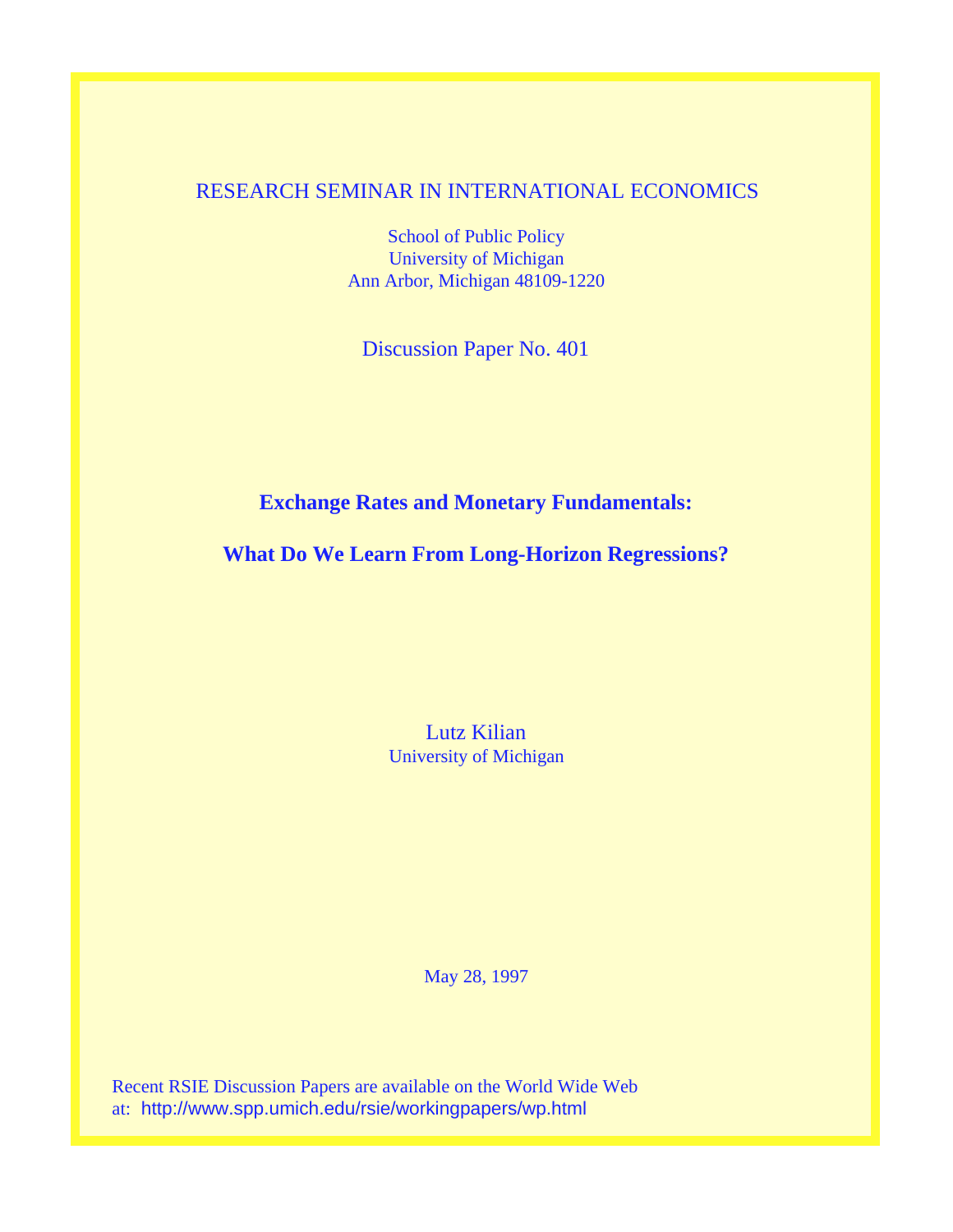# **Exchange Rates and Monetary Fundamentals:**

# **What Do We Learn From Long-Horizon Regressions?**

### Lutz Kilian

University of Michigan

First Draft: December 1996 This Version: May 28, 1997

*Abstract*: Long-horizon regression tests are widely used in empirical finance, despite evidence of severe size distortions. I propose a new bootstrap method for small-sample inference in long-horizon regressions. A Monte Carlo study shows that this bootstrap test greatly reduces the size distortions of conventional long-horizon regression tests. I also find that long-horizon regression tests do not have power advantages against economically plausible alternatives. The apparent lack of higher power at long horizons suggests that previous findings of increasing longhorizon predictability are more likely due to size distortions than to power gains. I illustrate the use of the bootstrap method by analyzing whether monetary fundamentals help predict changes in four major exchange rates. In contrast to earlier studies, I find only weak evidence of exchange rate predictability and no evidence of increasing long-horizon predictability. Many of the differences in results can be traced to the implementation of the test.

| JEL Codes: C22, C32, C52, C53, F31, F47                                                  |
|------------------------------------------------------------------------------------------|
| Key Words: empirical finance, long-horizon regression tests, bootstrap, size, power, net |
| present value model, monetary exchange rate model, forecasting.                          |

*Acknowledgments*: The comments of Jeremy Berkowitz, Robert Barsky, Ufuk Demiroglu, Frank Diebold, Phil Howrey, Lorenzo Giorgianni, Shinichi Sakata, and Matthew Shapiro helped improve the paper. I thank Jeremy Berkowitz, Lorenzo Giorgianni, and Nelson Mark for providing ready access to their data and programs.

*Correspondence to*: Department of Economics, University of Michigan, Ann Arbor, MI 48109- 1220. Fax: (313) 764-2769. Phone: (313) 764-2320. Email: lkilian@econ.lsa.umich.edu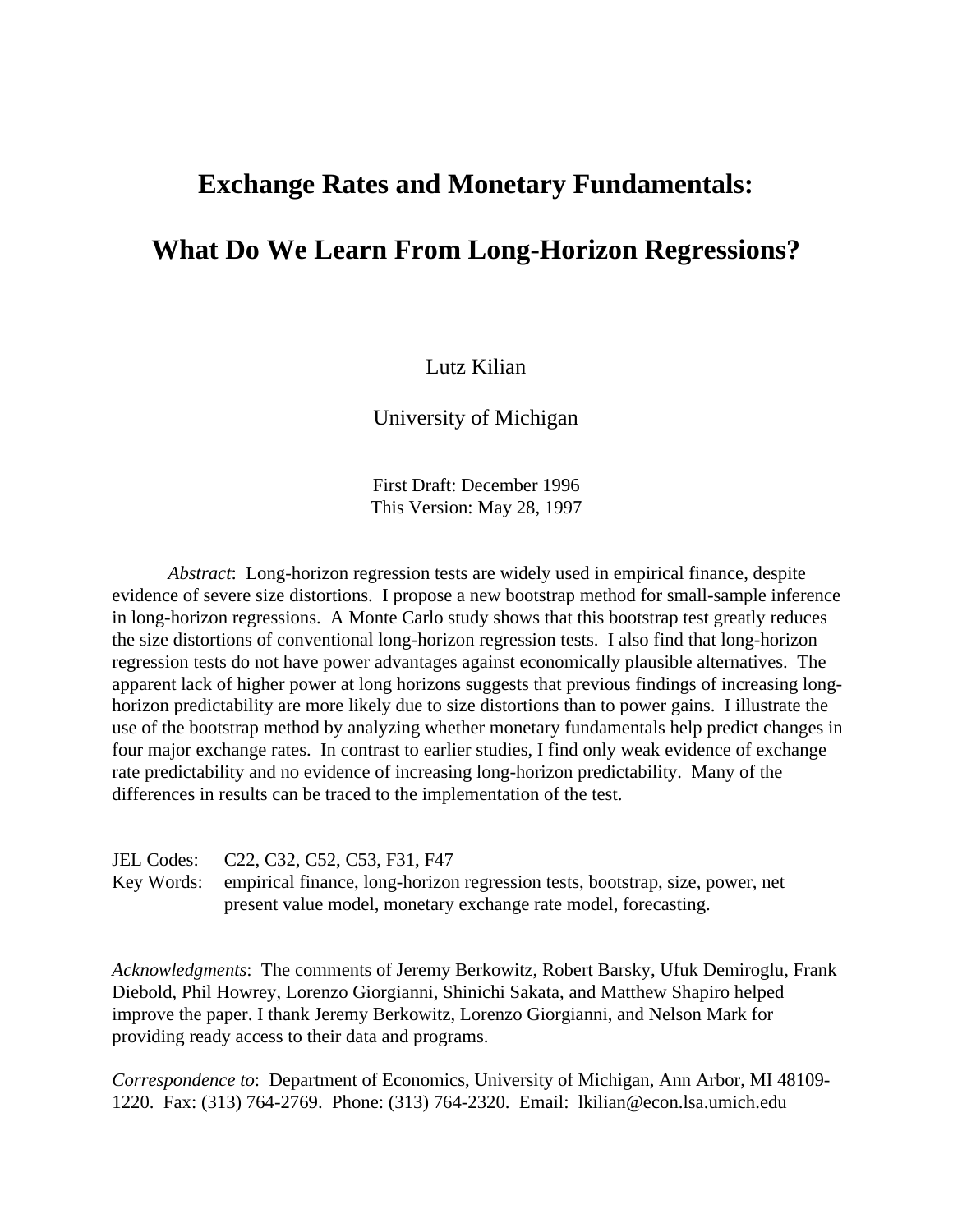#### **1. Introduction**

 $\overline{a}$ 

Long-horizon regression tests are widely used in empirical finance as tests of market efficiency. They have been used for example in exchange rate prediction (e.g., Mark (1995), Chinn and Meese (1995)) in the analysis of dividend yields and expected stock returns (e.g., Fama and French (1988), Campbell and Shiller (1988)) and in studies of the term structure of interest rates (e.g., Fama and Bliss (1987), Cutler, Poterba, and Summers (1991)).<sup>1</sup> In the absence of market efficiency, deviations of asset prices from their long-run equilibrium value should help predict cumulative future asset returns. Regression tests of this hypothesis typically find strong evidence of predictability at long forecast horizons, but cannot reject the null of unpredictable asset returns at short forecast horizons. This finding is often interpreted as evidence of increasing power at higher forecast horizons. However, there exists a large body of literature which questions this interpretation of long-horizon regression test results. For example, Mankiw, Romer, and Shapiro (1991), Hodrick (1992), Nelson and Kim (1993), Bollerslev and Hodrick (1995), and Berkowitz and Giorgianni (1997) have documented that conventional long-horizon regression tests are biased in favor of finding predictability. Severe size distortions may arise from spurious regression fits and from small-sample bias in the estimates of regression coefficients and asymptotic standard errors. Previous attempts to mitigate these size distortions have only been partially successful. In this paper, I propose a new bootstrap method for small-sample inference in long-horizon regressions. I present Monte Carlo evidence which shows that this bootstrap test is indeed fairly accurate in realistic situations. It greatly reduces the size distortions of conventional long-horizon regression tests and is immune from problems of spurious regression fit.

<sup>&</sup>lt;sup>1</sup> Campbell and Shiller (1988) and Mankiw, Romer, and Shapiro (1991) discuss the close relationship between longhorizon regression tests and volatility tests.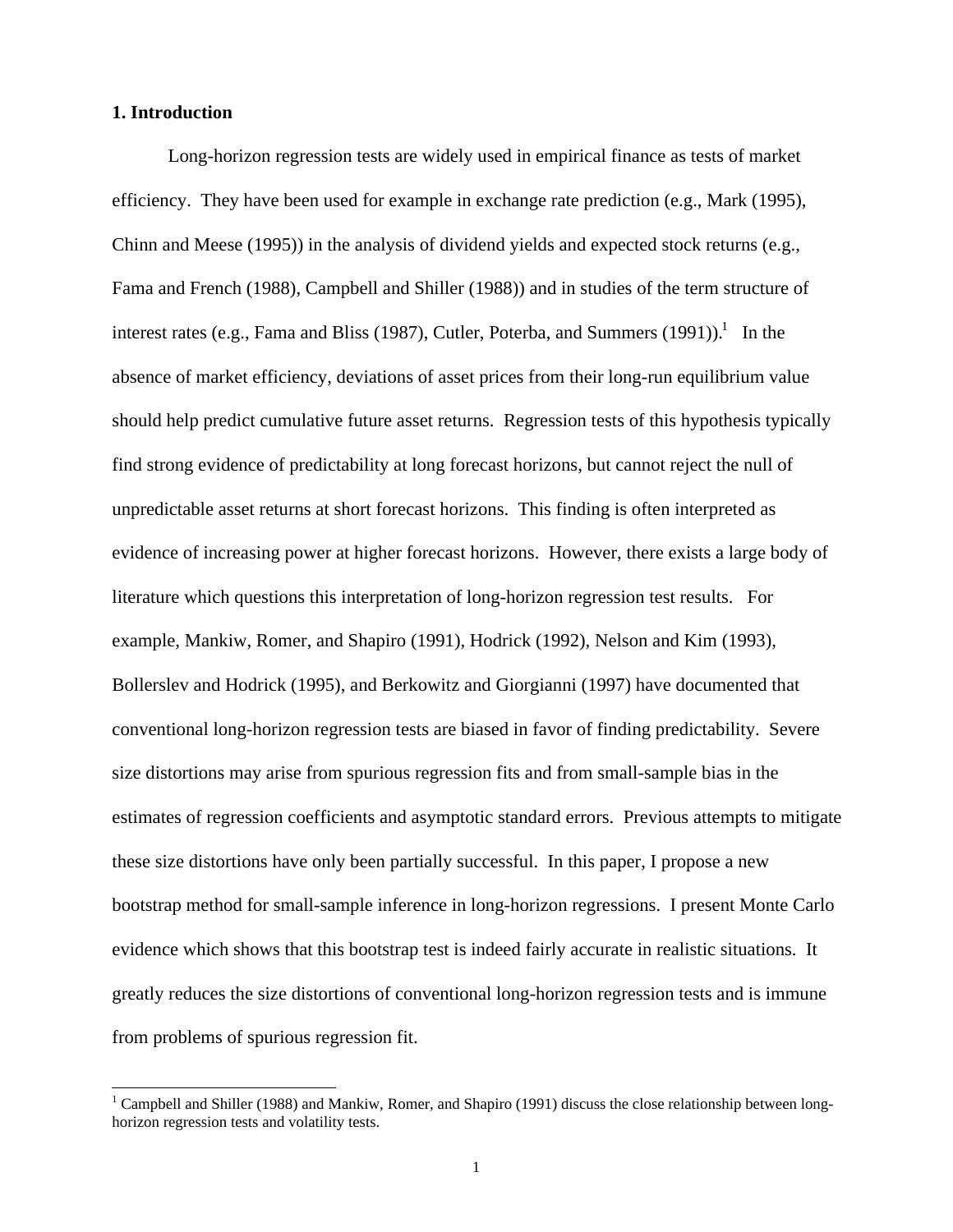To illustrate the use of this bootstrap method I reexamine the question of whether monetary fundamentals help predict changes in major exchange rates. In recent years, this question has received considerable interest in the international finance literature. I consider both in-sample and out-of-sample test statistics for an extended data set based on Mark (1995). In contrast to Mark (1995) and Chinn and Meese (1995), I find that there is only weak evidence that monetary fundamentals help predict exchange rates and no evidence of increasing long-horizon predictability. I show that many of the differences in results can be traced to the implementation of the test.

While no one believes that the monetary exchange rate model holds period by period, many economists would consider it a reasonable description of the long run. This makes the absence of a pattern of increasing long-horizon predictability in the data surprising. The model predicts that at least in the long run the exchange rate must revert to its equilibrium value. As a result, current deviations from the long-run equilibrium value of the exchange rate contain useful information about future changes of the exchange rate, especially at long forecast horizons. This suggests that the power of long-horizon regression tests ought to increase with the forecast horizon. However, empirical evidence supporting that conjecture has apparently never been presented. This paper makes an effort to fill that gap. The stable and fairly accurate size of the bootstrap test makes it straightforward to evaluate the power of the bootstrap test against economically plausible alternatives. I conduct a Monte Carlo experiment based on data generating processes calibrated to the data used in the empirical study.

The natural alternative against which to test the null hypothesis of no predictability is the vector error correction model implied by the underlying rational expectations model. In addition, I study the power of the bootstrap tests against models in which asset prices contain a highly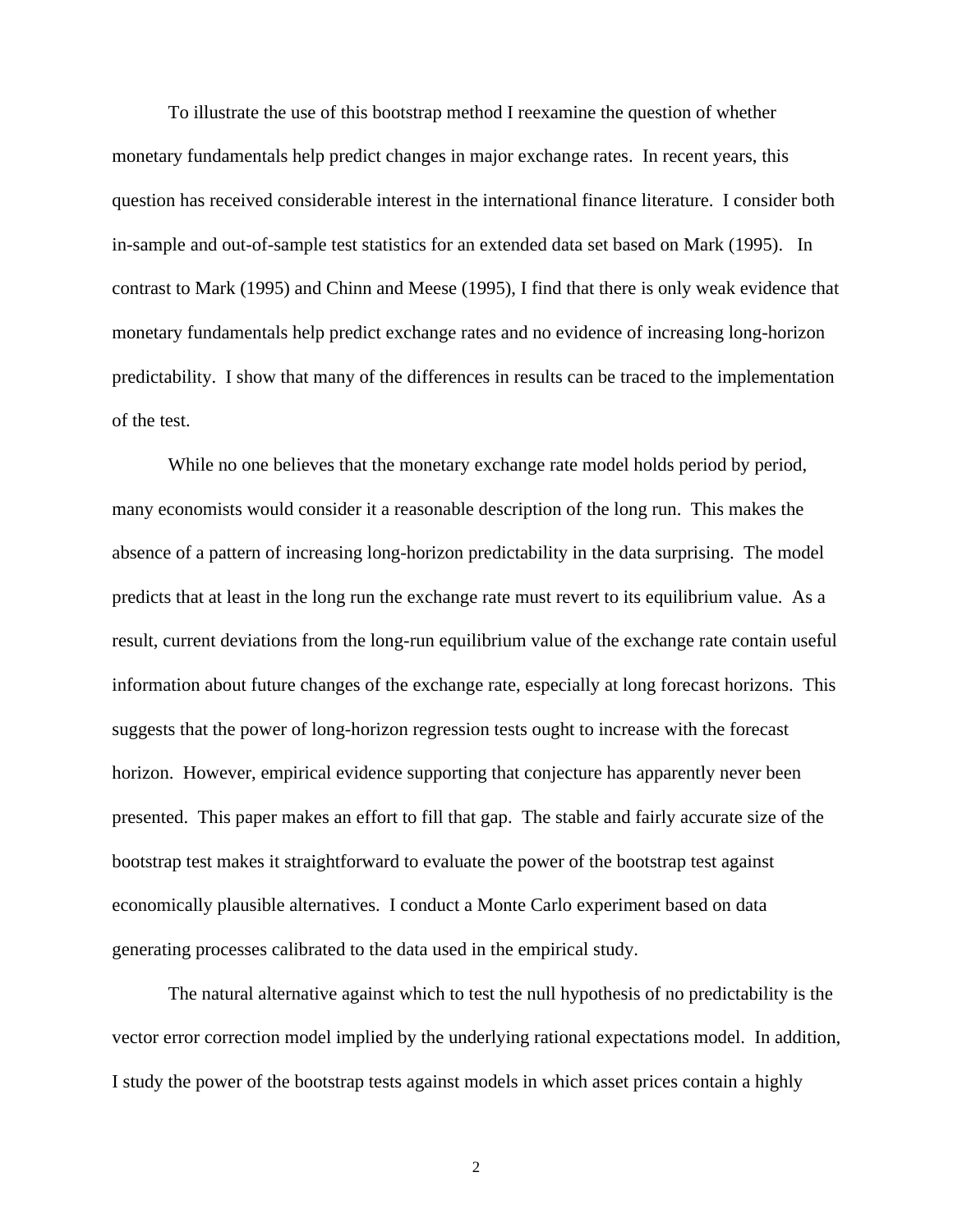serially correlated transitory noise component. This noise component can be thought of as fads in investors' behavior or short-term speculative dynamics. The intuition is that serially correlated noise may obscure the tendency of the economy to revert to equilibrium in the short-run; in the long run, however, investor fads will die out and the true pattern of mean reversion in the exchange rate market will be revealed. Thus, investor fads may provide an alternative rationale for the belief that regression tests have higher power at long horizons. As I will show, the results of these two Monte Carlo studies suggest the need for a reevaluation of the long-horizon regression test methodology with important implications for many areas of empirical finance.

The remainder of the paper is organized as follows. For expository purposes, I present the bootstrap test in the context of the long-run monetary model of exchange rate determination. The discussion can be modified easily to apply to other net present value models (see Campbell and Shiller (1987)). The structure of the model is also identical to the permanent income theory of consumption under rational expectations (e.g., Campbell (1987)). Section 2 contains some useful statistical relationships based on the monetary exchange rate model which underlies the long-horizon regressions in Mark (1995) and Chinn and Meese (1995). In section 3, these relationships are used to motivate the bootstrap algorithm. Section 3 also compares this bootstrap test to earlier bootstrap tests for long-horizon regressions due to Campbell (1993) and Mark (1995). Section 4 presents the empirical findings and explains the differences to Mark's results. Section 5 examines the sensitivity of the results to alternative assumptions about the data generating process. Section 6 analyzes the size and power of the bootstrap long-horizon regression test, and section 7 concludes.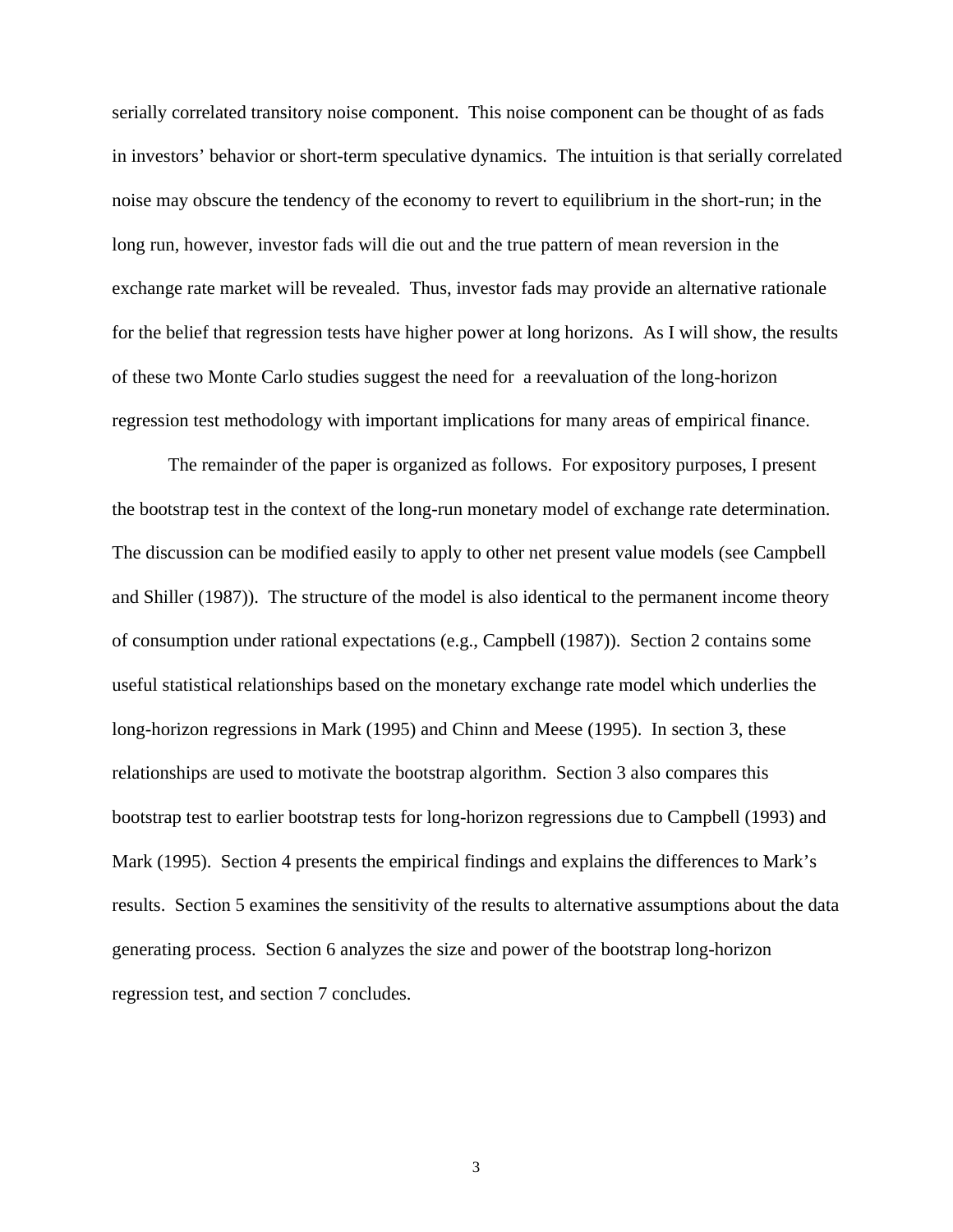#### **2. The Monetary Model in Vector Error Correction Representation**

In the standard long-run monetary model of exchange rate determination it is assumed that purchasing power parity and uncovered interest parity hold. Demand for log real balances is static and linearly related to log real income and the nominal interest rate. Denote the money demand income elasticity by  $\lambda$  and the money-demand interest rate semi-elasticity by  $\phi$ . In the empirical part,  $\lambda$  will be set to 1 following Mark (1995). Further let  $\delta = \phi/(1+\phi)$ . In the absence of speculative bubbles, the model implies that the log exchange rate for two identical countries is determined by:

(1) 
$$
e_{t} = (1 - \delta) E_{t} \left( \sum_{j=0}^{\infty} \delta^{j} f_{t+j} \right)
$$

where  $f_t \equiv (m_t - m_t^*) - \lambda (y_t - y_t^*)$  and  $^*$  denotes the foreign country. Subtracting  $f_t$  from both sides and rearranging yields:

(2) 
$$
e_t - f_t = E_t \left( \sum_{j=1}^{\infty} \delta^j \Delta f_{t+j} \right)
$$

Provided that  $f_t$  is a serially correlated stationary process in first differences, (1) implies that  $e_t \sim I(1)$  and by (2)  $e_t - f_t \sim I(0)$ . Thus,  $e_t$  and  $f_t$  are cointegrated with cointegrating vector  $C' = [1, -1]$ , and  $f_t$  may be interpreted as the long-run equilibrium value of the spot exchange rate. The implied joint time series process for  $e_t$  and  $f_t$  may be represented as a bivariate vector autoregression (VAR) for  $y_t = (e_t, f_t)'$ :

(3) 
$$
y_t = V + \Phi_1 y_{t-1} + ... + \Phi_p y_{t-p} + u_t
$$

where  $u_t$  is assumed to be iid white noise with vector mean zero and nonsingular covariance matrix  $\Sigma_u = E(u_t u_t)$  and v is the intercept. Let  $z_t = e_t - f_t$  denote the deviation of the spot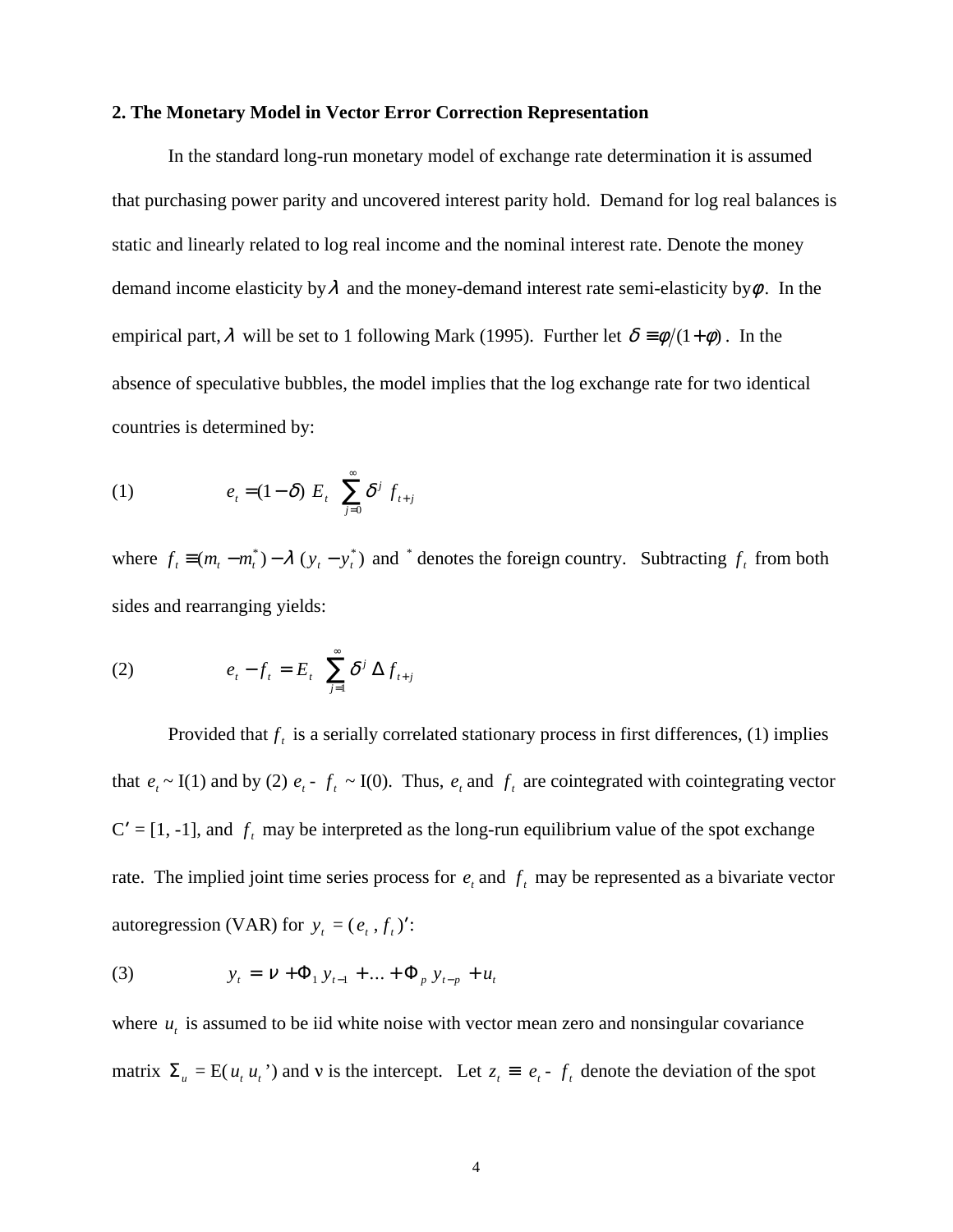exchange rate from its fundamental value. As noted by Berkowitz and Giorgianni (1997), the level VAR may then be rewritten in vector error correction (VEC) form as:

(4) 
$$
\Delta y_t = v + \xi_0 y_{t-1} + \xi_1 \Delta y_{t-1} + ... + \xi_{p-1} \Delta y_{t-p+1} + u_t
$$

where  $\xi_0 = - H C'$  is a (2x2) matrix with rank r = 1 and H =  $(h_1, h_2)$  and C =  $(c_1, c_2)$  are (2x1)

vectors. Given  $C' = [1, -1]$  we can write:

$$
\xi_0 \, y_{t-1} = -H(C' y_{t-1}) = -H(e_{t-1} - f_{t-1}) = -H z_{t-1}
$$

Substituting into (4) we obtain the VEC model:

(4') 
$$
\Delta y_{t} = V - H z_{t-1} + \xi_{1} \Delta y_{t-1} + ... + \xi_{p-1} \Delta y_{t-p+1} + u_{t}
$$

which may also be written as:

(4'') 
$$
e_{t} = V_{e} + e_{t-1} - h_{1} z_{t-1} + \xi_{1}^{11} \Delta e_{t-1} + \xi_{1}^{12} \Delta f_{t-1} + ... + \xi_{p-1}^{11} \Delta e_{t-p+1} + \xi_{p-1}^{12} \Delta f_{t-p+1} + u_{1t}
$$

$$
f_{t} = V_{f} + f_{t-1} - h_{2} z_{t-1} + \xi_{1}^{21} \Delta e_{t-1} + \xi_{1}^{22} \Delta f_{t-1} + ... + \xi_{p-1}^{21} \Delta e_{t-p+1} + \xi_{p-1}^{22} \Delta f_{t-p+1} + u_{2t}
$$

Subtracting the second from the first equation in  $(4'')$  gives:

(5) 
$$
z_{t} = (V_{e} - V_{f}) + \rho z_{t-1} + \tilde{u}_{t}
$$

where  $\rho = 1 - h_1 + h_2$  and the remainder term  $\tilde{u}_t$  will in general be serially correlated. From  $z_t \equiv e_t - f_t \sim I(0)$  it follows that  $|\rho| < 1$  and hence  $h_1 > h_2$ . For  $h_1 = 0$  this implies the restriction -  $2 < h_2 < 0$ .

#### **3. Bootstrapping Long-Horizon Regression Tests**

Numerous econometric studies have found that the random walk model provides more accurate forecasts than other models of the exchange rate (e.g., Meese and Rogoff (1983, 1988), Diebold and Nason (1990)). Thus, the random walk model is a natural benchmark in judging forecast performance. The monetary model of section 2 suggests that regressions of the form: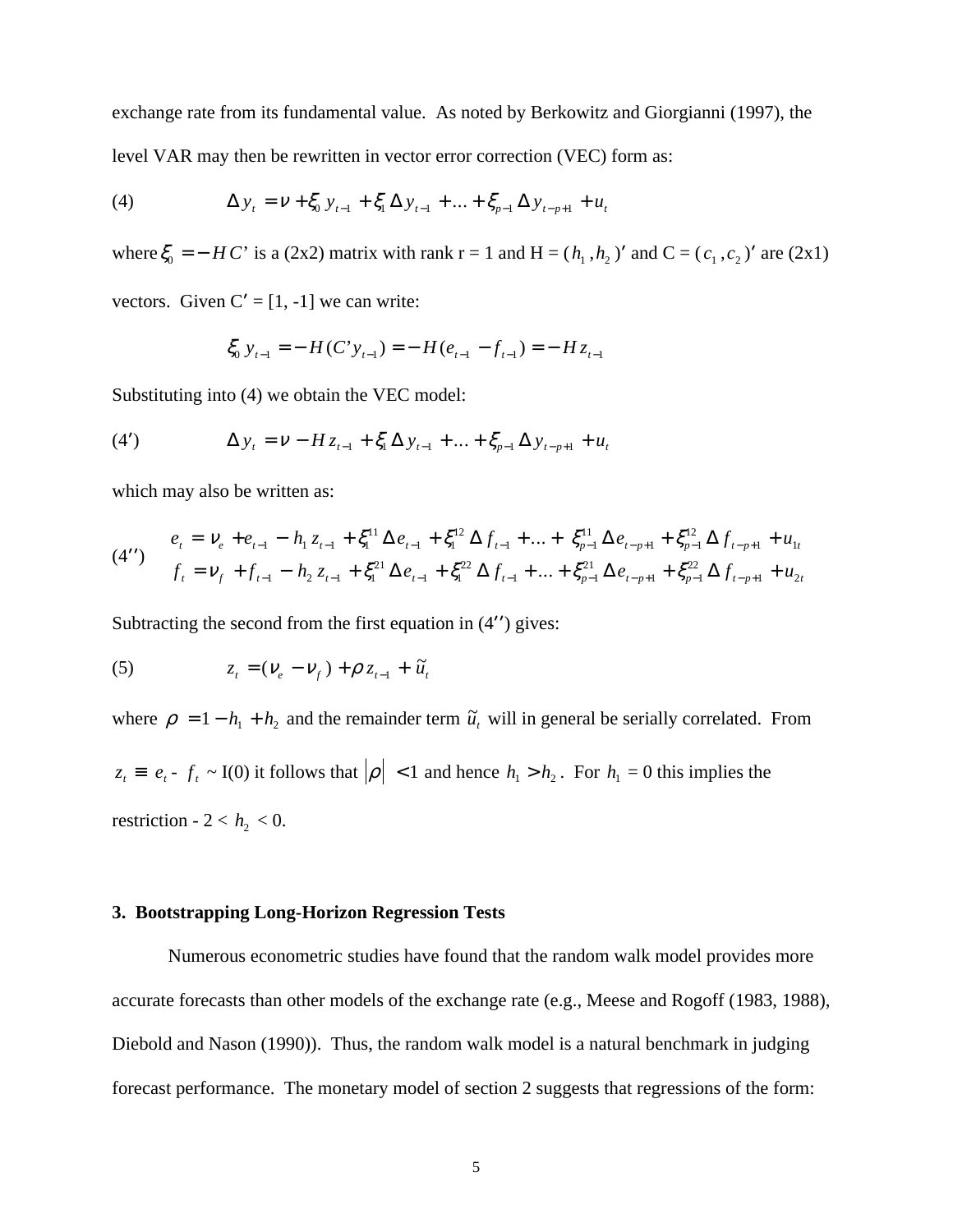(6) 
$$
e_{t+k} - e_t = a_k + b_k z_t + \varepsilon_{t+k}, \qquad k = 1, 4, 8, 12, 16
$$

may improve forecast accuracy relative to the random walk forecast:

(7) 
$$
e_{t+k} - e_t = d_k + \varepsilon_{t+k}, \qquad k = 1, 4, 8, 12, 16
$$

by exploiting the mean reversion of  $z_t$ . This conjecture can be tested as  $H_0: b_k = 0$  vs.  $H_1$ :  $b_k$  < 0 for a given forecast horizon *k*, or jointly for all forecast horizons as  $H_0$ :  $b_k = 0 \forall k$  vs.  $H_1$ :  $b_k$  < 0 for some *k*. In essence, this is a standard Granger noncausality test for  $z_t$  in (6) based on the full sample. Alternatively, the out-of-sample prediction mean-squared error of models (6) and (7) based on a sequence of rolling forecasts may be evaluated using Theil's Ustatistic or the *DM* statistic of Diebold and Mariano (1995). A formal test compares the null of equal forecast accuracy against the one-sided alternative that forecasts from (6) are more accurate than forecasts from (7). It is well known that asymptotic critical values for these test statistics are seriously biased in small samples. To mitigate these size distortions critical values may be calculated based on the bootstrap approximation of the finite sample distribution of the test statistic under the null hypothesis of no exchange rate predictability in the cointegrated model  $(4'')$  or some equivalent representation of the data generating process. Unlike asymptotic or exact finite sample critical values, bootstrap critical values based on the percentiles of the bootstrap distribution automatically adjust for the increase in the dispersion of the finite-sample distribution of the test statistic that occurs in near-spurious regressions as the sample size grows. As a result, bootstrap inference is immune from the near-spurious regression problem discussed in Berkowitz and Giorgianni (1997). However, special care must be taken to ensure the validity of the bootstrap model under the null.<sup>2</sup>

 $\frac{1}{2}$  For a recent review of the bootstrap testing methodology in time series models see Li and Maddala (1996).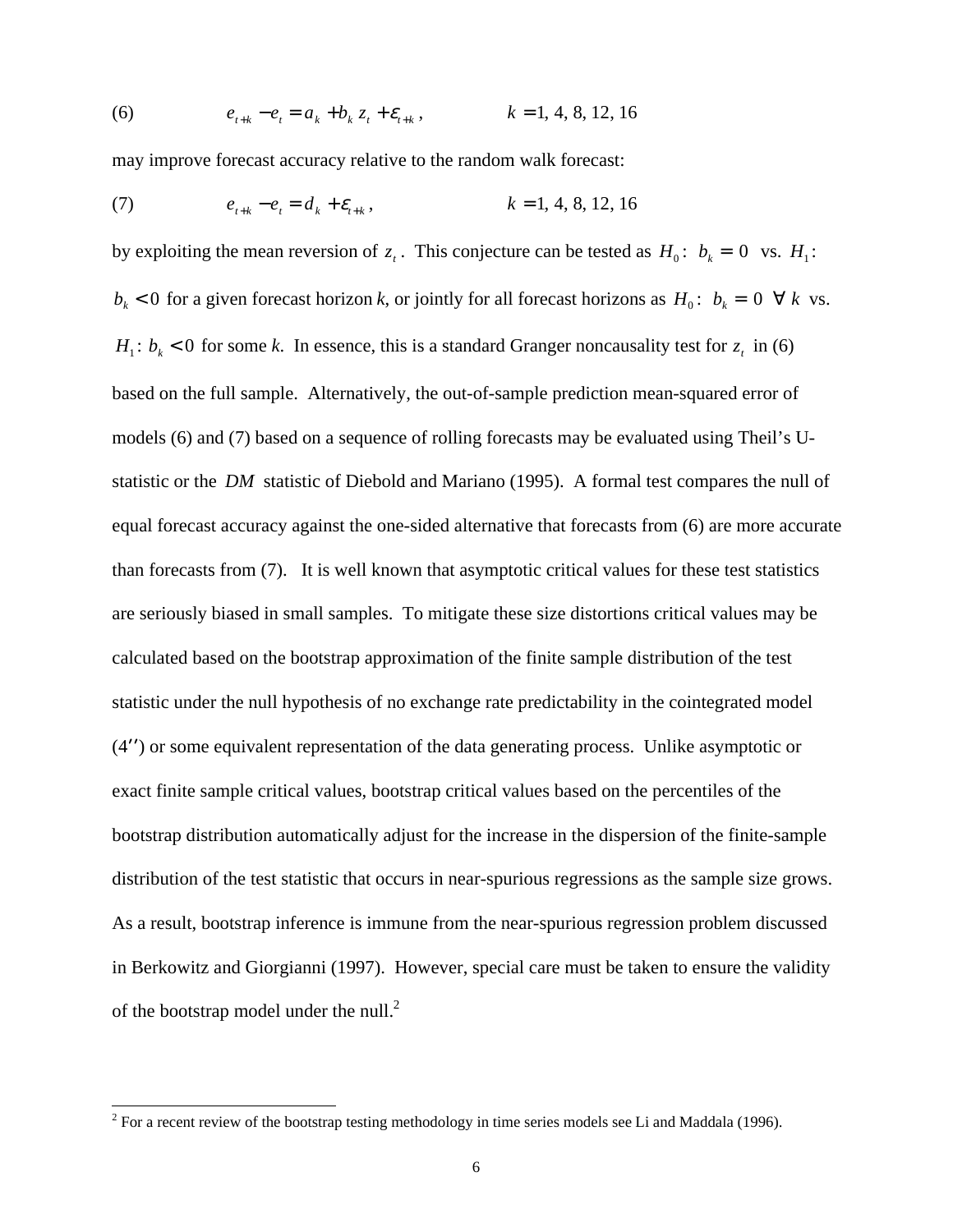#### **3. 1. Bootstrapping Long-Horizon Regression Tests under the Null Hypothesis**

A valid bootstrap algorithm may be readily constructed from representation  $(4'')$ . Recall that under  $H_0$ :  $h_1 = 0$  and  $h_2 < 0$ , so  $e_t$  and  $f_t$  are cointegrated with vector  $C' = [1, -1]$ . This suggests bootstrapping the VEC model:

(8) 
$$
\Delta e_t = V_e + u_{1t} \n\Delta f_t = V_f - h_2 z_{t-1} + \sum_{j=1}^{p-1} \xi_j^{21} \Delta e_{t-j} + \sum_{j=1}^{p-1} \xi_j^{22} \Delta f_{t-j} + u_{2t}
$$

subject to the constraint that  $-2 < h<sub>2</sub> < 0$  where p has been determined under  $H<sub>0</sub>$  by a suitable lag order selection criterion such as the SIC. This restricted model by construction has the same iid innovations as model  $(4)$ .<sup>3</sup> Under the null hypothesis of no exchange rate predictability, it is known that  $h_1 = 0$  which imposes the restriction  $-2 < h_2 < 0$  for cointegration to exist. This condition must be imposed in estimating (8) to ensure that the bootstrap critical values generated from the estimated model are the critical values of the test statistic under  $H_0$ . It is also necessary to ensure the stationarity of the bootstrap data generating process for  $z_t$  in small samples. Estimation of (8) thus requires the use of constrained estimated generalized least squares (EGLS) with all coefficients but  $v_e$  set equal to zero in the first equation and  $(-h_2)$  constrained to be positive, but smaller than 2, in the second equation.4

The asymptotic validity of this bootstrap procedure follows from the standard assumptions in Bose (1988) after observing that the VEC model in (A2) may be equivalently represented as a VAR in  $\Delta e_t$  and  $z_t$ . Under the null hypothesis, the restricted EGLS estimator

 $\overline{a}$ 

 $3$  The assumption of iid innovations is not a concern for the quarterly data used in this paper. Note that in applications using monthly or weekly financial data with time varying volatility the procedure may be suitably modified by resampling blocks of residuals.

 $4$  In practice,  $h_2$  may be constrained to some negative number arbitrarily close to zero. Under the null hypothesis, this constraint will not be binding asymptotically, so the asymptotic validity of the bootstrap procedure is not affected, regardless of the precise value of the constraint. EGLS estimation was implemented using an adaptation of the algorithm described in Lütkepohl (1991, pp. 168).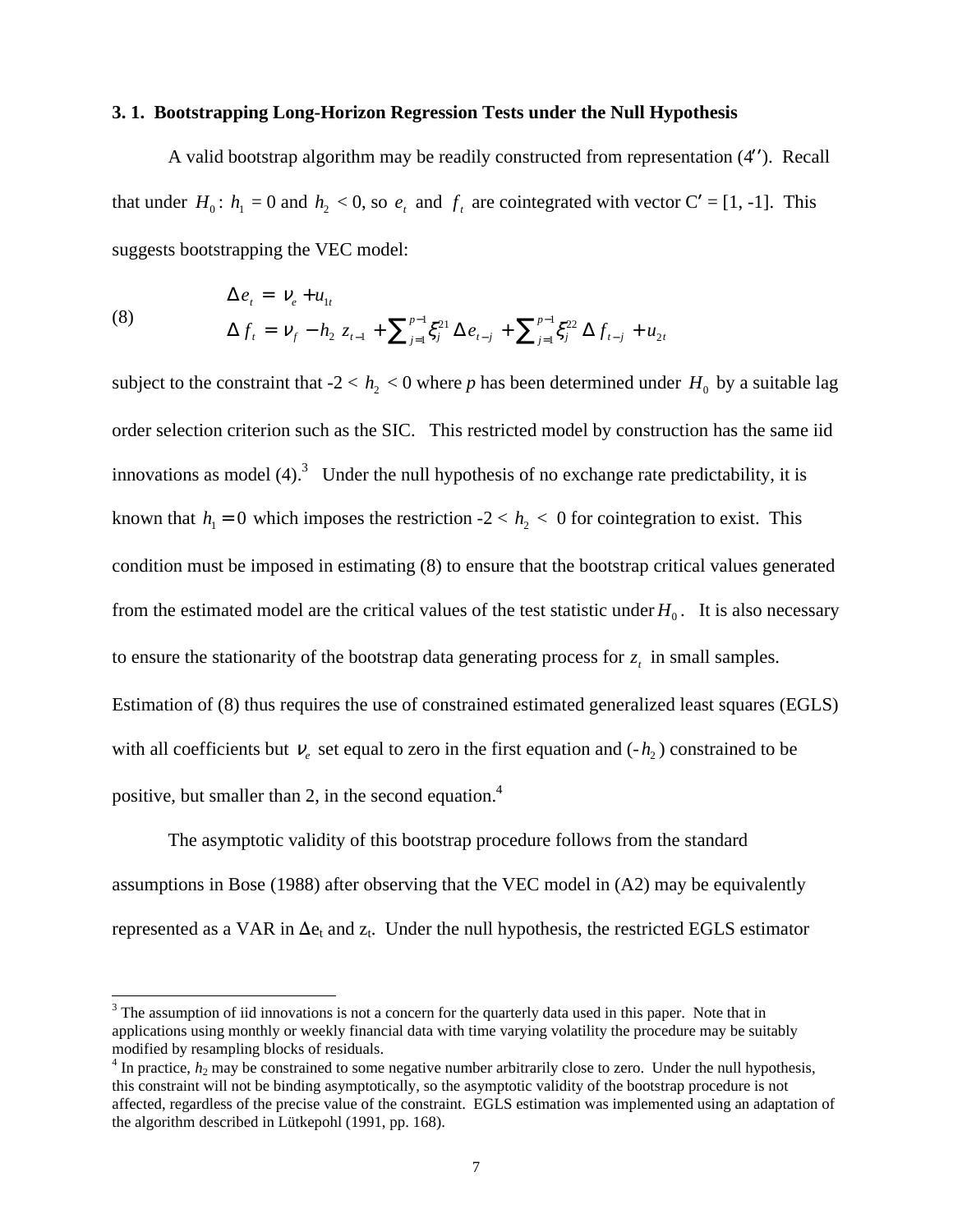asymptotically converges to the standard LS estimator considered by Bose. Note that the discontinuity in the asymptotic distribution discussed in Basawa et al. (1991) does not arise in this model, because the cointegrating vector has been imposed in the vector error correction model.

Additional restrictions on the bootstrap data generating process may arise in special cases. For example, the null hypothesis that the exchange rate is known to follow a random walk without drift implies the restrictions  $v_e = 0$  in (8) and  $d_k = 0$  in the forecast model (7).<sup>5</sup> However, such an assumption is tenuous at best, and may result in spurious inference. Under the less restrictive assumption that the exchange rate follows a random walk, possibly with drift, *ν<sub>e</sub>* and  $d_k$  must remain unrestricted.<sup>6</sup> Section 4.3. will illustrate what difference this seemingly innocuous assumption may make. Moreover, it is important that *both* drift terms remain unrestricted. Allowing for a possible drift in the exchange rate in specifying the bootstrap replica of the population process ( $v_e \neq 0$ ), while ignoring this same drift in the no-change forecast of the exchange rate ( $d_k = 0$ ) violates the requirement that the bootstrap model must be consistent with the model under the null hypothesis. The resulting bootstrap critical values will not accurately reflect the null hypothesis. It can be shown that the omission of  $d_k$  may lead to sizable changes in the *p*-values of the out-of-sample statistics.

#### **3. 2. Comparison with Earlier Bootstrap Long-Horizon Regression Tests**

The bootstrap test proposed in this paper is not the first attempt at bootstrapping long-

 $\overline{a}$ 

 $<sup>5</sup>$  Note that under the null hypothesis of a random walk without drift the intercept in (6) will be zero as well. An</sup> intercept must be included, however, because under the alternative hypothesis  $z_t$  enters with possibly nonzero mean.

 $6$  For example, Diebold, Gardeazabal, and Yilmaz (1994, p. 732) argue for including a drift, unless there is irrefutable evidence to the contrary.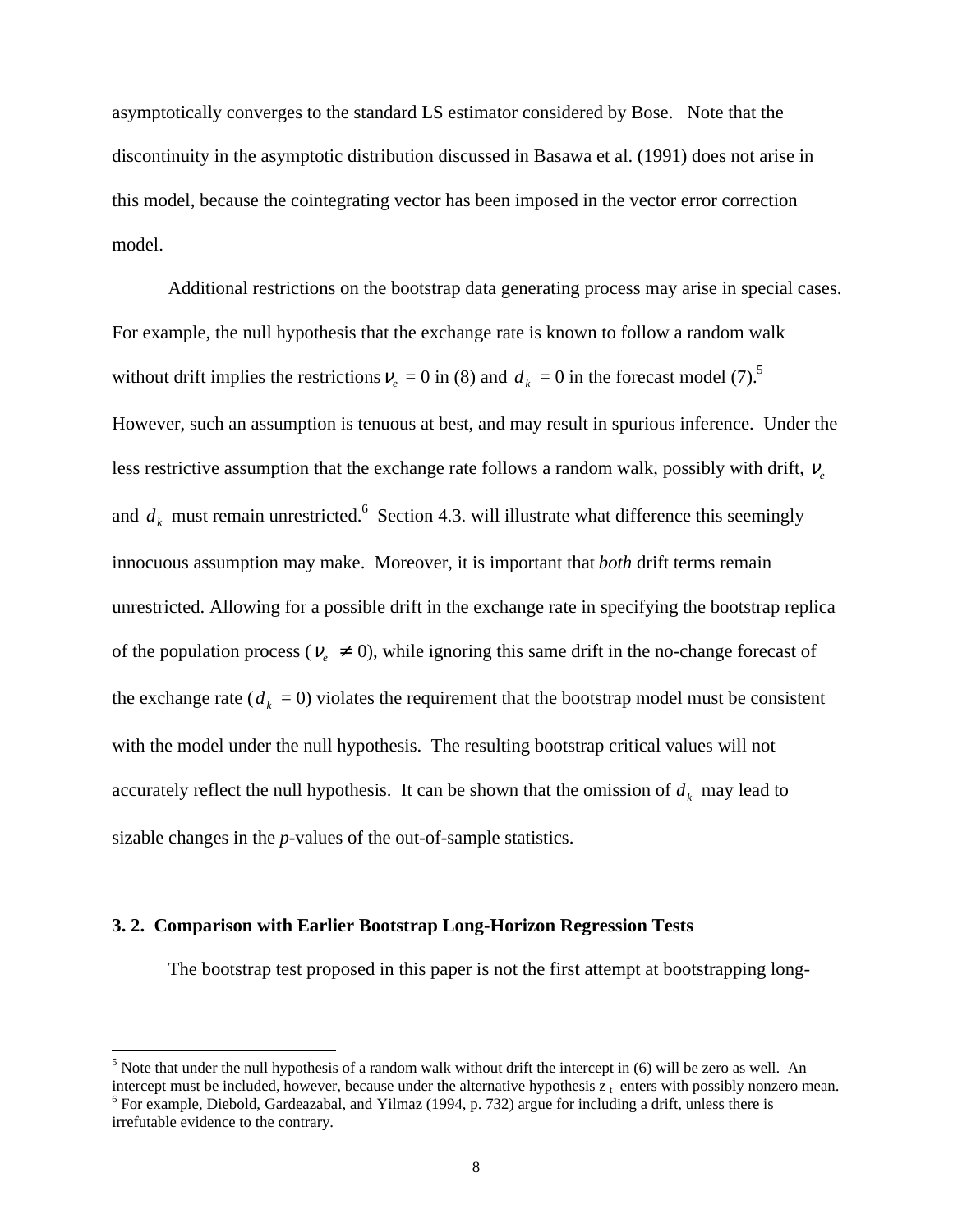horizon regression tests. The most sophisticated application to date is Mark (1995). His method is somewhat different, and it will be useful to clearly delineate the differences and the common features. Mark postulates the following model where the null hypothesis that the exchange rate follow a random walk has been imposed:

(9) 
$$
e_{t} - e_{t-1} = a_{0} + \mathcal{E}_{1t}
$$

$$
z_{t} = b_{0} + \sum_{j=1}^{J} b_{j} z_{t-j} + \mathcal{E}_{2t}
$$

The innovations  $\varepsilon_t = (\varepsilon_{1t}, \varepsilon_{2t})'$  are iid and  $\Sigma_{\varepsilon} = E(\varepsilon_t \varepsilon_t')$ . He estimates each equation of this model by OLS and generates bootstrap data conditional on the fitted values, possibly after correcting for bias in the second equation.

A simple example will illustrate how this bootstrap procedure relates to the bootstrap procedure described earlier. Suppose that the exchange rate follows a random walk and  $e_t$ , and  $f_t$  are cointegrated such that  $z_t \sim I(0)$ . For simplicity further suppose that there is just one lagged difference in model (4"). Then under  $H_0$ :

(10) 
$$
e_{t} = V_{e} + e_{t-1} + u_{1t}
$$

$$
f_{t} = V_{f} + f_{t-1} - h_{2} (e_{t-1} - f_{t-1}) + \xi_{1}^{21} (e_{t-1} - e_{t-2}) + \xi_{1}^{22} (f_{t-1} - f_{t-2}) + u_{2t}
$$

This vector error correction model may be expressed as a subset VAR in  $\Delta e_t$  and  $z_t$ . Pre-multiplying (10) by a conformable identity matrix whose second row has been replaced by  $C$ yields an equivalent representation based on Campbell (1987):

(10') 
$$
\Delta e_t = v_e + u_{1t} z_t = v_e - v_f + (1 + h_2 + \xi_1^{22}) z_{t-1} - \xi_1^{22} z_{t-2} - (\xi_1^{21} + \xi_1^{22}) \Delta e_{t-1} + u_{1t} - u_{2t}
$$

Note that without the restrictions under the null hypothesis this model would be identical to the VAR models used in Campbell and Shiller (1987, 1988). By substituting for the lagged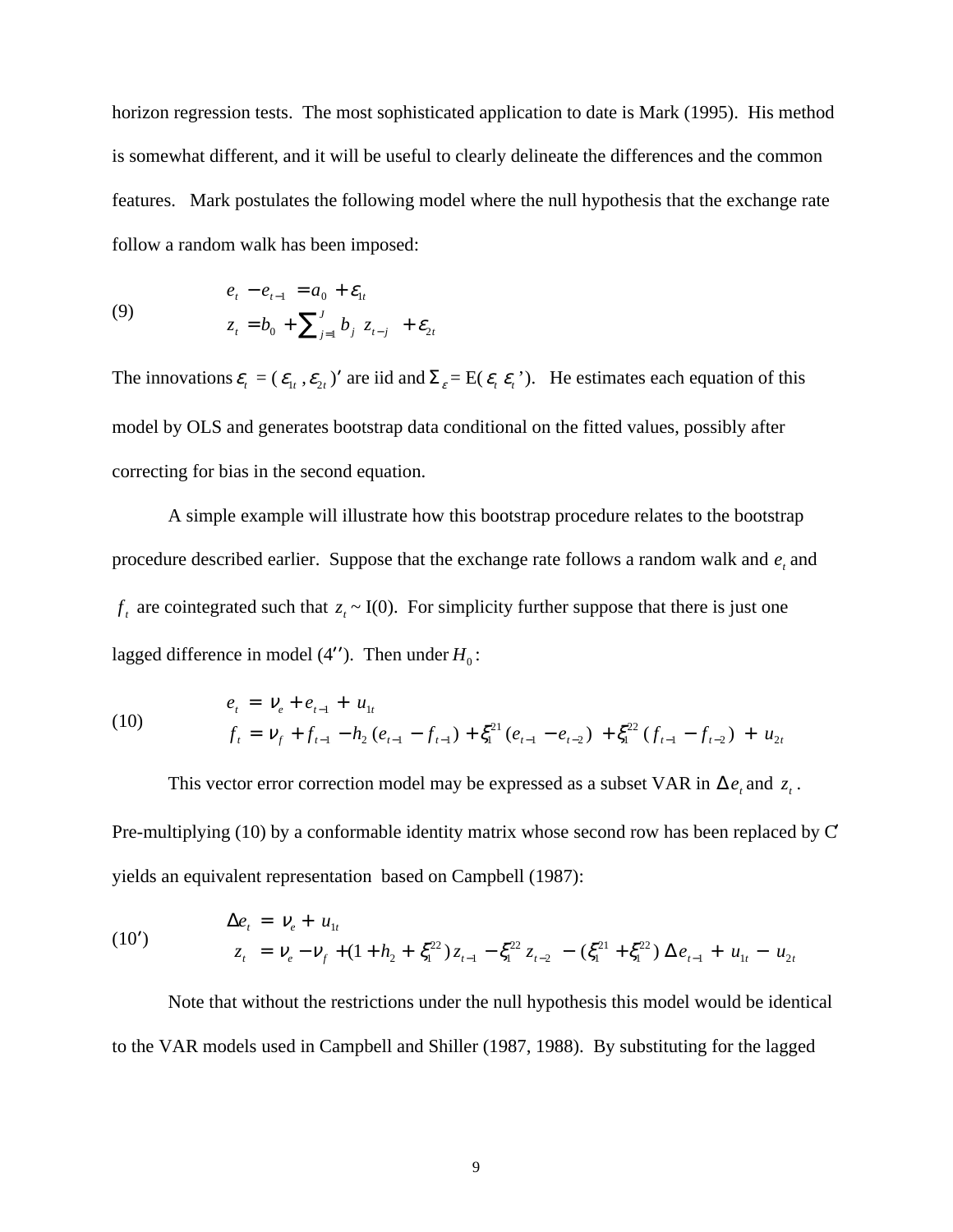$\Delta e_t$  in the second equation of (10'), one may express the system in terms of the two marginal time series processes for  $\Delta e_t$  and z<sub>t</sub>:

$$
(10'') \quad \Delta e_t = v_e + u_{1t}
$$
\n
$$
z_t = (1 + \xi_1^{21} + \xi_1^{22}) v_e - v_f + (1 + h_2 + \xi_1^{22}) z_{t-1} - \xi_1^{22} z_{t-2} + u_{1t} - (\xi_1^{21} + \xi_1^{22}) u_{1t-1} - u_{2t}
$$

The second equation of this system is the sum of a white noise process  $u_{2t}$  and an ARMA(2,1) process in  $z_t$  and  $u_{1t}$ . Engel (1984) proves that the sum of two possibly correlated ARMA processes will remain an ARMA process. This suggests approximating the ARMA process for  $z_t$ in  $(10'')$  by a suitable higher order AR process, which results in Mark's model (9).

Provided that the estimated process for  $z_t$  is stationary, the bootstrap critical values from model (9) will thus be asymptotically equivalent to those from model (8). However, in small samples, they will tend to be biased, given the approximation error for  $p > 1$  and given the fact that the model is estimated by equation-by-equation least-squares methods rather than EGLS. The bootstrap method used by Mark also does not formally impose the stationarity of  $z<sub>i</sub>$  in resampling. This stationarity condition is the equivalent of the restrictions on  $h_2$  in section 3. Moreover, estimates of (9) do not impose the restriction that  $h_1 = 0$  under  $H_0$ . Put differently, unlike the bootstrap model in section 3, specification (9) is the same whether  $h_1 = 0$  or not. This means that the bootstrap critical values would be biased, even if (9) were estimated by EGLS and if there were no approximation error.

In related work, Campbell (1993) considers a special case of the bootstrap algorithm in Mark (1995). In his model  $J = p = 1$ , and there is no lag order uncertainty. Both authors also consider corrections for bias in the least-squares coefficient estimates in the second equation of (9). Note that the OLS small-sample bias adjustment proposed in Campbell (1993) ignores the fact that the AR(1) is embedded in a regression system. Mark also reports results after bias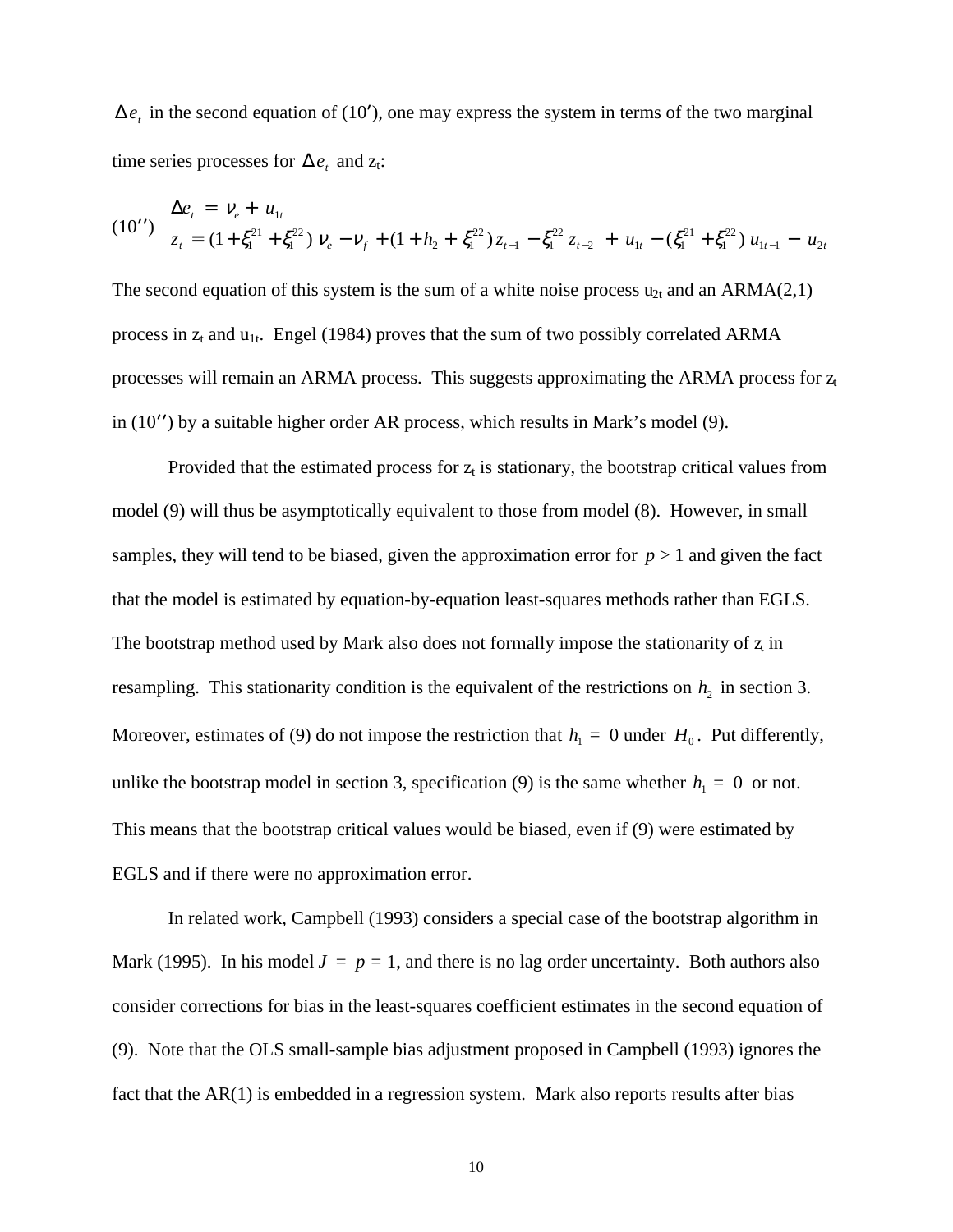corrections, but his bias-adjustment procedure is unconventional. However, Campbell's procedure can be easily generalized to AR(p) models. An appropriate closed form solution for the first-order mean bias of the OLS estimator has been proposed by Shaman and Stine (1988). Similar bias corrections could also be employed for the EGLS estimate. For the method proposed in section 3, these bias corrections had little effect, given the proximity of the point estimate to the nonstationary region.

#### **4. Empirical Results**

The data set for this paper has been constructed from *OECD Main Economic Indicators* data for 1973:II-1994:IV. All data have been transformed exactly as described in Mark (1995). The data set includes the U.S. dollar exchange rates of the Canadian Dollar, the German Mark, the Japanese Yen, and the Swiss Franc. In the remainder of this section, the bootstrap algorithm described in section 3 will be put into practice. It will be useful to begin with some preliminary analysis of the unrestricted vector error correction model and the cointegration properties of the data.

#### **4.1. Cointegration Tests**

An indirect test of the theoretical underpinnings of long-horizon regressions may be conducted by testing the assumption of cointegration. Clearly, in the absence of cointegration there is no theoretical reason for regressing future changes in the exchange rate on the deviation of the spot exchange rate from its fundamental value. Standard tests of cointegration require the exchange rate and the fundamental to be individually I(1). This assumption will be relaxed later. Table 1 presents evidence based on the Horvath-Watson Wald test of the null of no cointegration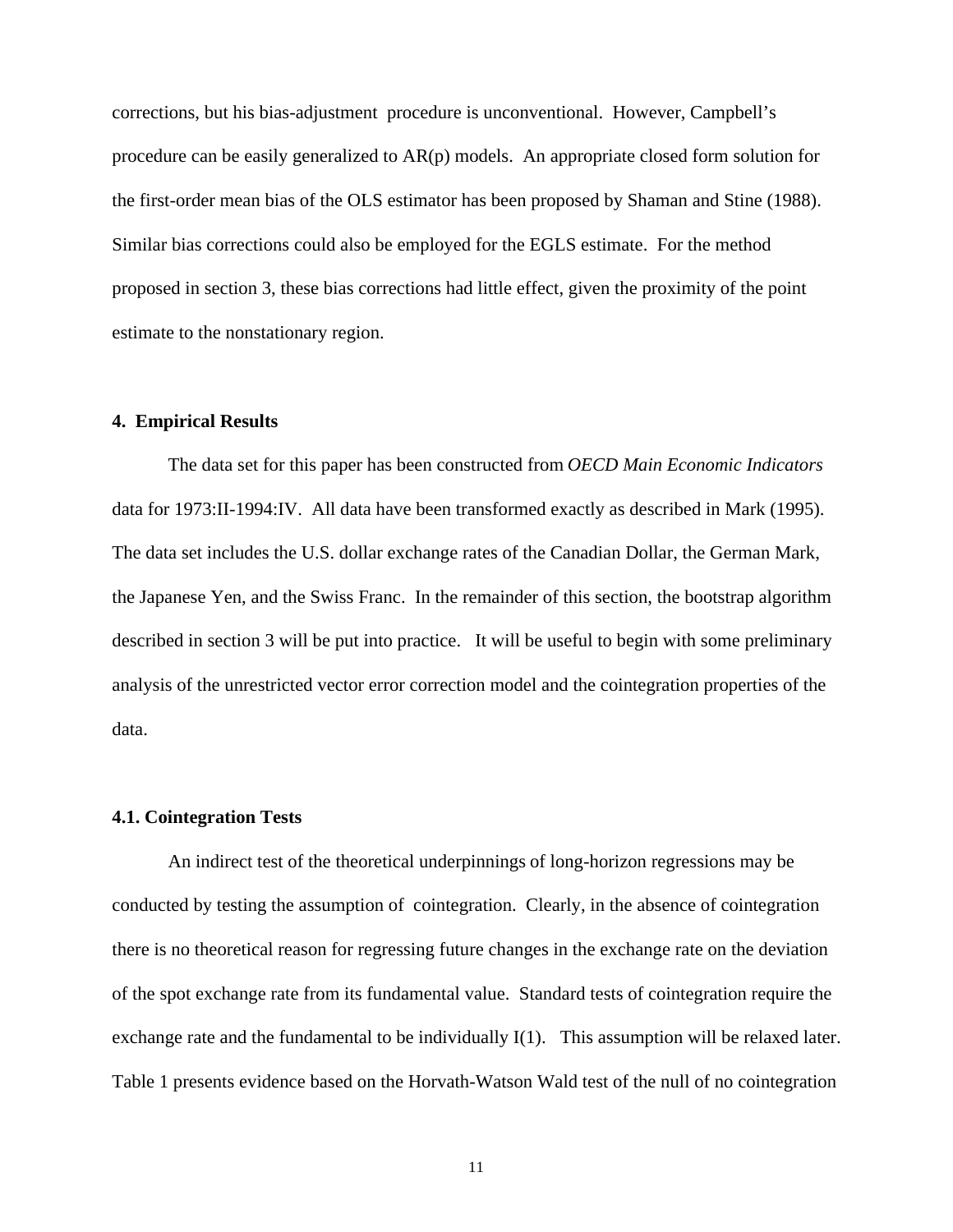between  $e_t$  and  $f_t$  against the cointegrating vector implied by the monetary model.<sup>7</sup> All models include an intercept, as the error correction term  $z_t$  under the alternative is not mean zero in general. At the 10 percent level, the null of no cointegration cannot be rejected for any country. Thus, we cannot rule out that the data were generated from a difference stationary process. Both a difference stationary VAR and a VEC model are potentially consistent with the data.

A more informative approach focuses on the probability of making a type I error and a type II error. Adapting an idea of Rudebusch (1993), the marginal significance level of the Horvath-Watson test may be simulated based on the best-fitting model under  $H_0$ . Then the power of the test at the marginal significance level may be simulated based on the best-fitting model under  $H_1$ .<sup>8</sup> Table 1 displays the type-I error and type-II error for a rejection of  $H_0$ implied by this bootstrap procedure. For Switzerland the type-II error clearly exceeds the type-I error, suggesting that the observed test statistic is more likely to have been generated under  $H_1$ than under  $H_0$ , despite the nonrejection of  $H_0$ . For Canada, the test statistic is about equally likely to have been generated under  $H_1$  or  $H_0$ . For Japan and Germany, the type-I error far outweighs the type-II error. This evidence does not resolve the controversy over whether there is cointegration in the data or not, but it establishes two points: First, if there is cointegration, the mean reversion of the error correction term is typically very slow. This would explain why exchange rates often appear unpredictable. Second, if the monetary model of section 2 holds, one would expect to find the strongest evidence of exchange rate predictability in the Swiss data, followed by the Canadian data. In contrast, for Germany and Japan there is very little evidence

 $\overline{a}$ 

<sup>&</sup>lt;sup>7</sup> As noted by Berkowitz and Giorgianni (1997) the Horvath-Watson test is more powerful than the standard cointegration tests reported for example in Chinn and Meese (1995) and Mark (1995).

 $8$  Under both the null and the alternative the best-fitting model was selected based on the SIC allowing for lag orders between 0 and 4. The qualitative results in Table 1 are robust to alternative assumptions.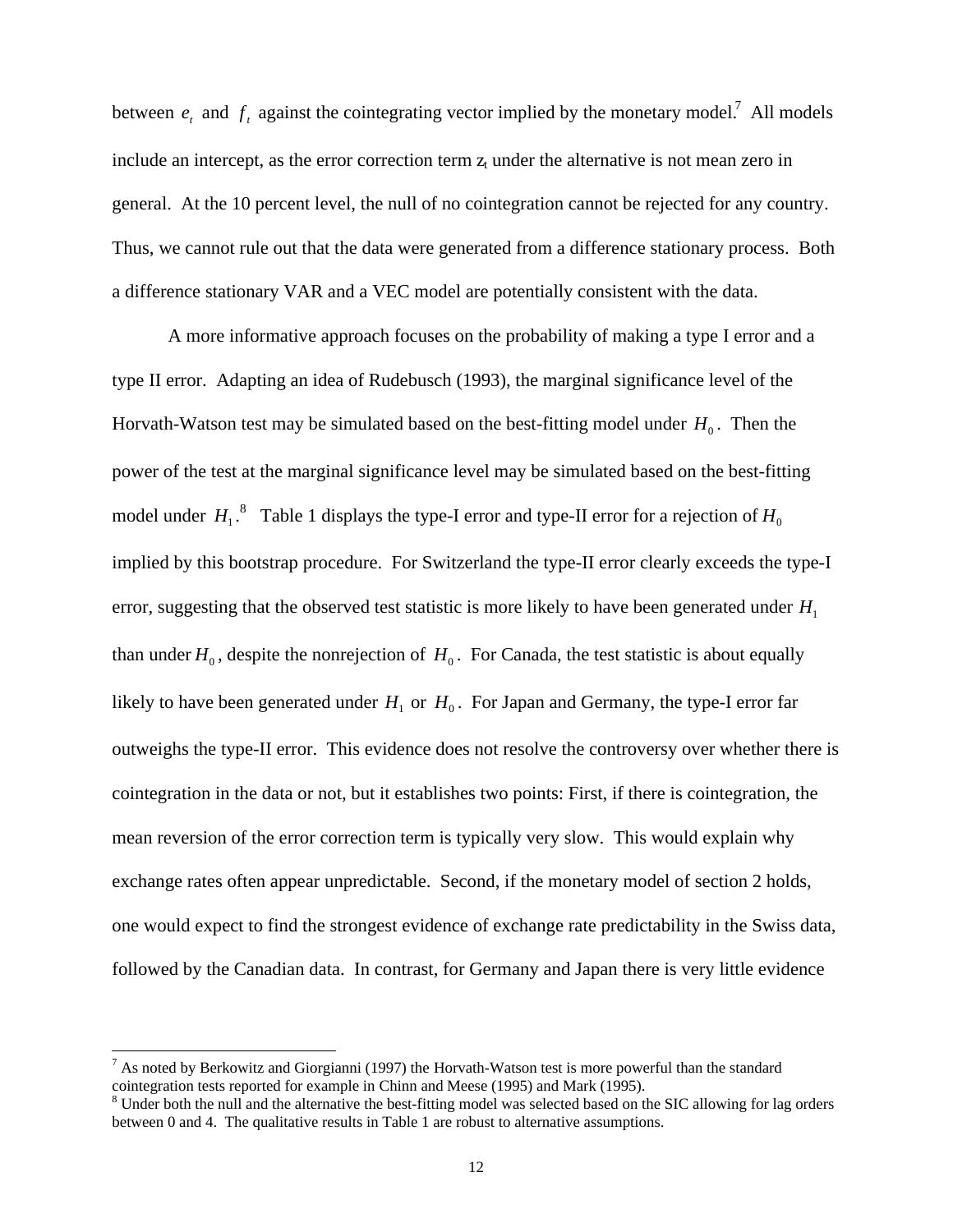of mean reversion in the error correction term, and fundamentals would not be expected to improve forecast accuracy.

#### **4. 2. Bootstrap Inference: Granger Causality**

Estimates of the bootstrap data generating process are obtained as outlined in section 3. The constraint on  $h_2$  is binding only for Germany. With the lag order constrained to lie between 0 and 4, the SIC selects two augmented lags for Canada, zero lags for Germany, and one lag each for Japan and Switzerland. Since the Bera-Jarque test rejects the null of Gaussian innovations for Canada at the 95 percent level, all bootstrap inference in this paper will be based on nonparametric resampling of the residuals. The number of bootstrap replications is 2,000. Table 2 reports the bootstrap p-values under the null hypothesis that the exchange rate follows a random walk without drift. The restrictive assumption of zero drift will be relaxed later. Table 2 shows *p*-values for a number of key statistics.<sup>10</sup>  $t_{20}$  and  $t_A$  are the *t*-statistics for the slope coefficient in the long-horizon regression, with the subscript indicating whether the robust standard error is calculated based on a fixed truncation lag of 20 or Andrews' procedure.  $DM_{20}$  and  $DM_A$  refer to the corresponding Diebold-Mariano statistics and U to Theil's Ustatistic.

It is instructive to first focus on the columns for  $t_{20}$  and  $t_A$ . For  $k = 1$ , only the  $t_{20}$ - and

<sup>&</sup>lt;sup>9</sup> To check the sensitivity of bootstrap inference to small sample bias in the coefficient estimates in (10), a procedure analogous to that in Kilian (1997) was employed. The differences in results were so minor that no results will be reported.

 $10$  No slope coefficients are reported. As pointed out in Berkowitz and Giorgianni (1997), under the alternative hypothesis the slope coefficients will increase with the forecast horizon by construction, so that evidence of increasing slopes does not imply increased long-horizon predictability. This observation applies whether or not the slope coefficients are bias-adjusted. Similarly, statistical or visual measures of in-sample fit alone cannot be regarded as informative. Instead, results will be presented for marginal significance levels only. The use of bootstrap p-values also avoids the problem of spurious fits discussed in Berkowitz and Giorgianni (1997).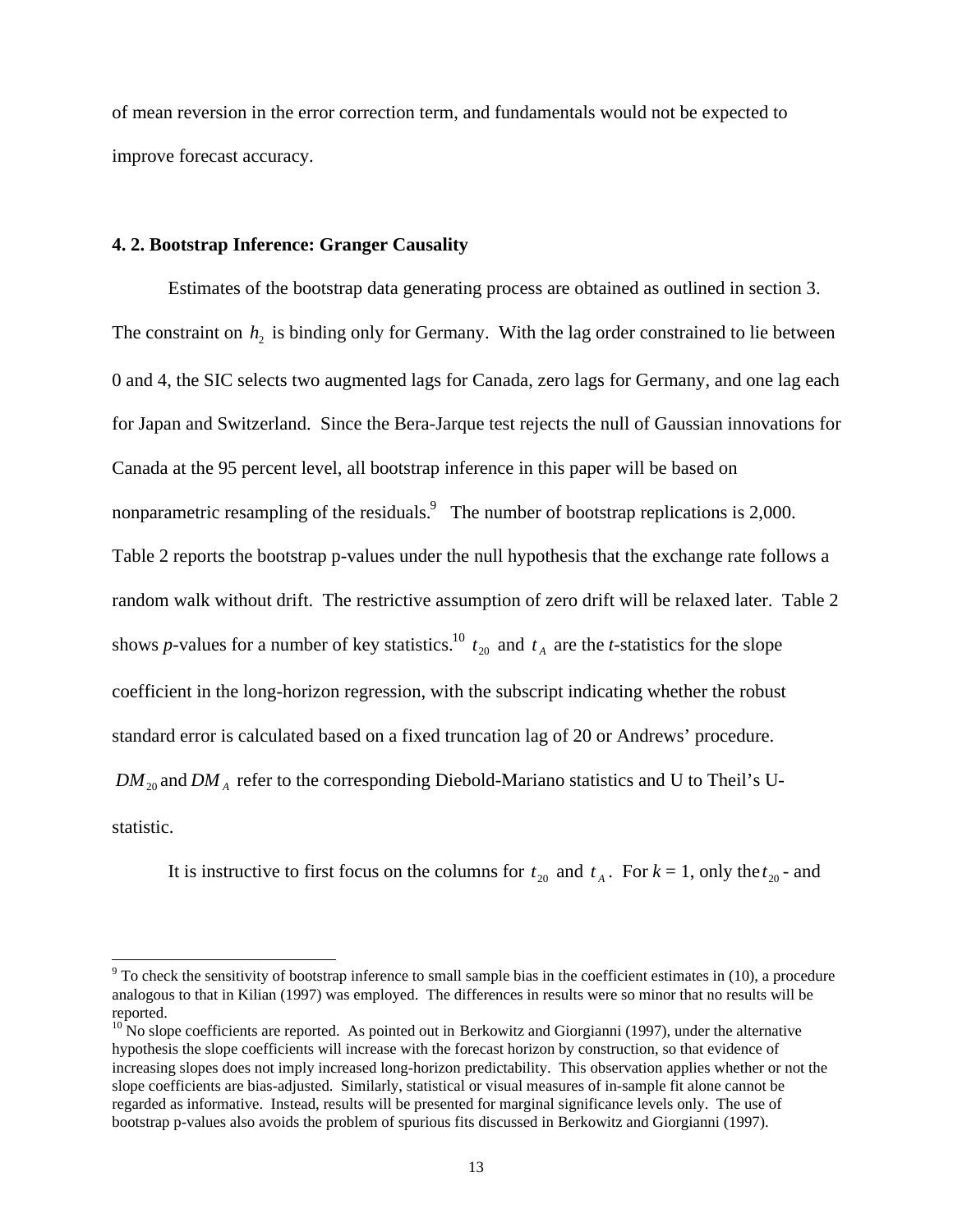$t_A$ -test statistics for Canada are significant at the 10 percent level. For Switzerland the corresponding *p*-values slightly exceed 10 percent, and for Japan and Germany they are as high as 42 to 77 percent. This result is roughly consistent with the evidence based on the Horvath-Watson test in section 4.1. A basic premise in the long-horizon regression test literature is that the power of tests of unpredictability can be expected to increase with the time horizon. Even if there is little evidence of exchange rate predictability for  $k = 1$ , as in Table 2, it is conjectured, raising the time horizon will reveal stronger evidence. There is little support for that conjecture in Table 2. With the possible exception of Switzerland, *p*-values do not decline substantially with rising *k*. Moreover, a proper test of the null of no exchange rate predictability recognizes the interdependence of the *t*-statistics across forecast horizons. As Berkowitz and Giorgianni

(1997) show, 
$$
b_k = b_1 \sum_{i=0}^{k-1} \rho^i
$$
, so the individual *t*-statistics must not be viewed as independent

tests. To circumvent the problem of the dependency of the  $b_k$  coefficients, Mark suggests bootstrapping the distribution of the infimum of the *t*-statistics across the five time horizons of interest rather than the individual *t*-statistics for a given *k*. In Table 1, this statistic is labeled the joint *t*-test statistic. Table 1 shows that except for Switzerland none of the joint *t-*tests are significant at the 10 percent level. The in-sample *t*-statistics thus provide some prima facie evidence of exchange rate predictability for Canada and Switzerland, but no evidence for Germany and Japan.

#### **4.3. Bootstrap Inference: Out-of-sample Forecast Accuracy**

Turning to the out-of-sample evidence in Table 2, there seems to be strong evidence of out-of-sample predictability at horizon  $k = 1$  for Canada and Japan, according to all three statistics, and some evidence for Switzerland according to the joint *U*-test statistic (defined as the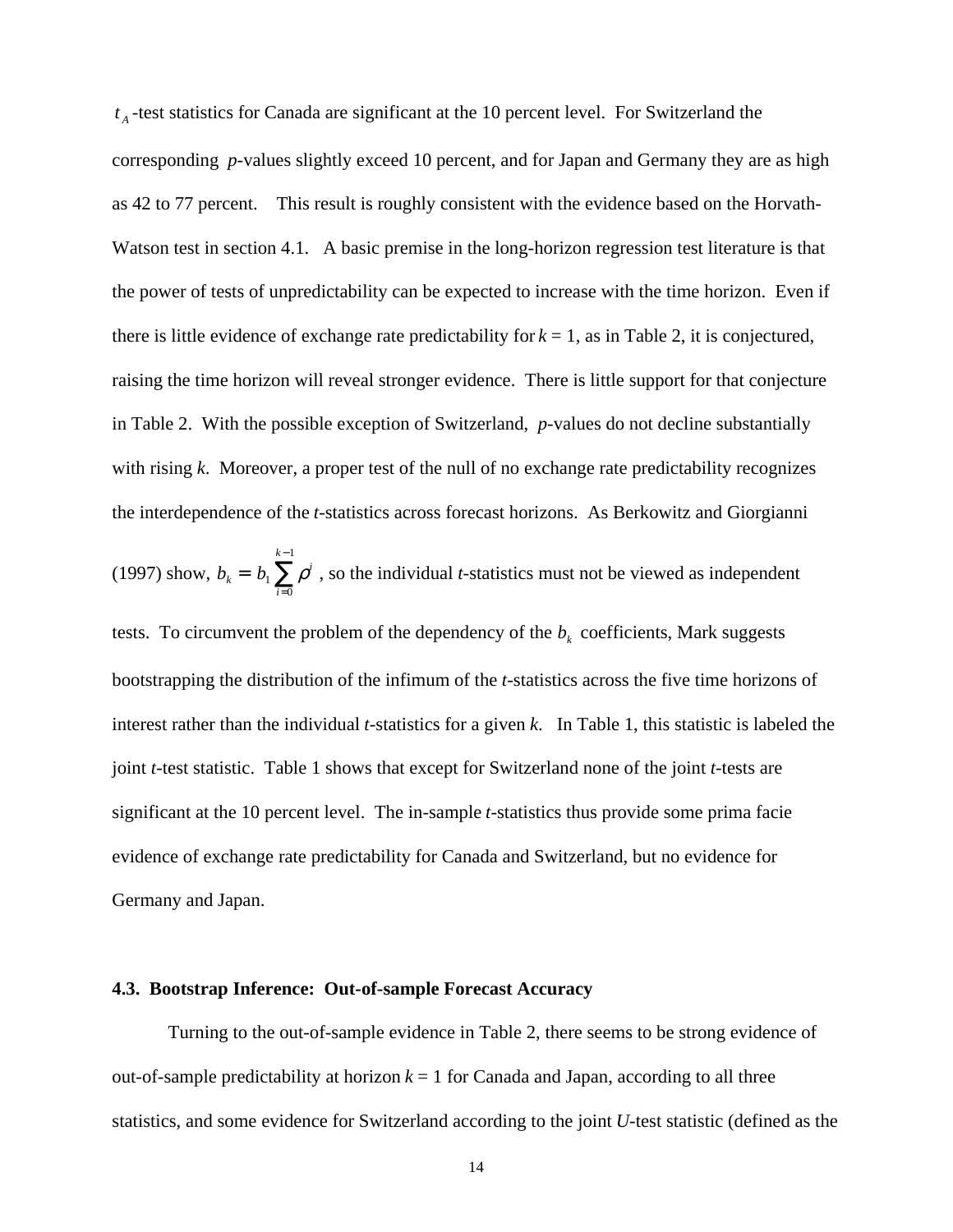infimum of *U*-test statistics across *k*). There is no evidence of predictability at any horizon for Germany. Given the results of the cointegration test in section 4.1., these results are disturbing. While it may seem intuitive to find strong exchange rate predictability in the Canadian and Swiss data, the high persistence of the Japanese error correction term makes such a finding economically implausible. Moreover, the evidence for Japan appears stronger than for Switzerland, which seems incompatible with the results of the cointegration test.

This puzzle may be resolved by keeping in mind that Table 2 does *not* establish that economic fundamentals are responsible for the improved forecast accuracy; rather they measure the *joint* contribution of the drift term *and* the error correction term in the long-horizon regression forecast. Note that the out-of-sample statistics used in Mark (1995) and in Tables 2 and 3 compare the long-horizon regression forecast

(6) 
$$
e_{t+k} - e_t = a_k + b_k z_t + \varepsilon_{t+k}, \qquad k = 1, 4, 8, 12, 16
$$

with the forecast based on the driftless random walk:

(7') 
$$
e_{t+k} - e_t = \mathcal{E}_{t+k}, \qquad k = 1, 4, 8, 12, 16.
$$

Thus, the superior out-of-sample accuracy of (6) may be due to the fact that regression (6) picks up an apparent drift in the exchange rate over the sample period or due to the inclusion of the error correction term. The reason for the improved forecast performance is not identified. This makes it impossible to interpret a significant improvement in forecast accuracy as evidence in favor of monetary exchange rate models. The out-of-sample statistics may either overstate or understate the true contribution of the fundamental by lumping its effect together with that of the drift term.

To isolate the *marginal* contribution of  $z_t$ , one has to allow for a drift in the random walk forecast as in (7). To control for the drift term, I recalculated the results in Table 2 and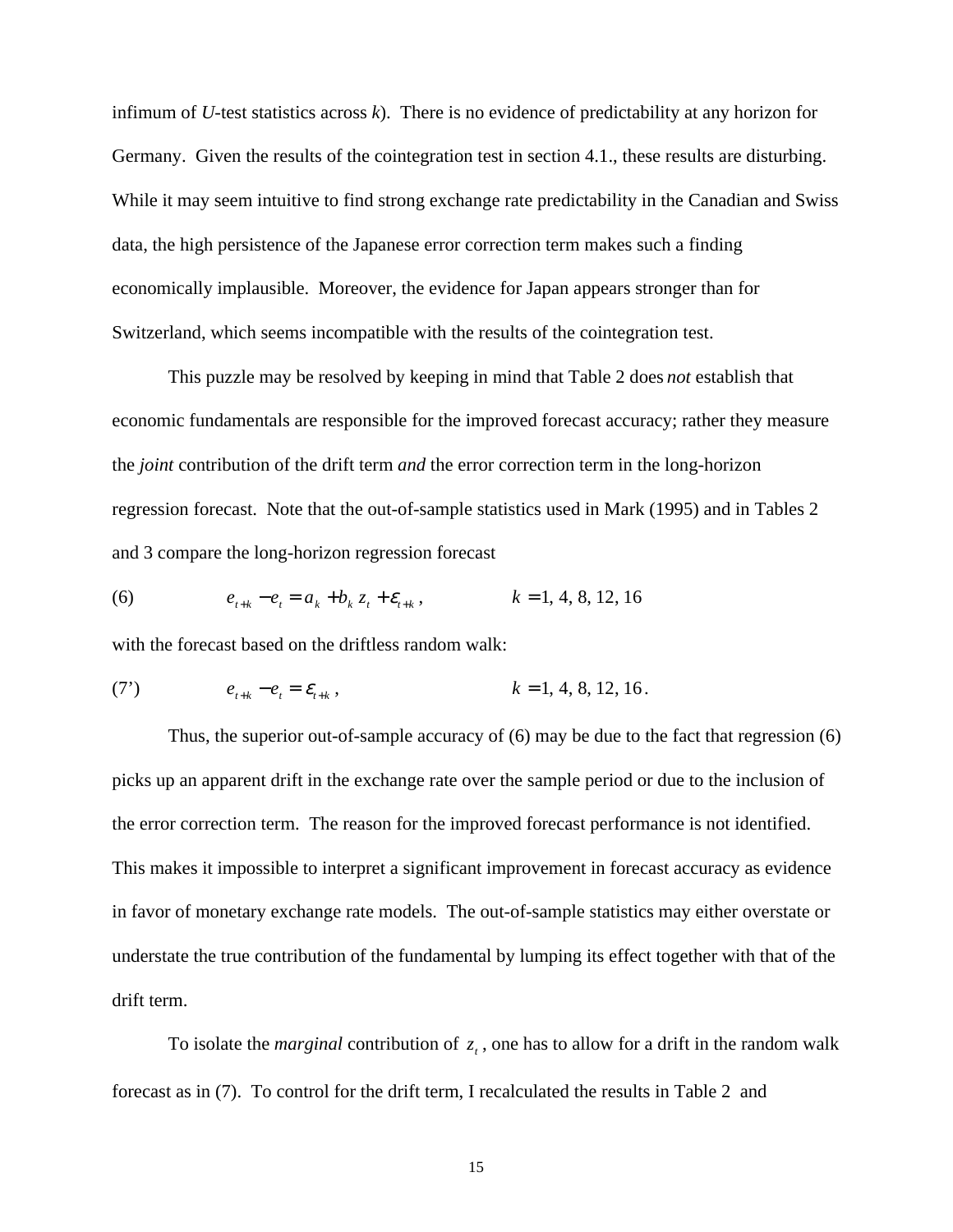compared them to the forecast of a random walk allowing for drift. This leads to a striking change in the out-of-sample statistics, while leaving the in-sample results unchanged. Table 3 summarizes the findings. Not only do all one-step ahead *DM*-statistics and *U*-statistics for Switzerland now turn significant, but Switzerland and Canada are the only countries with significant out-of-sample statistics. *P*-values for Germany and Japan range from 27 to 54 percent. This result is exactly what one would have expected based on the cointegration test in section 4.1. It is also broadly consistent with the in-sample evidence in section 4.2. Moreover, there is no pattern of increasing significance with rising forecast horizon for any of the out-ofsample statistics. As in Table 2, it is useful to compare the one-step-ahead forecast test results to results for the joint *DM* test statistics (based on the supremum of the test statistic across *k*) and the joint *U*-test. With the exception of the *p*-value of the Canadian *U*-statistic (which is 13.7 percent), all *p*-values for Canada and Switzerland are significant at the 10 percent level, consistent with the results for  $k = 1$ . The *p*-values for Germany or Japan range from 34 to 39 percent. These out-of-sample test results demonstrate that fundamentals, after controlling for the possible presence of drift terms, may indeed improve the accuracy of real-time forecasts of the Swiss and Canadian exchange rate, but do not help in forecasting the DM and the Yen exchange rate. $11$ 

#### **4. 4. Reconciling the Results with Earlier Findings**

 $\overline{a}$ 

The preceding results are not directly comparable to Mark (1995) because they are based on an extended data set. Table 4 therefore shows the corresponding results for Mark's (1995)

<sup>&</sup>lt;sup>11</sup> It may appear that an alternative test of the marginal contribution of  $z_t$  would be to estimate the long-horizon regression excluding the intercept. However, that regression would not be valid under the alternative hypothesis, unless it were known with certainty that  $f_t$  does not have a drift.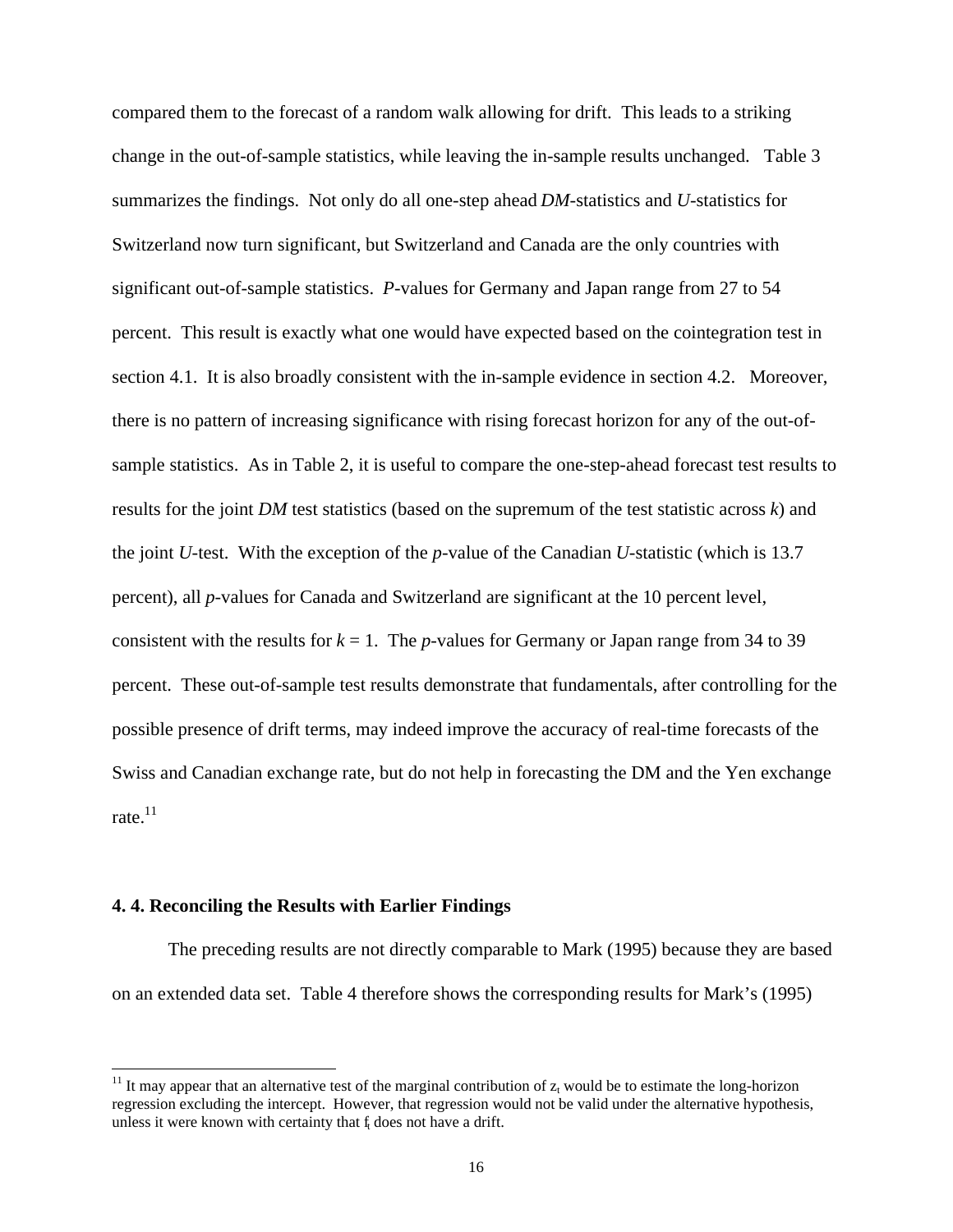bootstrap procedure based on model  $(9)^{12}$ . The procedure differs slightly from Mark in that the lag order *J* of the process for  $z<sub>i</sub>$  is selected by the AIC, given an upper bound of eight lags. The AIC selects  $J = 7$  for Canada,  $J = 5$  for Germany,  $J = 1$  for Japan, and  $J = 5$  for Switzerland. The roots  $\rho$  of the estimated processes are 0.9759, 0.8877, 0.9624, and 0.8871, respectively. These roots are consistently lower than the estimates implied by the restricted VEC model, which is suggestive of OLS small-sample bias.

Table 4a shows that extending the sample alone suffices to reverse many of Mark's (1995) results. There is only weak evidence of in-sample predictability for Canada and Switzerland and none for Japan and Germany. Except for Switzerland there is no significant evidence of out-of-sample predictability. While *p*-values often decline with rising forecast horizon, this tendency is by no means universal or as pronounced as in Mark (1995). This striking reversal suggests that much of the earlier evidence of exchange-rate predictability may simply have been an artifact of the small sample.

This does not necessarily mean, however, that the new results are more reliable. There are important differences to the results for the restricted VEC procedure in Tables 2 and 3. For example, the *p*-values for the in-sample statistics may be up to 0.30 lower or up to 0.09 higher than in Tables 2 and 3. These differences are an indication of the bias in the bootstrap critical values that arises because of approximation error and because many restrictions under the null hypothesis have not been imposed in the estimation of model (9). Moreover, while the in-sample results in Table 4a appear broadly similar to Tables 2 and 3, the out-of-sample results are highly sensitive to bias corrections.

 $\overline{a}$ 

 $12$  Alternatively, the results could have been compared for the original data set of Mark (1995). However, the results for the extended data set are of greater substantive interest and more reliable statistically.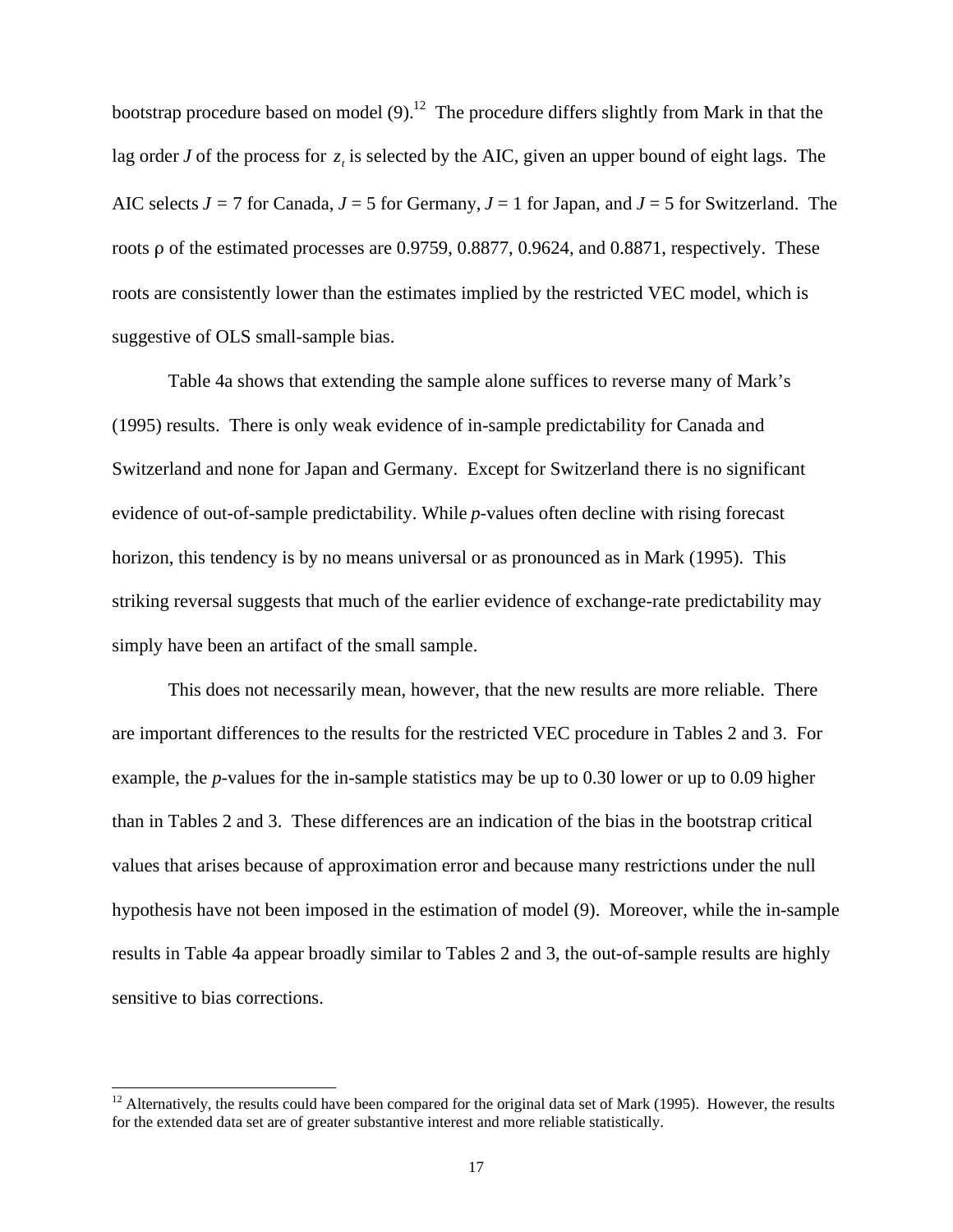Table 4b shows the corresponding results after suitable bias corrections of the autoregressive coefficients. The OLS bias estimates are based on Shaman and Stine (1988). Bias adjustments push the roots  $\rho$  of the estimated processes up to 0.9866, 0.9656, 0.9999, and 0.8930, respectively, closer to the estimates of  $\rho$  under the restricted VEC model. The substantial change in the estimates of  $\rho$  for Japan and Germany suggests that the bootstrap data generating process without bias corrections, on which the *p*-values in Table 4a conditioned, is likely to be quite misleading.

Correcting for bias leads to another striking reversal of the results. Note that after bias correction there is strong evidence of out-of-sample predictability for Japan, similar to the results in Table 2 for the model without drift. This result is quite different both from Table 4a and from the original results in Mark (1995), but it is exactly what one would have expected from a bootstrap model designed to compare the long-horizon regression forecast to that of a random walk without drift. Results for Switzerland and Germany are also similar to Table 2, but Mark's procedure does not detect any out-of-sample predictability for Canada. Some of the remaining differences in out-of-sample predictability are likely to be due to the inconsistent treatment of the drift term in the bootstrap data generating process and the random walk forecast model. Note that Tables 4a and 4b compare the out-of-sample accuracy of forecasts from long-horizon regressions to a simple no-change forecast of the exchange rate. The bootstrap model (9) implies a contradictory set of beliefs in which the researcher allows for a possible drift in the exchange rate in specifying the bootstrap replica of the population process ( $v_e \neq 0$ ), but insists on ignoring this drift when using the no-change forecast of the exchange rate  $(d_k = 0)$ . In addition, important differences also remain in-sample, as evidenced by the substantially lower *p*-values for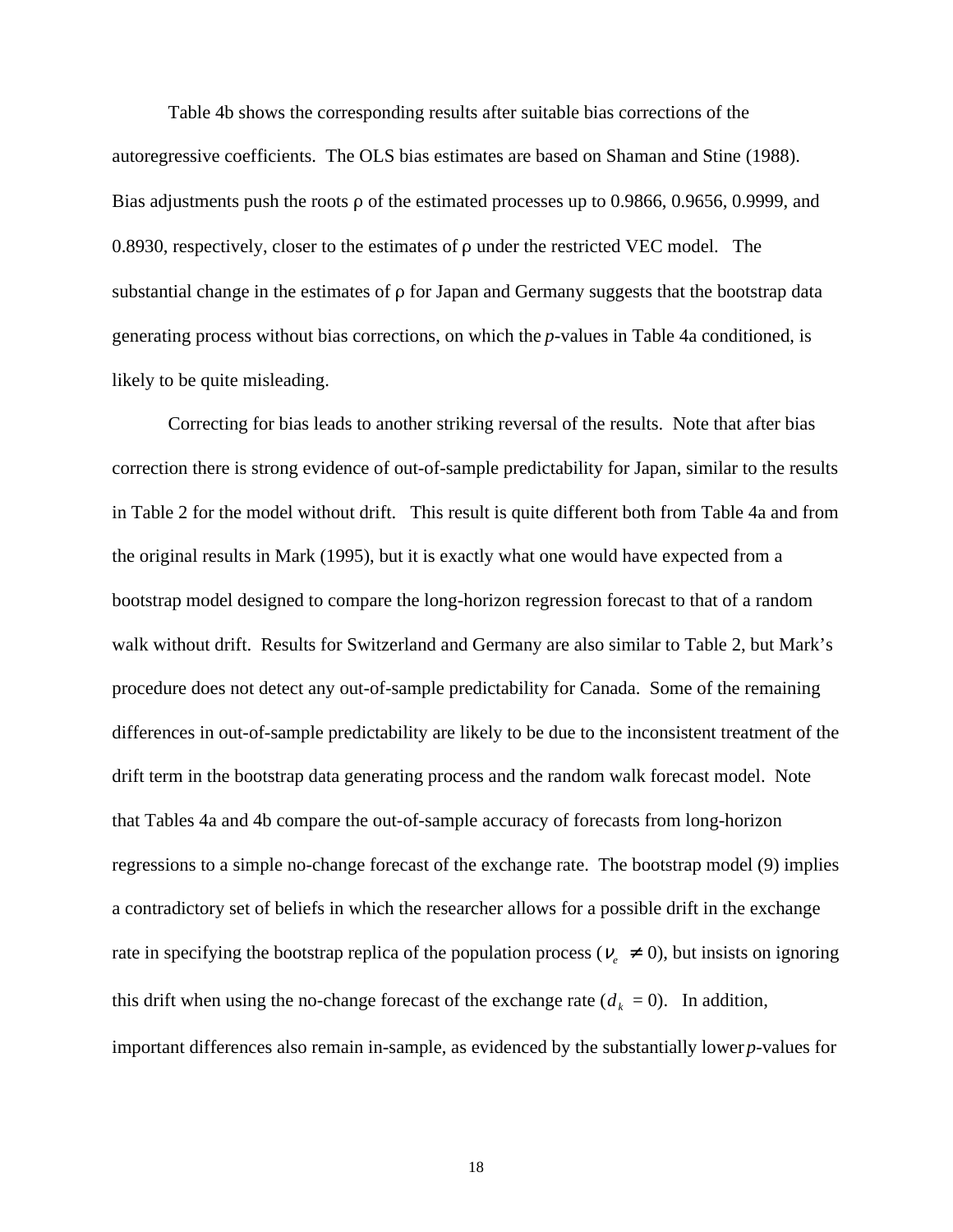Japan in Table 4b compared to Tables 2 or 3. These differences (often in excess of 0.50) again are a consequence of the failure to impose all restrictions implied by the null hypothesis.

Finally, neither Table 4a nor Table 4b appear consistent with the evidence of cointegration based on the Horvath-Watson test. There is no reason to expect strong mean reversion in the Japanese exchange rate, for example, as Table 4b would suggest. As shown earlier, this counterintuitive result appears to be an artifact of the questionable assumption that the exchange rate follows a random walk without drift. The out-of-sample tests in Table 4 do not test the hypothesis that economic fundamentals improve the accuracy of exchange rate forecasts; rather they measure the *joint* contribution of the drift term *and* the error correction term in the long-horizon regression forecast. As a result, it is not possible to interpret a significant improvement in forecast accuracy as evidence in favor of monetary exchange rate models. In contrast, the results for the restricted VEC model in Table 3 are consistent with the cointegration evidence and measure the *marginal* contribution of the error correction term to forecast accuracy.

#### **5. Sensitivity Analysis**

 $\overline{a}$ 

The evidence presented so far has exploited the notion of cointegration between macroeconomic fundamentals and the exchange rate. Assuming that fundamentals are I(1), the cointegration result follows from the theoretical model of section 2. However, it is quite possible that the model is wrong, in which case cointegration may not hold even if the fundamental is  $I(1)$ .<sup>13</sup> As Table 1 suggests, the cointegration assumption cannot be taken for granted. It is therefore important to assess the sensitivity of the findings in Table 3. Table 5 presents the

 $13$  While the error correction term in models without cointegration is  $I(1)$  by construction, under the null hypothesis of no exchange rate predictability the slope coefficient of the long-horizon regression is zero and hence the critical values are well-defined.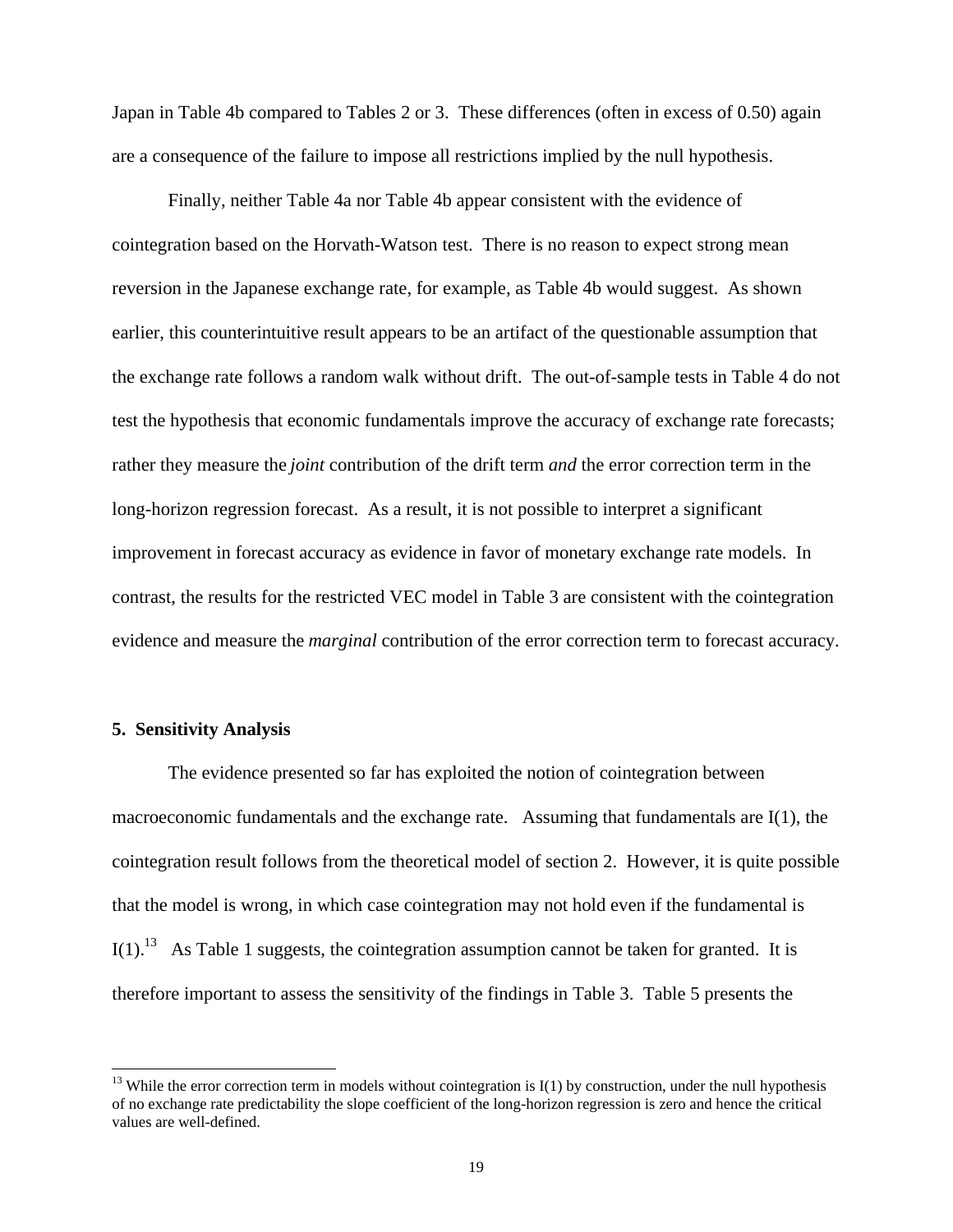corresponding results under the assumption that the true vector process is difference stationary with the exchange rate further restricted to be a random walk. Estimation is by constrained EGLS. The results for Germany and Japan are unchanged. This finding is not surprising, given the continuity of the finite-sample distribution. With estimates of the root  $\rho$  of the error correction term  $z_t$ , very close to 1 under the null hypothesis, there is little to distinguish a difference stationary process from a VEC model, especially for Japan and Germany. For Canada, the two *t*-statistics for  $k = 1$  turn insignificant at the 10 percent level (with *p*-values of 11.6 and 13.7 percent), but the out-of-sample results are not affected. For Switzerland, only one of the three out-of-sample statistics for  $k = 1$  remains significant at the 10 percent level (the other two having *p*-values of 13 and 12.5 percent). Similarly, only one of the three joint out-of-sample tests remains significant at the 10 percent level. However, the two joint *DM*-statistics are only barely insignificant with *p*-values of 10.9 and 10.3 percent. The in-sample evidence weakens especially for  $k = 1$ , dropping to 28.4 and 22.6 percent, but both joint *t*-tests remain highly significant. Overall, dropping the cointegration assumption weakens the evidence of exchange rate predictability, but cannot reverse it.<sup>14</sup>

A further possibility is that, in addition to the model being false, the fundamental is not I(1). So far this I(1) assumption has been taken for granted. Table 6 applies the Rudebusch (1993) bootstrap procedure to the augmented Dickey-Fuller (ADF) test of the null of a unit root in  $f_t$ . Panel (a) shows the type I and type II errors for the alternative hypothesis of a level stationary process with intercept, but excluding a time trend. The bootstrap marginal significance level in no case allows the rejection of  $H_0$ . However, for Canada the type II error

 $\overline{a}$ 

 $14$  Virtually identical results hold if the fundamental is assumed not to respond to past values of the exchange rate, except that the *p*-values of the Canadian one-step-ahead *t*-statistics improve to 8.8 and 10.3 percent.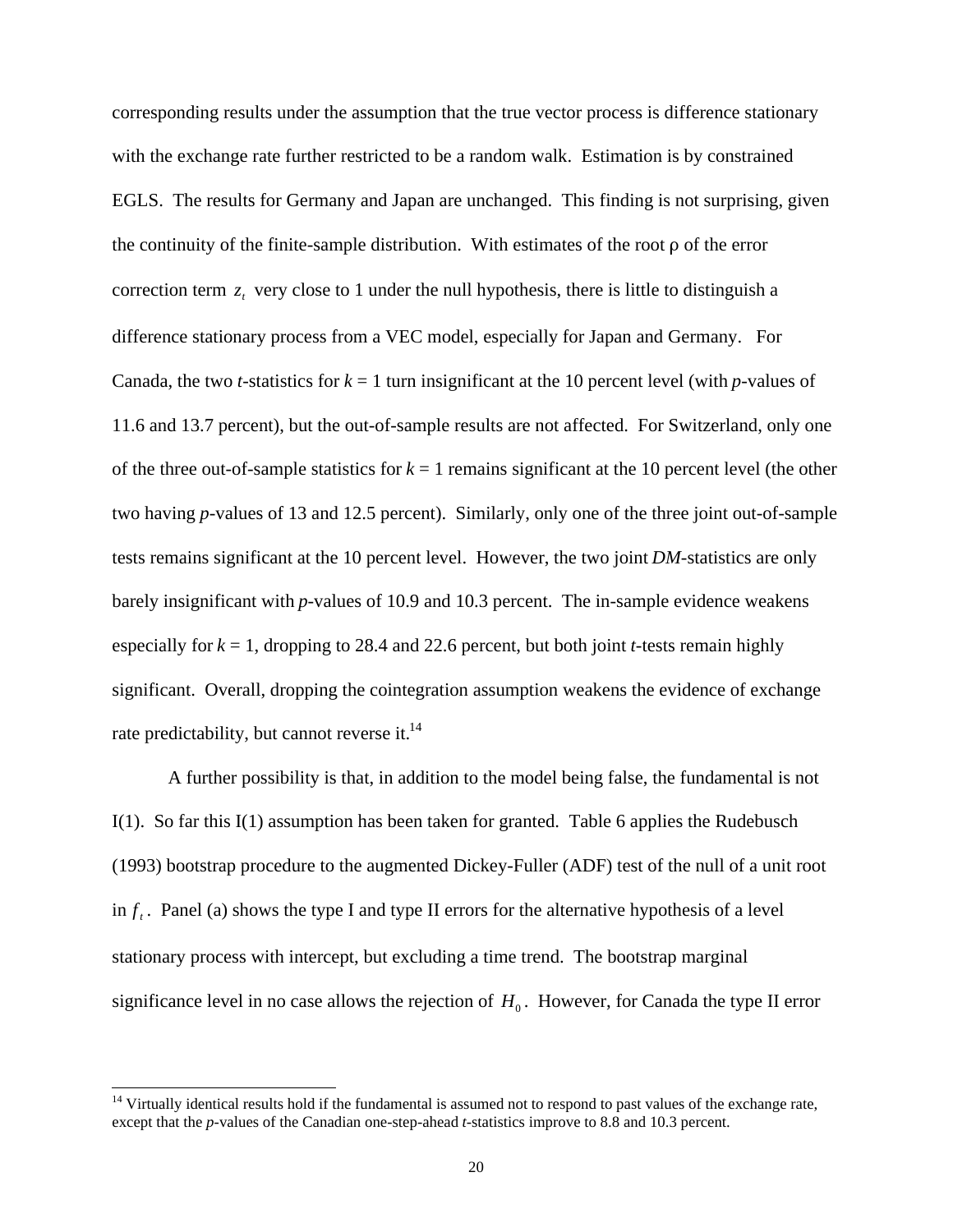far exceeds the type I error suggesting that the observed ADF test statistics is more likely to have been generated under the alternative hypothesis. If true, this test result would imply that  $z_i$  is I(1) which would invalidate the bootstrap *p*-values for Canada in Tables 2 and 3. Similarly, panel (b) of Table 6 presents the type I and type II error for the ADF test of the null of a unit root in fundamentals against the alternative of a trend stationary process. For all countries but Switzerland the marginal significance level is too high to reject  $H_0$ . For Switzerland, the test rejects the null hypothesis of a unit root in the fundamental at the 10 percent level. This rejection coincides with a very high type II error, and casts further doubt on the findings in Tables 2 and 3.

To verify the sensitivity of the conclusions in section 4, Table 7 presents additional evidence for Switzerland and Canada based on the test results in Table 6. The critical values implied by these data generating processes may be interpreted as the critical values under the joint null of *no* cointegration and no exchange rate predictability. The bootstrap data generating process for Canada is of the form:

(11) 
$$
\Delta e_t = V_e + u_{1t} \nf_t = V_f + \sum_{j=1}^p \Phi_j^{21} f_{t-j} + u_{2t}
$$

 $\overline{a}$ 

whereas the process for Switzerland includes an additional log-linear time trend in the equation for  $f<sub>i</sub>$ . Table 7 shows that the results of Table 3 are essentially unchanged.<sup>15</sup>

#### **6. The Size and Power of Long-Horizon Regression Tests**

To assess the reliability of the proposed bootstrap procedure and to help explain the results of section 4, I conduct a Monte Carlo study of the size and power of the bootstrap test. It is widely presumed that long-horizon tests have distinct power advantages over standard tests.

<sup>&</sup>lt;sup>15</sup> Virtually identical results are obtained if additional lagged differences of the exchange rate are included in  $(11)$ .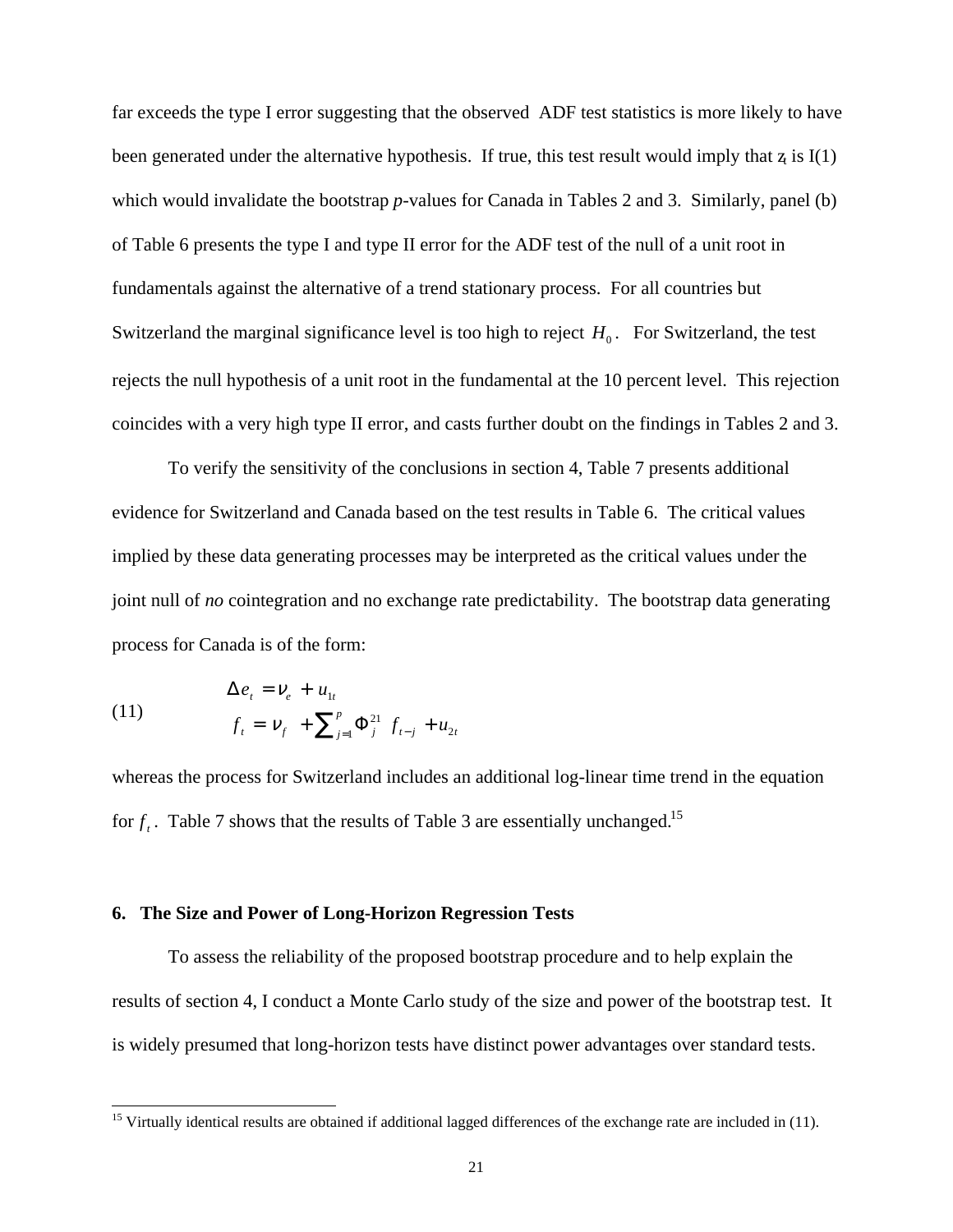This belief is central to the long-horizon regression test literature. The idea of increasing longhorizon predictability seems hard to reconcile with the fairly stable pattern of *p*-values for Germany, Japan, and Switzerland in Table 3. For Canada there even is a tendency for the *p*values to *increase* with the time horizon, suggesting that long-horizon tests may in fact have lower power. What is even more curious is the absence of analytic or simulation results substantiating the claims of higher power at long forecast horizons. The aim of this section is to examine the basis of these claims for some realistic data generating processes. Before studying the power properties of the bootstrap tests of section 3, it is useful to examine their accuracy in small samples.

Table 8 (a) shows the effective size of the nominal 10 percent test based on bootstrap *p*values. All results are based on 500 trials with 2,000 bootstrap replications each. The approximate Monte Carlo simulation error is 0.0134. The data generating process is based on the restricted VEC model under the null hypothesis that the exchange rate follows a random walk (possibly with drift) and the exchange rate and the fundamental are cointegrated. Separate data generating processes (DGPs) are estimated for each country. The lag orders are based on the SIC as in all previous applications. For each trial, the bootstrap procedure of Table 3 is used to calculate the *p*-value, and the rejection rates are tabulated. Table 8 (a) suggests that the bootstrap tests are fairly accurate, especially for the out-of-sample statistics. Moreover, the size is fairly constant across forecast horizons. The differences in the accuracy of the one-step ahead forecast horizon test and the joint test are statistically significant in only two of twenty cases. For the Canadian DGP, the size of the  $t_{20}$ -test slightly increases, and for the German DGP the size of the  $t_A$ -test falls slightly. Overall, there is strong evidence that any systematic differences between test results for short and long horizon tests must be due to differences in power.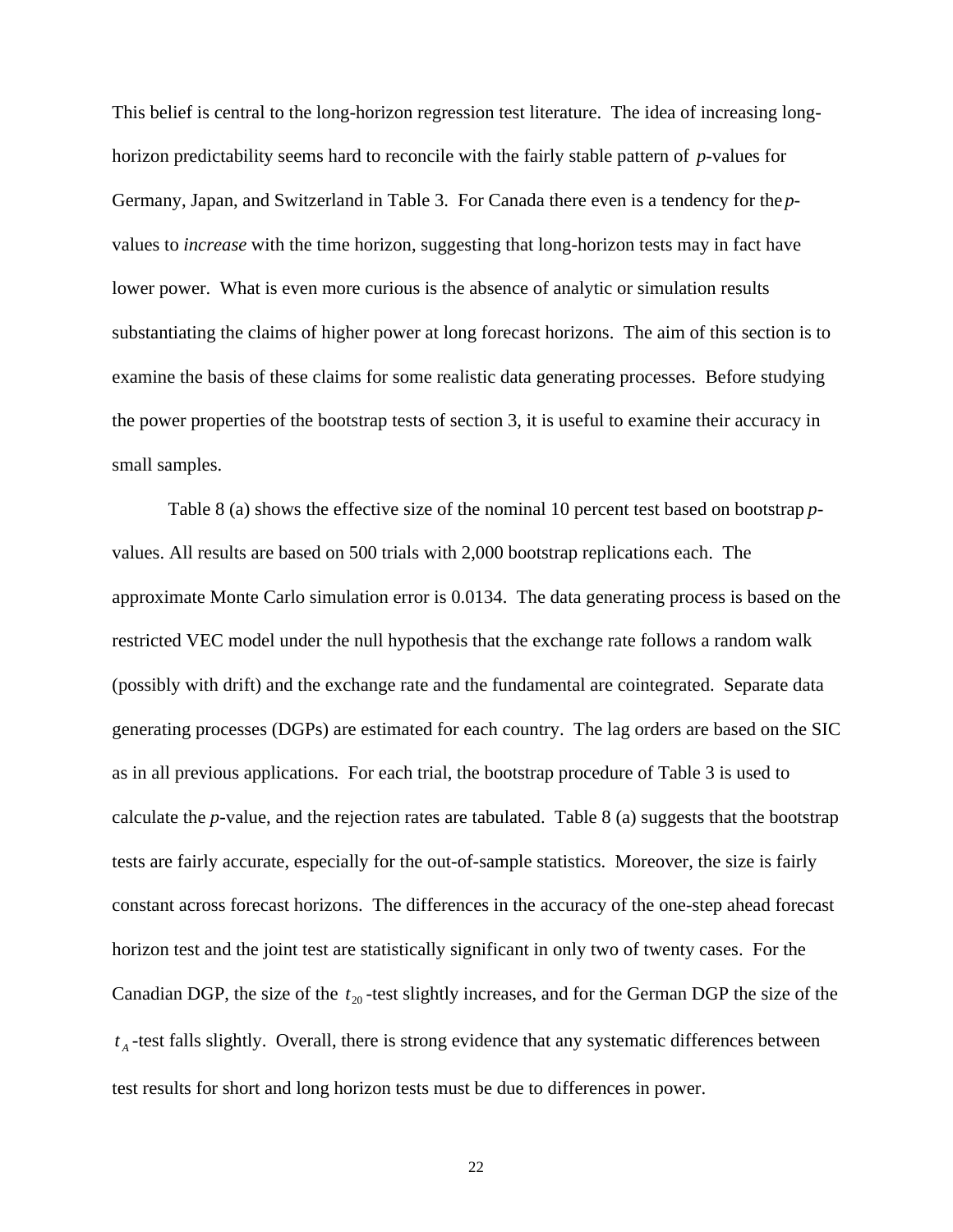Table 8 (b) shows the power of the nominal 10 percent test against the alternative of an unrestricted VEC model. The DGP is based on the best-fitting unrestricted VEC model estimates for Canada, Germany, Japan, and Switzerland. The roots  $\rho$  of the error correction term are 0.9521, 0.9677, 0.9624 and 0.9075, respectively. The simulation results suggest that there are no power advantages to long-horizon regression tests.<sup>16</sup> For the Japanese and German DGP, formal significance tests for the difference in power between the one-step ahead test and the joint test cannot reject the null hypothesis that power remains constant. For Switzerland, there is evidence of significant declines in power with rising forecast horizon. For Canada, the results are mixed, but only in the case of the U-statistic power increases significantly. In no case, the increase in power appears economically significant.<sup>17</sup>

The absence of increasing long-horizon power against one alternative does not rule out that long-horizon tests may have higher power against other alternatives. For example, it is often suggested that the predictability of the exchange rate may be obscured by speculative dynamics or noise trading following fads.<sup>18</sup> The transitory noise is expected to subside at longer time horizons revealing that the exchange rate is fundamentally driven by the monetary model. As a result, long-horizon tests can be expected to have higher power. This notion may be formalized by modeling the exchange rate as the sum of the exchange rate implied by the unrestricted VEC model (4) and a serially correlated noise component  $e_t = e_t^* + n_t$ . For simplicity the noise

 $\overline{a}$ 

<sup>&</sup>lt;sup>16</sup> The power results for the *t*-statistics are consistent with size-adjusted power results in Demiroglu and Shapiro (1997) for a simpler model. Campbell (1993) reaches similar conclusions for unweighted long-horizon regression *t*tests, using a somewhat different methodology. He also reports more favorable Monte Carlo simulation results for a weighted long-horizon regression bootstrap test. As far as I know, there does not exist any related work on the size and power of the out-of-sample tests.

 $17$  The power results remain essentially unchanged after accounting for the slight, but statistically significant changes in size pointed out earlier. For Japan, the size-adjusted power of the  $DM(20)$  test is likely to be somewhat higher, and for Canada the size-adjusted power of the  $t(20)$ -test is likely to fall.

<sup>&</sup>lt;sup>18</sup> Cutler, Poterba, and Summers (1991) document evidence of speculative dynamics in many asset returns. Such dynamics may arise as the result of feedback trading (e.g., Cutler, Poterba, and Summers (1990)).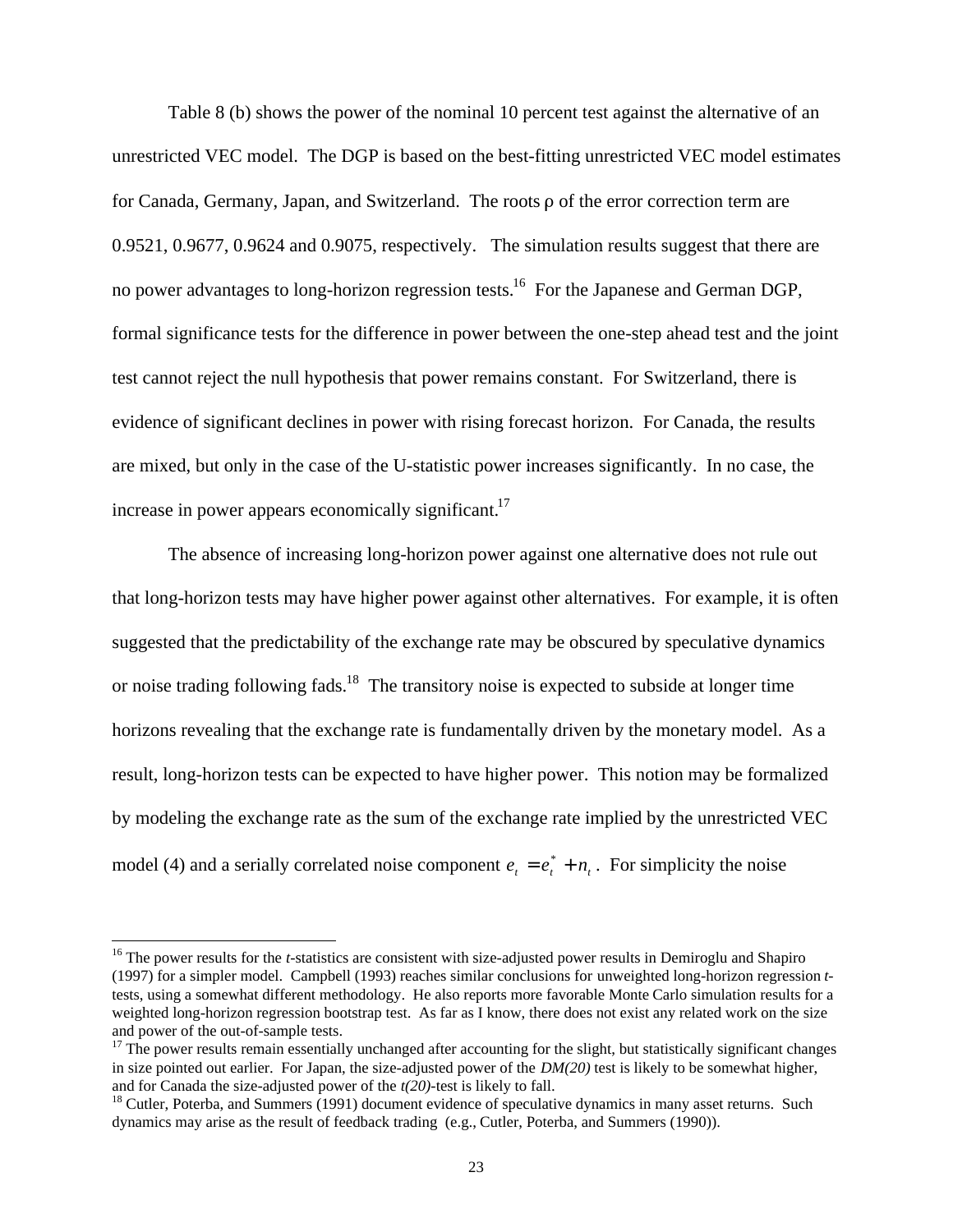component is assumed to follow an AR(1) process  $n_t = \alpha$   $n_{t-1} + \varepsilon_{nt}$  with a half-life of approximately two years (corresponding to  $\alpha$  = 0.92) and a variance calibrated to match 75 percent of the variance of the first-differenced exchange rate. Less extreme assumptions would be equally plausible, but are unlikely to generate important transitory movements or to dramatically alter the power of the test.<sup>19</sup> The experiment deliberately tilts the playing field in favor of finding higher power. Contrary to the conjecture, Table 9 shows that adding a fad component to the Swiss and to the Canadian exchange rate does not fundamentally alter the power of the tests. With the exception of the U-statistic for Canada there is no evidence of increasing power, but some significant evidence of declining power with rising forecast horizon.

The Monte Carlo evidence of stable size and typically constant or declining power with rising forecast horizon casts doubt on the use of long-horizon regression tests in the literature. There is no evidence that such tests perform systematically better than standard tests based on one-step ahead forecasts, but significant evidence that they may perform much worse. The evidence of lower power is quite intuitive, given the shortening of the effective sample, as the forecast horizon increases. The Monte Carlo study also confirms the reliability of the bootstrap methodology proposed in section 3, and it explains the absence of a pattern of increased longhorizon predictability in Table 3.

#### **7. Concluding Remarks**

 $\overline{a}$ 

Long-horizon regression tests are widely used in empirical finance as tests of market efficiency. In the absence of market efficiency, deviations of asset prices from their long-run

 $19$  The model of the transitory components is similar to Summers (1986) and Poterba and Summers (1988). Given the low power of standard tests, it is difficult to directly identify and estimate the transitory component. However, if the power results were sensitive to serially correlated transitory noise of general form, one would expect the stylized Monte Carlo experiment in Table 8 to reveal this fact.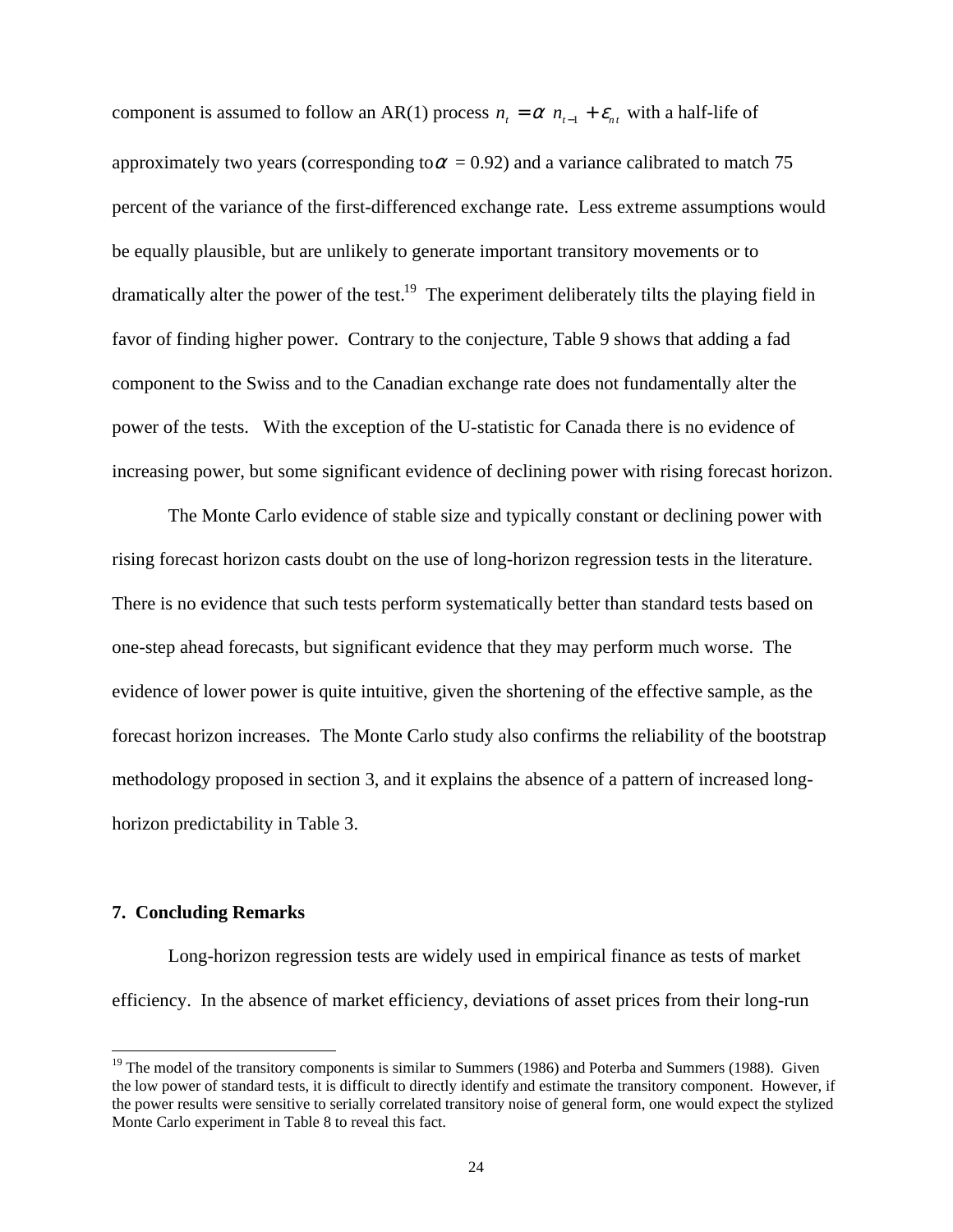equilibrium value should help predict cumulative future asset returns. Regression tests of this hypothesis typically find strong evidence that economic fundamentals help predict asset returns at long forecast horizons, but not at short horizons. The interpretation of these results, however is far from clear. Numerous studies have documented severe size distortions of long-horizon regression tests. In this paper, I proposed a new bootstrap method for small-sample inference in long-horizon regressions. I presented simulation evidence that this bootstrap method greatly reduces the size distortions of conventional long-horizon regression tests in realistic situations. The remaining size distortions are typically small, and the size of the test appears stable across forecast horizons.

I illustrated the use of this bootstrap method by analyzing the long-horizon predictability based on monetary fundamentals of four major exchange rates. In recent years, this question has received considerable interest in the international finance literature (e.g., Chinn and Meese (1995), Mark (1995), Chen and Mark (1996)). My results differed in important ways from the earlier literature. I showed that many of the differences in results can be traced to the implementation of the long-horizon regression test. Two substantive results stand out: First, unlike earlier studies, I found only weak evidence that fundamentals help predict the Swiss Franc and the Canadian dollar rate, but no evidence for Germany and Japan. This finding is consistent with evidence based on the Horvath and Watson (1995) test of the null of no cointegration. It also appears remarkably robust to whether or not cointegration is assumed under the null hypothesis of no exchange rate predictability.

Second, in contrast to the earlier literature, I found no evidence of patterns of increasing long-horizon predictability in exchange rates. The latter finding may seem surprising, given the fundamental premise of the long-horizon regression test literature that power improves at long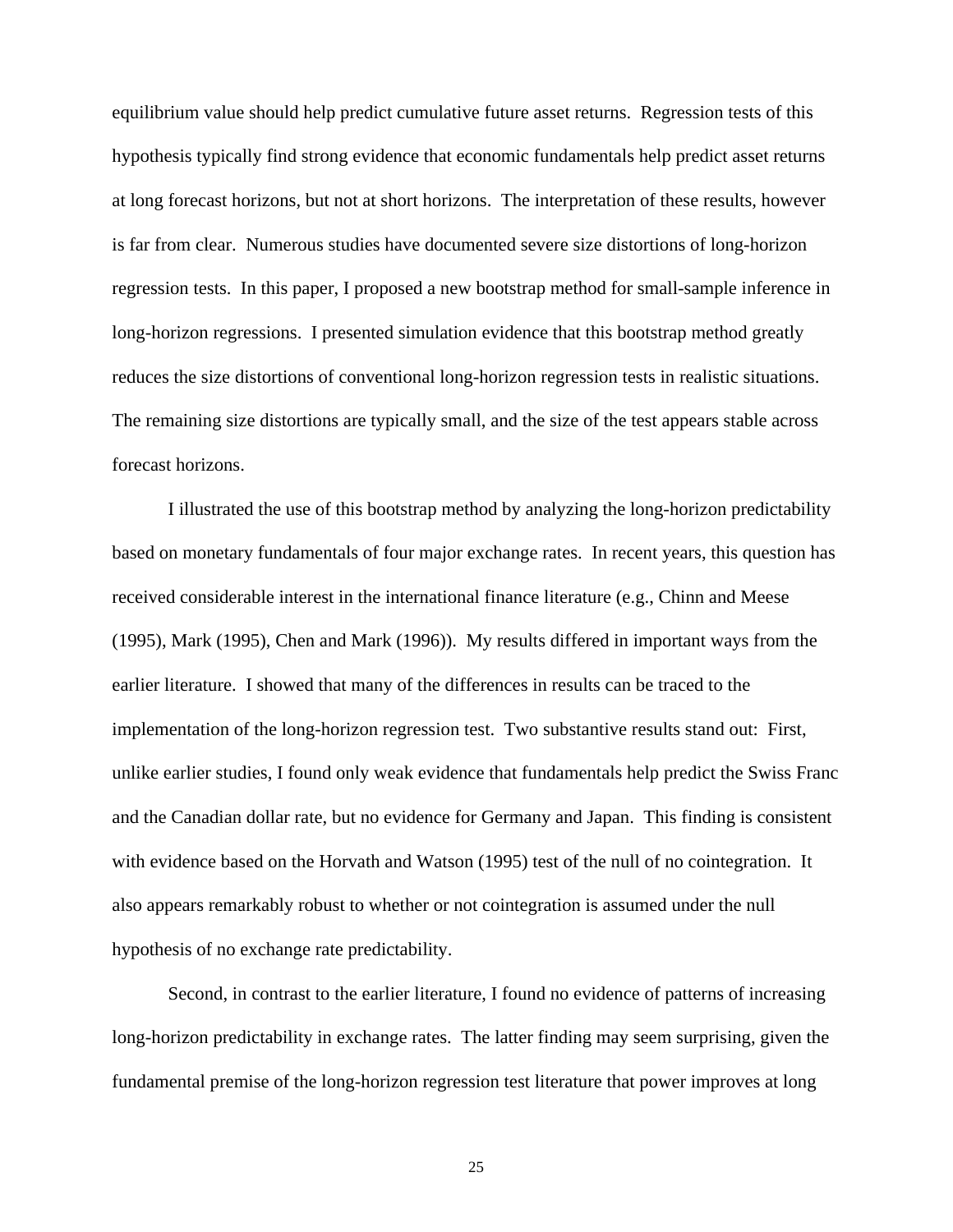forecast horizons. It is precisely at these long horizons that we would expect the exchange rate to be predictable based on the monetary model. However, it has not been demonstrated to date that in realistic situations power actually increases as the time horizon grows. This paper made an effort to fill that gap. I fit several monetary exchange rate models to the data used in the empirical study. Based on these data generating processes, I investigated the power of the bootstrap long-horizon regression test by Monte Carlo simulation for each of the four currencies. The stable and fairly accurate size of the test makes it straightforward to evaluate the power of the bootstrap test against economically plausible alternatives.

The natural alternative against which to test the null hypothesis of no predictability is the vector error correction model implied by the underlying net present value model. I found that there is no evidence that long-horizon tests are systematically more powerful than standard tests if the net present value model is true. This finding is consistent with the pattern of stable or increasing bootstrap *p*-values found in the data. In fact, in many cases the power of long-horizon tests declines with the forecast horizon. The evidence of lower power is quite intuitive in out-ofsample forecasts, given the shortening of the effective sample, as the forecast horizon increases.

I also considered a second economically plausible alternative allowing for short-term speculative dynamics in the exchange rate. Fama and French (1988) and Poterba and Summers (1988), among others, have argued that forecasting ability should be easier to detect at long horizons if asset prices contain a highly serially correlated transitory noise component. This noise component can be thought of as fads in investors' behavior. I presented additional Monte Carlo evidence for such a model calibrated to actual data. I again found that power does not improve with higher forecast horizons and may in fact decline.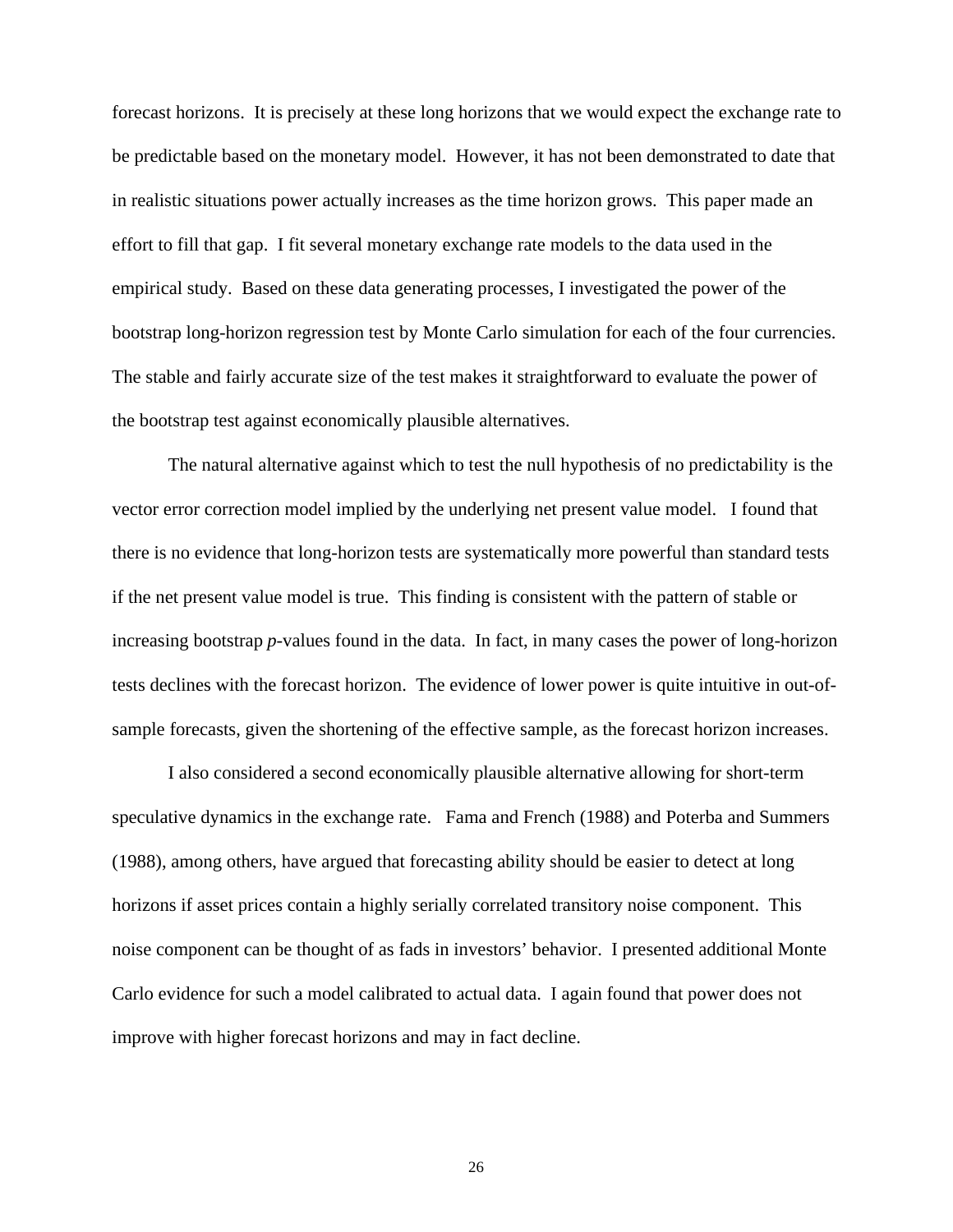The persistent lack of evidence of higher power at long horizons suggests that previous findings of increasing long-horizon predictability are more likely due to size distortions than to power gains. The notion that long-horizon tests enjoy power advantages is central to the longhorizon regression literature. The results of this paper may therefore come as a surprise, but they reinforce and extend similar results for the size-adjusted power of long-horizon regression tests in Campbell (1993) and Demiroglu and Shapiro (1997). They also are consistent with Monte Carlo evidence of the exact finite sample distributions of the test statistic in Bollerslev and Hodrick (1995, p. 434).

It may be tempting to conclude that, if there are no power gains, we might as well avoid the statistical complications of long-horizon regressions and rely on more conventional tests of predictability. For example, Campbell and Shiller (1987, 1988) have used predictability tests based on cointegrated VAR models which are free from the complications of econometric inference in long-horizon regressions. One drawback of the Campbell-Shiller VAR approach is that it uses the full sample in calculating *ex-post* measures of predictability. However, out-offorecasts could be constructed from the same model using rolling or recursive regressions. While the Campbell-Shiller model is not designed to be bootstrapped under the null of no predictability, the bootstrap methodology proposed in this paper could easily be modified to generate out-ofsample forecast statistics based on the restricted VEC model. This model is fully consistent with the Campbell-Shiller VAR model under the null hypothesis of unpredictable asset returns. Future research will have to systematically explore these approaches and compare them with the long-horizon regression test.

At this point it would be premature to completely discard the idea of long-horizon regression tests. However, the evidence presented in this paper clearly shifts the burden of proof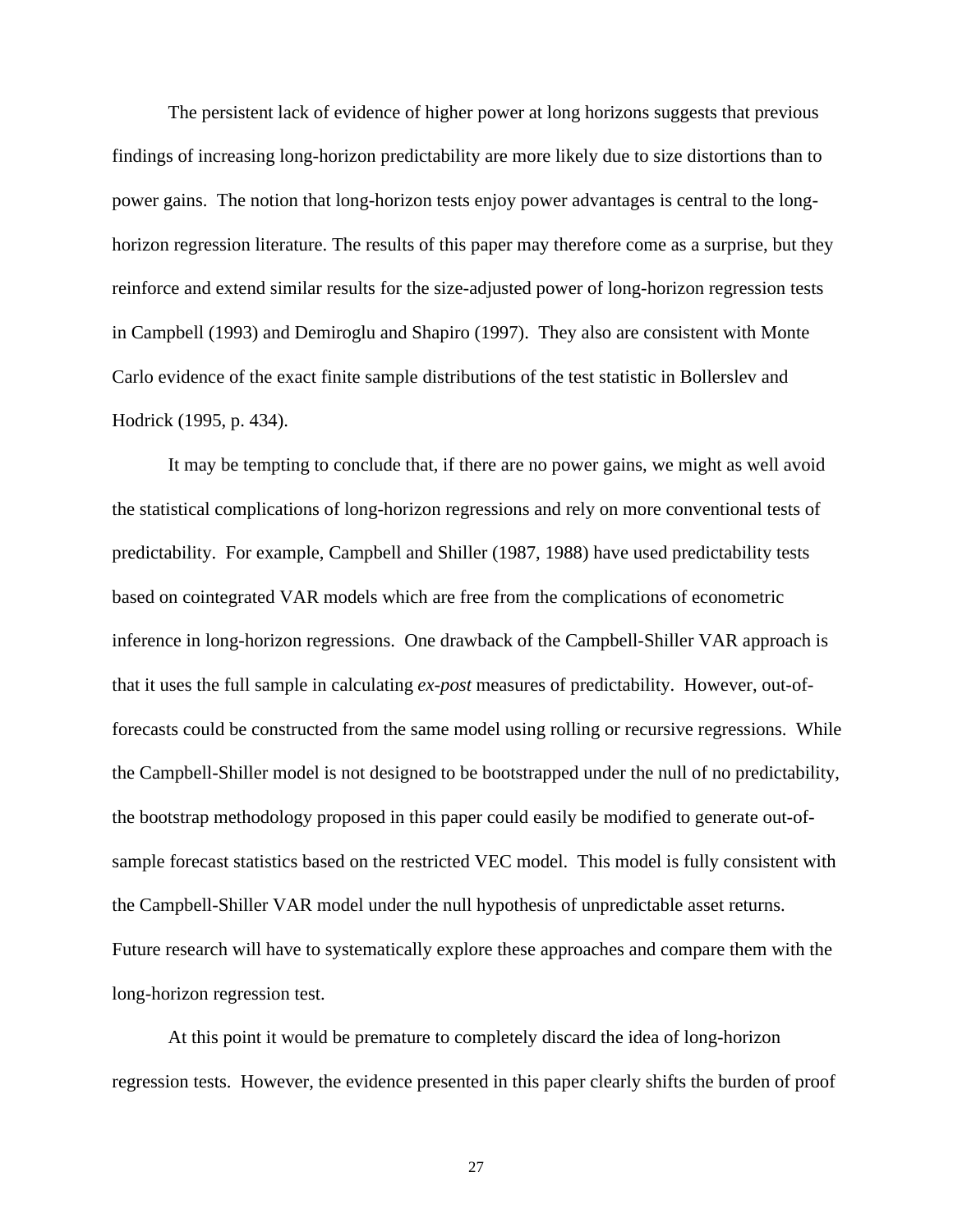to the advocates of long-horizon regression tests. What needs to be demonstrated is that there are other economically plausible alternatives against which long-horizon regression tests have power advantages. It would also be useful to investigate in more detail the power of weighted longhorizon regressions, building on preliminary results in Campbell (1993). Campbell's results suggest that in some cases regression tests based on weighted cumulative forecasts may have power advantages at longer horizons.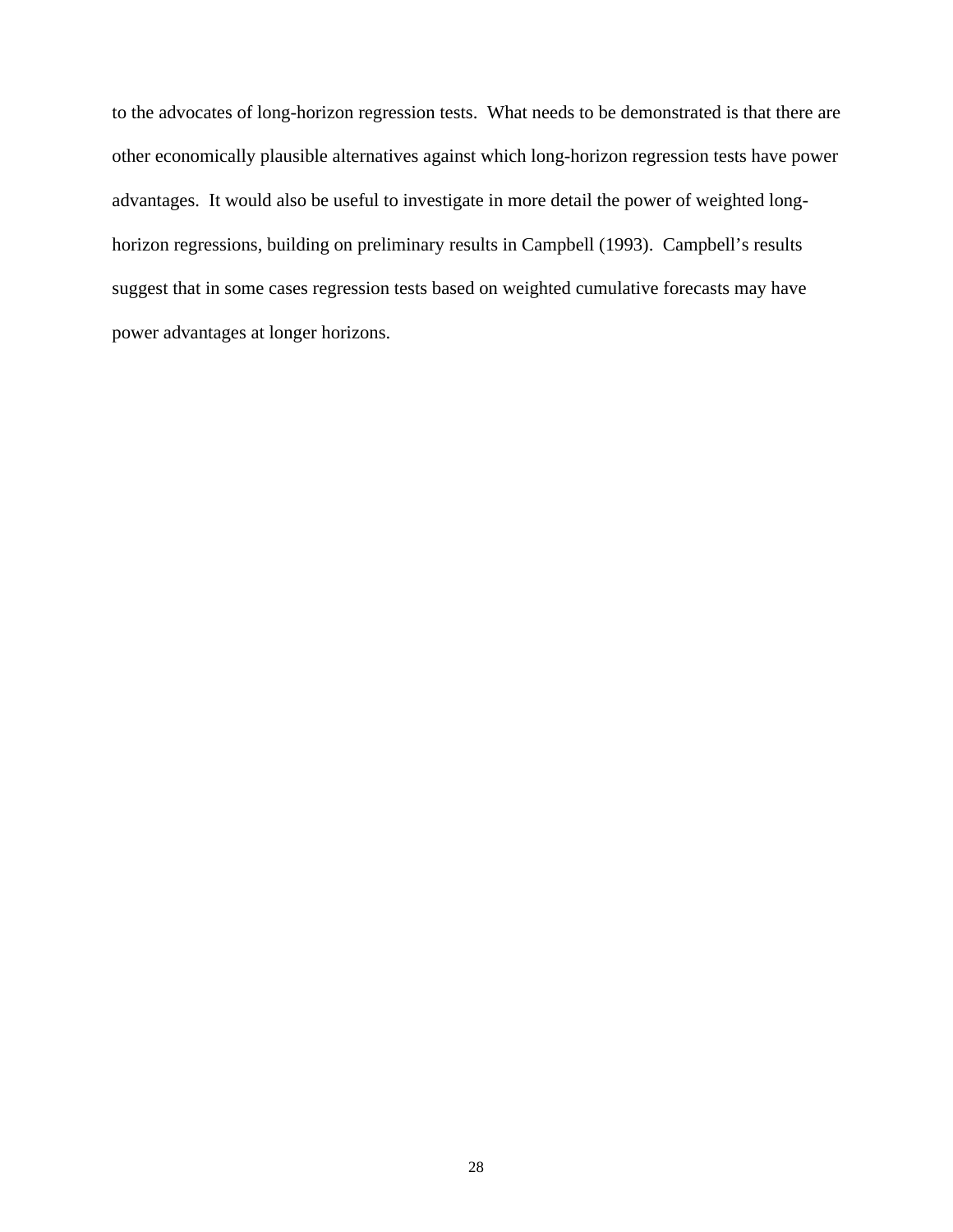#### **References:**

- Basawa, I.V., A.K. Mallik, W.P. Cormick, J.H. Reeves, and R.L. Taylor (1991), "Bootstrapping Unstable First-Order Autoregressive Processes," *Annals of Statistics* 19 (2), 1098-1101.
- Berkowitz, Jeremy, and Lorenzo Giorgianni (1997), "Long-Horizon Exchange Rate Predictability?," Working Paper No. 97/6, International Monetary Fund.
- Bollerslev, Tim, and Robert J. Hodrick (1995), "Financial Market Efficiency Tests," in: H. Pesaran and M. Wickens (eds.), *Handbook of Applied Econometrics*, Cambridge, MA: Blackwell Publishers.
- Bose, Arup (1988), "Edgeworth Correction by Bootstrap in Autoregressions," *Annals of Statistics* 16 (4), 1709-1722.
- Campbell, John Y. (1993), "Why Long-Horizons: A Study of Power Against Persistent Alternatives," NBER Technical Working Paper No. 142.
- Campbell, John Y. (1987), "Does Saving Anticipate Declining Labor Income? An Alternative Test of the Permanent Income Hypothesis," *Econometrica*, 55 (6), 1249-1273.
- Campbell, John Y., and Robert J. Shiller (1987), "Cointegration and Tests of Present Value Models," *Journal of Political Economy*, 95 (5), 1062-1088.
- Campbell, John Y., and Robert J. Shiller (1988), "Stock Prices, Earnings, and Expected Dividends," *Journal of Finance*, 43, 661-676.
- Campbell, John Y., and Robert J. Shiller (1991), "Yield Spreads and Interest Rate Movements: A Bird's Eye View," *Review of Economic Studies*, 58, 495-514.
- Chen, Jian, and Nelson C. Mark (1996), "Alternative Long-Horizon Exchange Rate Predictors," Working Paper No. 96-05, Department of Economics, Ohio State University.
- Chinn, Menzie D., and Richard A. Meese (1995), "Banking on Currency Forecasts: How Predictable is Change in Money?," *Journal of International Economics*, 38, 161-178.
- Cutler, David M., James M. Poterba, and Lawrence H. Summers (1991), "Speculative Dynamics," *Review of Economic Studies*, 58 (3), 529-546.
- Cutler, David M., James M. Poterba, and Lawrence H. Summers (1990), "Speculative Dynamics and the Role of Feedback Traders," *American Economic Review*, 80 (2), 63-68.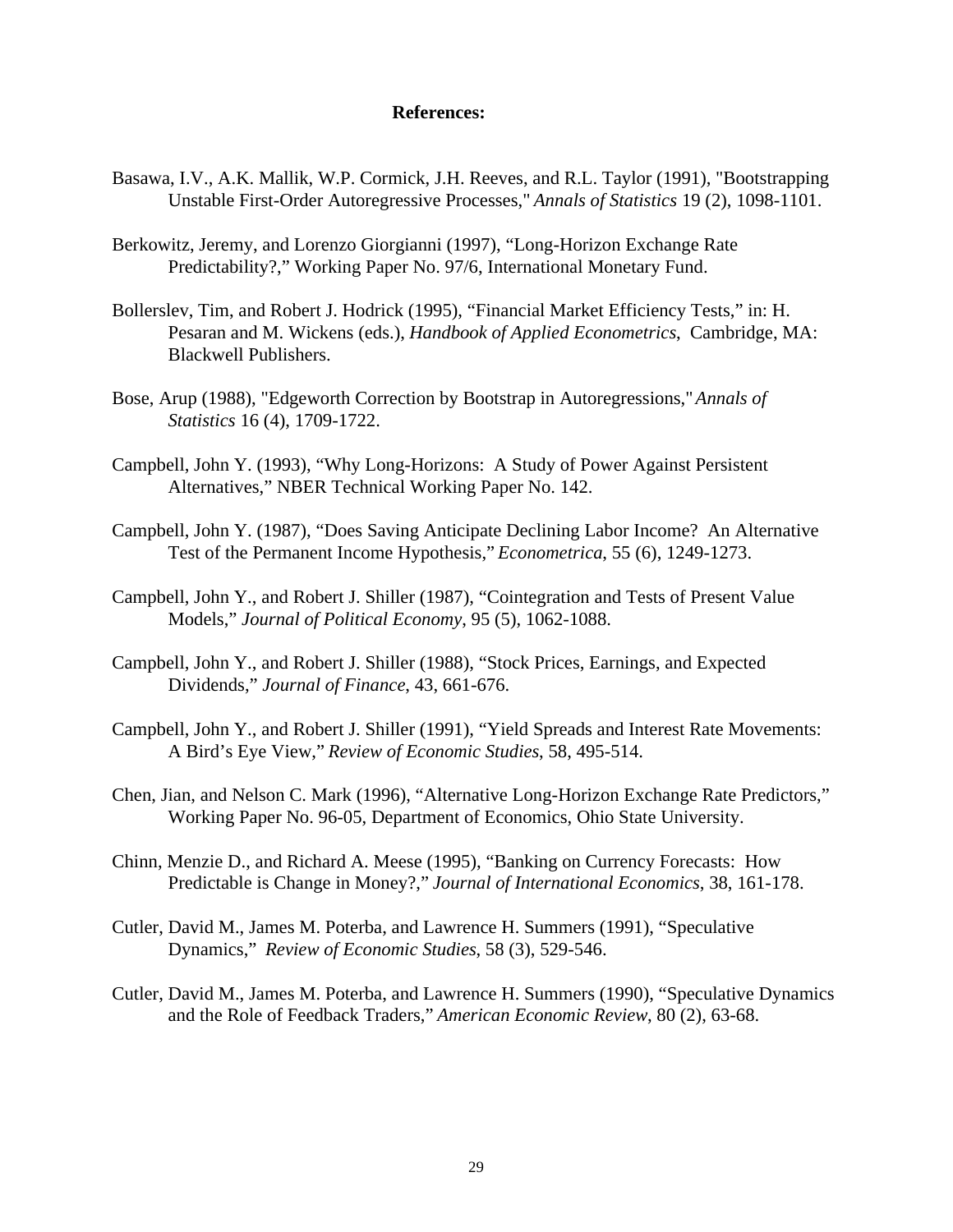- Demiroglu, Ufuk, and Matthew Shapiro (1997), "Predictability in Financial Markets and the Power of Long-Horizon Tests," manuscript, Department of Economics, University of Michigan.
- Diebold, Francis X., and Roberto Mariano (1995), "Comparing Predictive Accuracy," *Journal of Business and Economic Statistics*, 13, 253-262.
- Diebold, Francis X., Javier Gardeazabal, and Kamil Yilmaz (1994), "On Cointegration and Exchange Rate Dynamics," *Journal of Finance*, 49 (2), 727-735.
- Diebold, Francis X., and James A. Nason (1990), "Nonparametric Exchange Rate Prediction?," *Journal of International Economics*, 28 (3-4), 315-332.
- Engel, E. M. R. A. (1984), "A Unified Approach to the Study of Sums, Products, Time-Aggregation and Other Functions of ARMA Processes," *Journal of Time Series Analysis*, 5 (3), 159-171.
- Fama, Eugene F., and Robert R. Bliss (1987), "The Information in Long-Maturity Forward Rates," *American Economic Review*, 77 (4), 680-692.
- Fama, Eugene F., and Kenneth R. French (1988), "Dividend Yields and Expected Stock Returns," *Journal of Financial Economics*, 22, 3-25.
- Hodrick, Robert J. (1992), "Dividend Yields and Expected Stock Returns: Alternative Procedures for Inference and Measurement," *Review of Financial Studies*, 5 (3), 357-386.
- Horvath, Michael T.K., and Mark W. Watson (1995), "Testing for Cointegration when some of the Cointegrating Vectors are Prespecified," *Econometric Theory*, 11, 984-1014.
- Kilian, Lutz (1997), "Small-Sample Confidence Intervals for Impulse Response Functions," forthcoming: *Review of Economics and Statistics*.
- Li, Hongyi, and G.S. Maddala (1996), "Bootstrapping Time Series Models," *Econometric Reviews*, 15 (2), 115-158.
- Lütkepohl, Helmut (1991), *An Introduction to Multiple Time Series Analysis*, Springer-Verlag: New York.
- Mankiw, N. Gregory, David Romer, and Matthew D. Shapiro (1991), "Stock Market Forecastability and Volatility: A Statistical Appraisal," *Review of Economic Studies*, 58, 455-477.
- Mark, Nelson C. (1995), "Exchange Rates and Fundamentals: Evidence on Long-Horizon Predictability," *American Economic Review*, 85 (1), 201-218.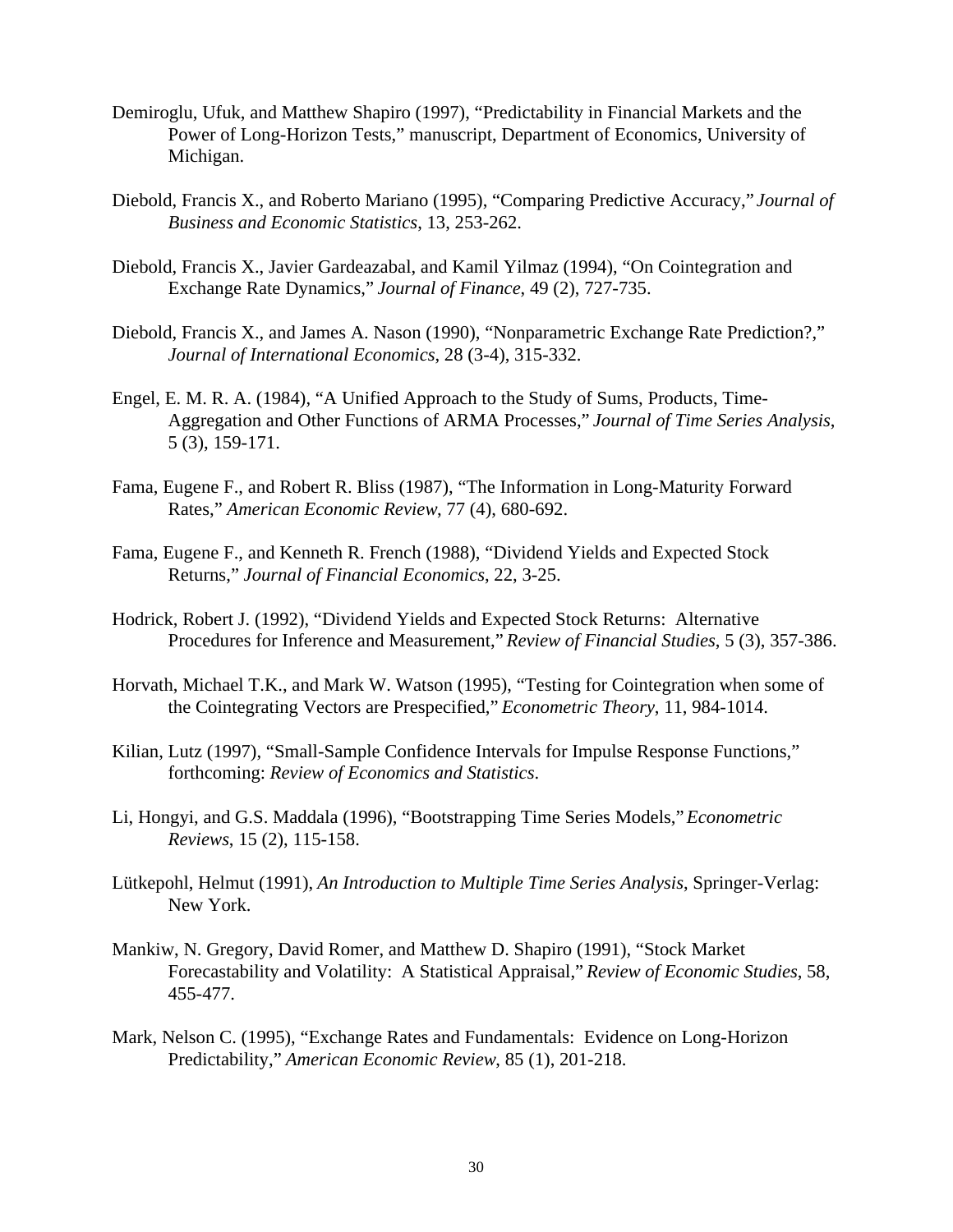- Meese, Richard, and Kenneth Rogoff (1983), "Empirical Exchange Rate Models of the 1970s: Do They Fit Out of Sample?," *Journal of International Economics*, 14 (1-2), 3-24.
- Meese, Richard, and Kenneth Rogoff (1988), "Was It Real? The Exchange-Rate Interest Differential Relation Over the Modern Floating-Rate Period," *Journal of Finance*, 4 (4), 933-948.
- Ng, Serena, and Pierre Perron (1995), "Unit Root Tests in ARMA Models with Data-Dependent Methods for the Selection of the Truncation Lag," *Journal of the American Statistical Association*, 90, 268-281.
- Poterba, James H., and Lawrence H. Summers (1988), "Mean Reversion in Stock Prices: Evidence and Implications," *Journal of Financial Economics*, 22 (1), 27-59.
- Rudebusch, Glenn D. (1993), "The Uncertain Unit Root in Real GNP," *American Economic Review*, 83 (1), 264-272.
- Shaman, Paul, and Robert A. Stine (1988), "The Bias of Autoregressive Coefficient Estimators," *Journal of the American Statistical Association*, 83, 842-848.
- Summers, Lawrence H. (1986), "Does the Stock Market Rationally Reflect Fundamental Values?," *Journal of Finance*, 41 (3), 591-601.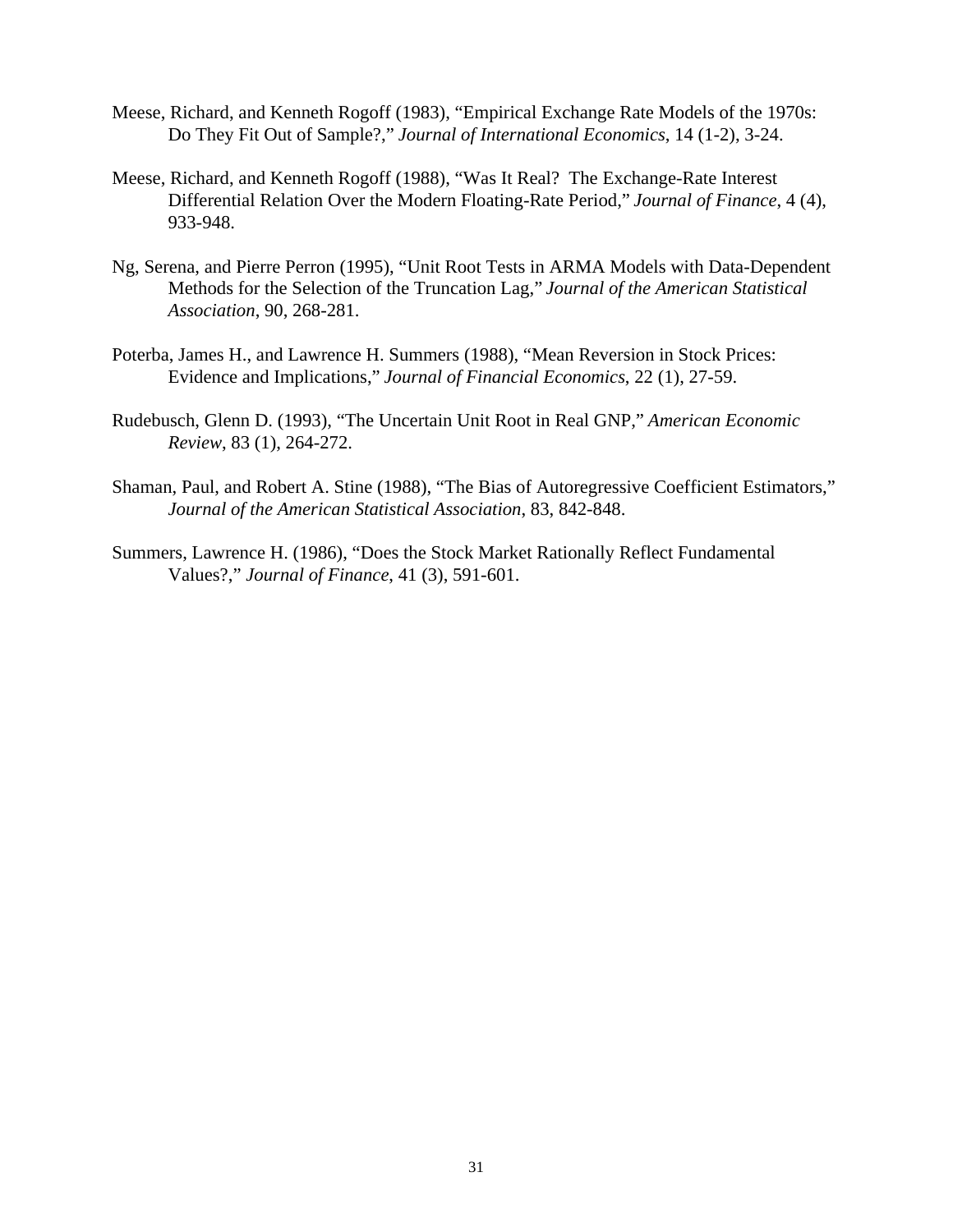Probabilities of the observed Horvath-Watson test statistic **Table 1: Probabilities of the observed Horvath-Watson test statistic** under the null hypothesis and the alternative hypothesis **under the null hypothesis and the alternative hypothesis** for the null of no cointegration having been generated **for the null of no cointegration having been generated** Table 1:

Ī

| Probability of Type II Error<br>(percent) | 27.85           | 5.40        | 7.55         | 34.75       |
|-------------------------------------------|-----------------|-------------|--------------|-------------|
| Probability of Type I Error<br>(percent)  | 25.80           | 78.75       | 68.65        | 13.55       |
|                                           | Canadian Dollar | German Mark | Japanese Yen | Swiss Franc |

NOTES: The type-I error probability is the marginal significance level based on simulations of the test statistic<br>under the best-fitting difference stationary model. Given this type-I error, the type-I error probability under the best-fitting difference stationary model. Given this type-I error, the type-II error probability NOTES: The type-I error probability is the marginal significance level based on simulations of the test statistic is based on the distribution of the test statistic under the best-fitting vector error correction model.<br>Both models were selected using the SIC and allowing for up to 4 augmented lags. The results are based on the extend based on the extended data set for 1973:II-1994:IV. Similar results are obtained for Mark's original Both models were selected using the SIC and allowing for up to 4 augmented lags. The results are is based on the distribution of the test statistic under the best-fitting vector error correction model. data set and using alternative lag order selection procedures. All distributions are based on 2,000 data set and using alternative lag order selection procedures. All distributions are based on 2,000 replications. replications.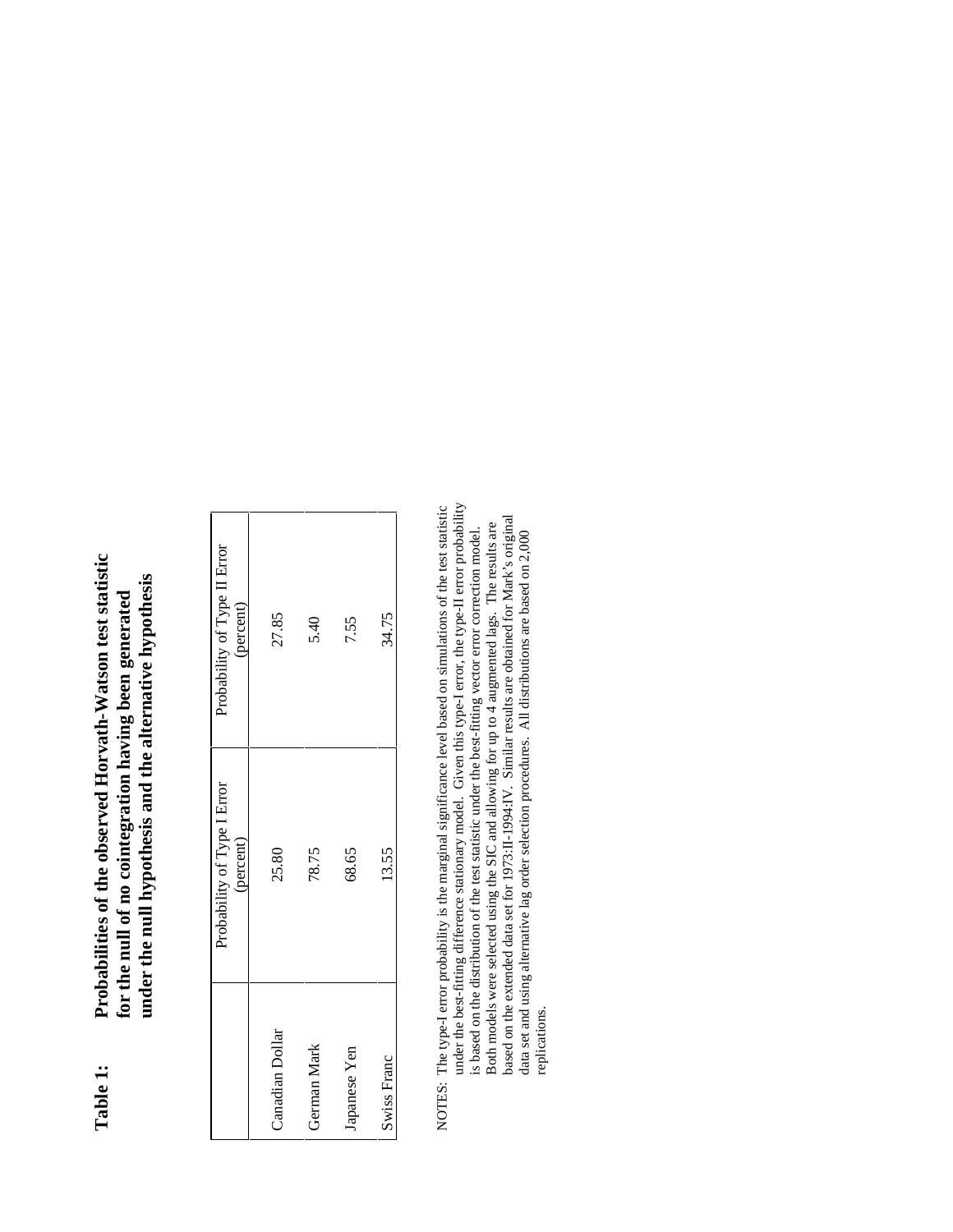| $\sim$ iquint must<br>January 1<br>alter anno<br>$\sim$<br><b>דומט ב מטשט שינו</b><br>n volues from data conorating process re<br>t<br>i<br>$\frac{1}{2}$<br>A STATE COMPANY IS<br>$\frac{1}{2}$<br>i<br>S<br>- 2021 | $\sim$ $\sim$ $\sim$ $\sim$<br>ĺ<br>$\sim$<br>"Thee random walk in the<br>i<br>the c c centerted from<br>on connect<br>È<br>H |
|----------------------------------------------------------------------------------------------------------------------------------------------------------------------------------------------------------------------|-------------------------------------------------------------------------------------------------------------------------------|
| į<br>Ξ                                                                                                                                                                                                               |                                                                                                                               |

|                    |         |                 |                                                                                                     |                                                                                                                       |                                           | Relative to driftless random walk         |                                                  |  |
|--------------------|---------|-----------------|-----------------------------------------------------------------------------------------------------|-----------------------------------------------------------------------------------------------------------------------|-------------------------------------------|-------------------------------------------|--------------------------------------------------|--|
|                    | $\circ$ | ≚               | t(20)                                                                                               | t(A)                                                                                                                  | $\Box$                                    | DM(20)                                    | DM(A)                                            |  |
| Canadian<br>Dollar | 0.9732  |                 | 0.054                                                                                               | 0.065                                                                                                                 | 0.045                                     | 0.065                                     | 0.065                                            |  |
|                    |         |                 |                                                                                                     |                                                                                                                       |                                           |                                           |                                                  |  |
|                    |         |                 | 0.132<br>0.172<br>0.286<br>0.392<br>0.250                                                           | 0.132<br>0.159<br>0.305<br>0.415<br>0.305                                                                             | 0.147<br>0.139<br>0.341<br>0.539<br>0.257 | 0.139<br>0.145<br>0.247<br>0.469<br>0.214 | 0.139<br>0.144<br>0.296<br>0.603<br>0.228        |  |
|                    |         |                 |                                                                                                     |                                                                                                                       |                                           |                                           |                                                  |  |
|                    |         | $\frac{2}{16}$  |                                                                                                     |                                                                                                                       |                                           |                                           |                                                  |  |
|                    |         | joint           |                                                                                                     |                                                                                                                       |                                           |                                           |                                                  |  |
| German Mark        | 1.0000  |                 |                                                                                                     |                                                                                                                       |                                           |                                           |                                                  |  |
|                    |         |                 | 0.420<br>0.486<br>0.520<br>0.428<br>0.498                                                           | 0.599<br>0.535<br>0.491                                                                                               |                                           |                                           |                                                  |  |
|                    |         |                 |                                                                                                     |                                                                                                                       |                                           |                                           |                                                  |  |
|                    |         | $\overline{C}$  |                                                                                                     |                                                                                                                       |                                           |                                           |                                                  |  |
|                    |         | $\overline{16}$ |                                                                                                     |                                                                                                                       |                                           |                                           |                                                  |  |
|                    |         | joint           |                                                                                                     | 0.458<br>0.460<br>0.521                                                                                               | 0.348<br>0.329<br>0.334<br>0.268<br>0.259 | 0.470<br>0.675<br>0.316<br>0.249<br>0.348 | 0.500<br>0.556<br>0.313<br>0.229<br>0.343        |  |
| Japanese Yen       | 0.9998  |                 |                                                                                                     |                                                                                                                       |                                           |                                           |                                                  |  |
|                    |         |                 | 0.771<br>0.738<br>0.620<br>0.557<br>0.557                                                           | 0.669<br>0.772<br>0.607<br>0.502<br>0.613                                                                             |                                           | 0.042<br>0.071<br>0.083<br>0.173<br>0.203 | <b>0.038</b><br>0.061<br>0.068<br>0.165<br>0.183 |  |
|                    |         |                 |                                                                                                     |                                                                                                                       |                                           |                                           |                                                  |  |
|                    |         | $\frac{2}{16}$  |                                                                                                     |                                                                                                                       |                                           |                                           |                                                  |  |
|                    |         |                 |                                                                                                     |                                                                                                                       |                                           |                                           |                                                  |  |
|                    |         | joint           |                                                                                                     |                                                                                                                       | 0.080<br>0.079<br>0.072<br>0.099<br>0.112 |                                           |                                                  |  |
| Swiss Franc        | 0.9850  |                 |                                                                                                     |                                                                                                                       |                                           |                                           |                                                  |  |
|                    |         |                 | $\begin{array}{c} 0.150 \\ 0.132 \\ \mathbf{0.095} \\ \mathbf{0.036} \\ \mathbf{0.001} \end{array}$ | $\begin{array}{c} 0.107 \\ 0.102 \\ \mathbf{0.085} \\ \mathbf{0.034} \\ \mathbf{0.003} \\ \mathbf{0.003} \end{array}$ | 0.107<br>0.117<br>0.046<br>0.003<br>0.003 | 0.123<br>0.130<br>0.092<br>0.073<br>0.073 | 0.115<br>0.131<br>0.091<br>0.072<br>0.072        |  |
|                    |         |                 |                                                                                                     |                                                                                                                       |                                           |                                           |                                                  |  |
|                    |         | $\frac{2}{16}$  |                                                                                                     |                                                                                                                       |                                           |                                           |                                                  |  |
|                    |         |                 |                                                                                                     |                                                                                                                       |                                           |                                           |                                                  |  |
|                    |         | joint           | 0.002                                                                                               |                                                                                                                       |                                           |                                           |                                                  |  |

NOTES: The table presents the marginal significance levels of the *t*-statistic of the slope coefficient in the long-horizon regression, of Theil's U-statistic and of the Diebold-Mariano statistic of equal out-of-sample f of Theil's U-statistic and of the Diebold-Mariano statistic of equal out-of-sample forecast accuracy. Results are shown for The p-values for the one-sided test are generated under the null hypothesis based on nonparametric i.i.d. resampling of the NOTES: The table presents the marginal significance levels of the *t*-statistic of the slope coefficient in the long-horizon regression, alternative forecast horizons *k*. The entry *joint* refers to the distribution of the *sup* or the *inf* of the test statistic across *k*. residuals in the best-fitting restricted vector error correction model.  $\rho$  is the implied root of the regressor z<sub>t</sub> under H<sub>0</sub>. Boldface indicates significance at the 10 percent level.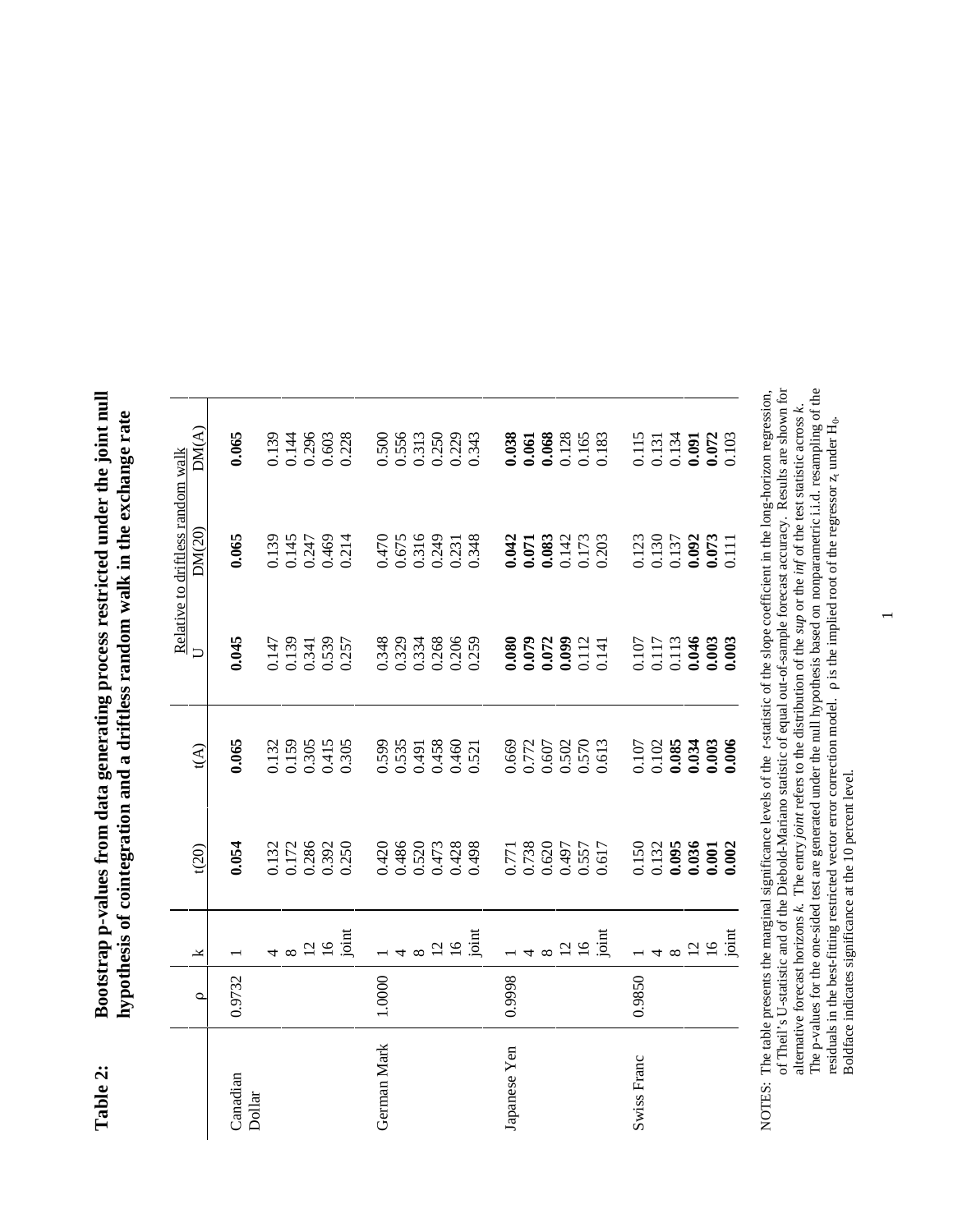| <br> <br> <br> <br>THE TAILY TANK THAT AND THE THE TAILY<br>$\frac{1}{2}$<br>inducation.<br>ł.<br>)<br>$\frac{1}{2}$<br>うくしく<br>Santan Transmitter<br>ì<br>$\sim$ m m $\frac{1}{2}$ m m m $\sim$<br>Ş | $\sim$ $\sim$ $+$ $\sim$<br>$4.3$ and $4.7$<br>ini.<br>)<br>9<br>ï<br>$5 - 1$<br>ew mopusa s pus u<br>lesis of coint |
|-------------------------------------------------------------------------------------------------------------------------------------------------------------------------------------------------------|----------------------------------------------------------------------------------------------------------------------|
|                                                                                                                                                                                                       |                                                                                                                      |

|                    | $\circ$ | ¥              | t(20)                                                                                                                 | t(A)                                                                                                                  | $\cup$                                                                            | Relative to random walk with drift<br>DM(20)                                      | DM(A)                                               |
|--------------------|---------|----------------|-----------------------------------------------------------------------------------------------------------------------|-----------------------------------------------------------------------------------------------------------------------|-----------------------------------------------------------------------------------|-----------------------------------------------------------------------------------|-----------------------------------------------------|
| Canadian<br>Dollar | 0.9731  |                | 0.054                                                                                                                 | 0.065                                                                                                                 | 0.048                                                                             | 0.055                                                                             | 0.065                                               |
|                    |         |                | 0.131<br>0.172<br>0.287<br>0.391<br>0.248                                                                             | 0.131<br>0.160<br>0.304<br>0.304<br>0.304                                                                             | $0.055$<br>$0.052$<br>$0.129$<br>$0.250$<br>$0.250$<br>$0.137$                    | $\begin{array}{c} 0.050 \\ 0.022 \\ 0.116 \\ 0.345 \\ 0.345 \\ 0.069 \end{array}$ | $0.066$<br>$0.021$<br>$0.104$<br>$0.421$<br>$0.066$ |
|                    |         |                |                                                                                                                       |                                                                                                                       |                                                                                   |                                                                                   |                                                     |
|                    |         | $\frac{2}{16}$ |                                                                                                                       |                                                                                                                       |                                                                                   |                                                                                   |                                                     |
|                    |         | joint          |                                                                                                                       |                                                                                                                       |                                                                                   |                                                                                   |                                                     |
| German Mark        | 1.0000  |                |                                                                                                                       |                                                                                                                       |                                                                                   |                                                                                   |                                                     |
|                    |         |                | 0.346<br>0.395<br>0.402                                                                                               | 0.492<br>0.442<br>0.350<br>0.350<br>0.393                                                                             | 0.352<br>0.309<br>0.308<br>0.272<br>0.281                                         | 0.537<br>0.407<br>0.303<br>0.299                                                  | 0.375<br>0.365<br>0.300<br>0.274<br>0.391           |
|                    |         |                |                                                                                                                       |                                                                                                                       |                                                                                   |                                                                                   |                                                     |
|                    |         | $\frac{2}{16}$ | 0.359<br>0.344<br>0.385                                                                                               |                                                                                                                       |                                                                                   |                                                                                   |                                                     |
|                    |         |                |                                                                                                                       |                                                                                                                       |                                                                                   |                                                                                   |                                                     |
|                    |         | joint          |                                                                                                                       |                                                                                                                       | 0.348                                                                             | 0.394                                                                             |                                                     |
| Japanese Yen       | 0.9997  |                |                                                                                                                       |                                                                                                                       |                                                                                   |                                                                                   | 0.309                                               |
|                    |         |                |                                                                                                                       |                                                                                                                       | 0.269<br>0.276<br>0.217<br>0.276<br>0.389                                         | 0.360<br>0.290<br>0.277<br>0.346<br>0.360                                         |                                                     |
|                    |         |                |                                                                                                                       |                                                                                                                       |                                                                                   |                                                                                   |                                                     |
|                    |         | $\frac{2}{16}$ |                                                                                                                       |                                                                                                                       |                                                                                   |                                                                                   |                                                     |
|                    |         |                |                                                                                                                       |                                                                                                                       |                                                                                   |                                                                                   |                                                     |
|                    |         | joint          | 0.629<br>0.589<br>0.473<br>0.362<br>0.463                                                                             | 0.520<br>0.573<br>0.461<br>0.465<br>0.455                                                                             | 0.336                                                                             |                                                                                   | 0.291<br>0.217<br>0.277<br>0.352<br>0.352           |
| Swiss Franc        | 0.9850  |                |                                                                                                                       |                                                                                                                       |                                                                                   |                                                                                   |                                                     |
|                    |         |                |                                                                                                                       |                                                                                                                       |                                                                                   |                                                                                   |                                                     |
|                    |         | $\infty$       | $\begin{array}{c} 0.150 \\ 0.132 \\ \mathbf{0.095} \\ \mathbf{0.035} \\ \mathbf{0.001} \\ \mathbf{0.001} \end{array}$ | $\begin{array}{c} 0.107 \\ 0.102 \\ \mathbf{0.085} \\ \mathbf{0.034} \\ \mathbf{0.003} \\ \mathbf{0.003} \end{array}$ | $\begin{array}{c} 0.061 \\ 0.091 \\ 0.089 \\ 0.032 \\ 0.007 \\ 0.007 \end{array}$ | 0.081<br>0.102<br>0.112<br>0.049<br>0.094                                         |                                                     |
|                    |         | $\frac{2}{16}$ |                                                                                                                       |                                                                                                                       |                                                                                   |                                                                                   |                                                     |
|                    |         |                |                                                                                                                       |                                                                                                                       |                                                                                   |                                                                                   |                                                     |
|                    |         | joint          |                                                                                                                       |                                                                                                                       |                                                                                   |                                                                                   |                                                     |

NOTES: The table presents the marginal significance levels of the *t*-statistic of the slope coefficient in the long-horizon regression, of Theil's U-statistic and of the Diebold-Mariano statistic of equal out-of-sample f The p-values for the one-sided test are generated under the null hypothesis based on nonparametric i.i.d. resampling of the residuals in the best-fitting restricted vector error correction model.  $\rho$  is the implied root of Theil's U-statistic and of the Diebold-Mariano statistic of equal out-of-sample forecast accuracy. Results are shown for The p-values for the one-sided test are generated under the null hypothesis based on nonparametric i.i.d. resampling of the NOTES: The table presents the marginal significance levels of the *t*-statistic of the slope coefficient in the long-horizon regression, alternative forecast horizons *k*. The entry *joint* refers to the distribution of the *sup* or the *inf* of the test statistic across *k*. residuals in the best-fitting restricted vector error correction model.  $\rho$  is the implied root of the regressor z<sub>t</sub> under  $H_0$ . Boldface indicates significance at the 10 percent level.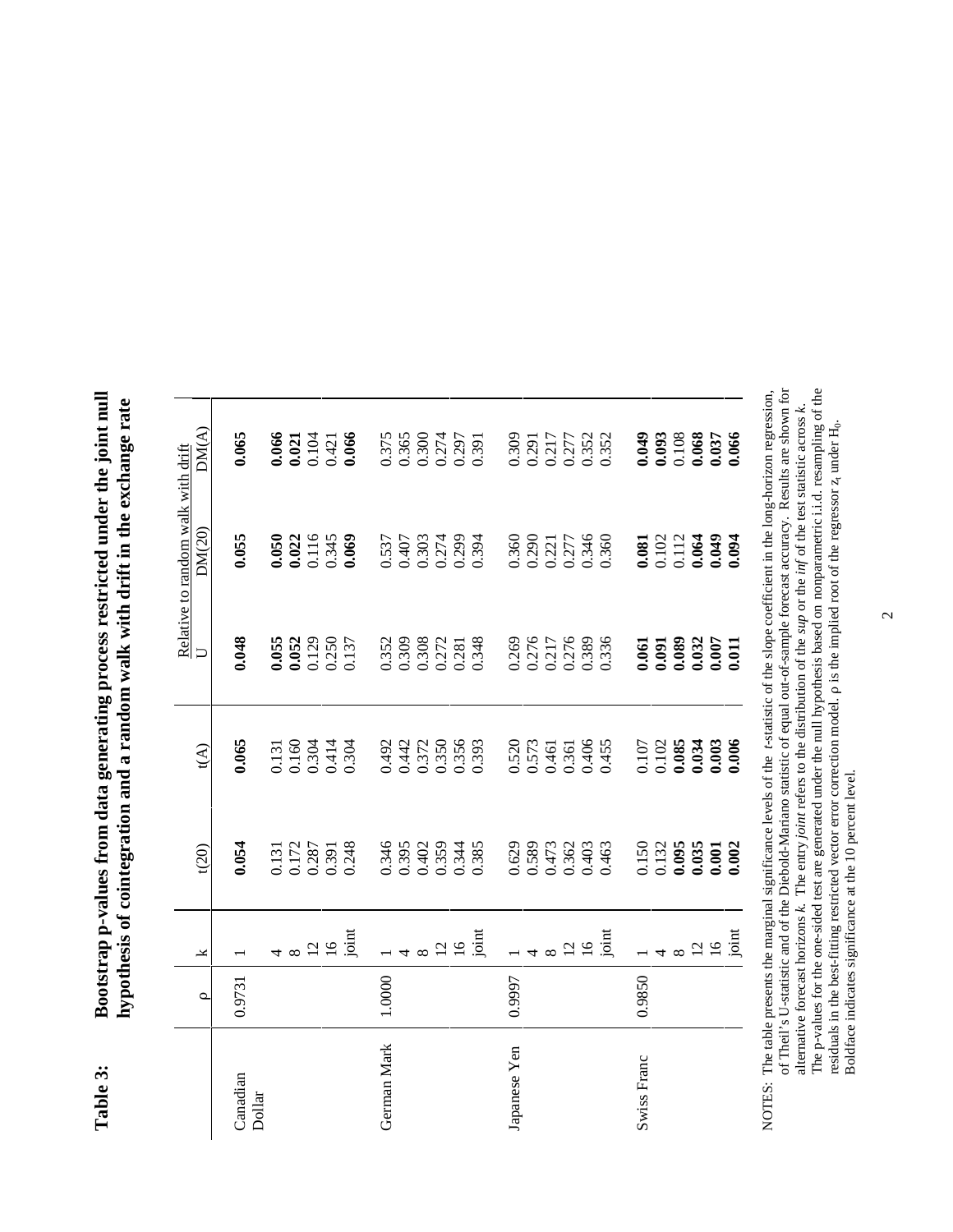|              | $\circ$ | ⊻               | t(20)                                               | t(A)                                                   |                                                                                                              | Relative to random walk with drift<br>DM(20) | DM(A)                                     |
|--------------|---------|-----------------|-----------------------------------------------------|--------------------------------------------------------|--------------------------------------------------------------------------------------------------------------|----------------------------------------------|-------------------------------------------|
| Canadian     | 0.9759  |                 | 0.058                                               | 0.073                                                  | 0.224                                                                                                        | 0.240                                        | 0.246                                     |
| Dollar       |         |                 |                                                     |                                                        |                                                                                                              |                                              |                                           |
|              |         |                 |                                                     |                                                        |                                                                                                              |                                              |                                           |
|              |         | $\frac{2}{16}$  | 0.115<br>0.140<br>0.225<br>0.318<br>0.201           | 0.117<br>0.128<br>0.243<br>0.340<br>0.349              | $\begin{array}{c} 0.380 \\ 0.338 \\ 0.545 \\ 0.712 \\ 0.481 \end{array}$                                     | 0.373<br>0.346<br>0.469<br>0.672<br>0.428    | 0.373<br>0.344<br>0.521<br>0.768<br>0.447 |
|              |         | joint           |                                                     |                                                        |                                                                                                              |                                              |                                           |
| German Mark  | 0.8877  |                 |                                                     |                                                        |                                                                                                              |                                              |                                           |
|              |         |                 | 0.200<br>0.247<br>0.269                             | 0.303<br>0.280<br>0.247                                | 0.351<br>0.336<br>0.322<br>0.264<br>0.254                                                                    | 0.506<br>0.692<br>0.316<br>0.247<br>0.336    | 0.532<br>0.568<br>0.309<br>0.222<br>0.328 |
|              |         |                 |                                                     |                                                        |                                                                                                              |                                              |                                           |
|              |         | $\overline{c}$  | 0.240<br>0.193<br>0.271                             | $\begin{array}{c} 0.233 \\ 0.221 \\ 0.285 \end{array}$ |                                                                                                              |                                              |                                           |
|              |         | $\overline{16}$ |                                                     |                                                        |                                                                                                              |                                              |                                           |
|              |         | joint           |                                                     |                                                        |                                                                                                              |                                              |                                           |
| Japanese Yen | 0.9624  |                 |                                                     |                                                        |                                                                                                              |                                              |                                           |
|              |         |                 | 0.603<br>0.580<br>0.477<br>0.389<br>0.524           | 0.471<br>0.555<br>0.468<br>0.488<br>0.545              | 0.290<br>0.287<br>0.254<br>0.311<br>0.336                                                                    | 0.155<br>0.198<br>0.210<br>0.365<br>0.365    | 0.148<br>0.179<br>0.201<br>0.349<br>0.349 |
|              |         |                 |                                                     |                                                        |                                                                                                              |                                              |                                           |
|              |         | $\frac{2}{16}$  |                                                     |                                                        |                                                                                                              |                                              |                                           |
|              |         |                 |                                                     |                                                        |                                                                                                              |                                              |                                           |
|              |         | joint           |                                                     |                                                        |                                                                                                              |                                              |                                           |
| Swiss Franc  | 0.8871  |                 |                                                     | 0.059                                                  |                                                                                                              |                                              |                                           |
|              |         |                 |                                                     |                                                        |                                                                                                              |                                              |                                           |
|              |         |                 | $0.091$<br>$0.087$<br>$0.000$<br>$0.000$<br>$0.000$ | $0.066$<br>$750.000$<br>$750.000$<br>$750.000$         | $\begin{array}{l} 0.173 \\ 0.186 \\ 0.172 \\ \mathbf{0.068} \\ \mathbf{0.009} \\ \mathbf{0.009} \end{array}$ | 0.189<br>0.197<br>0.195<br>0.095<br>0.095    | 176<br>0.199<br>0.136<br>0.096<br>0.096   |
|              |         | $\overline{c}$  |                                                     |                                                        |                                                                                                              |                                              |                                           |
|              |         | $\overline{16}$ |                                                     |                                                        |                                                                                                              |                                              |                                           |
|              |         | joint           |                                                     |                                                        |                                                                                                              |                                              |                                           |

NOTES: The table presents the marginal significance levels of the t-statistic of the slope coefficient in the long-horizon regression,<br>of Theil's U-statistic and of the Diebold-Mariano statistic of equal out-of-sample fore alternative forecast horizons k. The entry joint refers to the distribution of the *sup* or the *inf* of the test statistic across k.<br>All results are based on OLS estimation of model (9). The p-values for the one-sided te of Theil's U-statistic and of the Diebold-Mariano statistic of equal out-of-sample forecast accuracy. Results are shown for All results are based on OLS estimation of model (9). The p-values for the one-sided test are generated based on nonpara-NOTES: The table presents the marginal significance levels of the *t*-statistic of the slope coefficient in the long-horizon regression, alternative forecast horizons *k*. The entry *joint* refers to the distribution of the *sup* or the *inf* of the test statistic across *k*. metric i.i.d. resampling of the residuals of the best-fitting model selected by the AIC. D is the largest root of the autoregressive process for  $z<sub>t</sub>$ . Boldface indicates significance at the 10 percent level.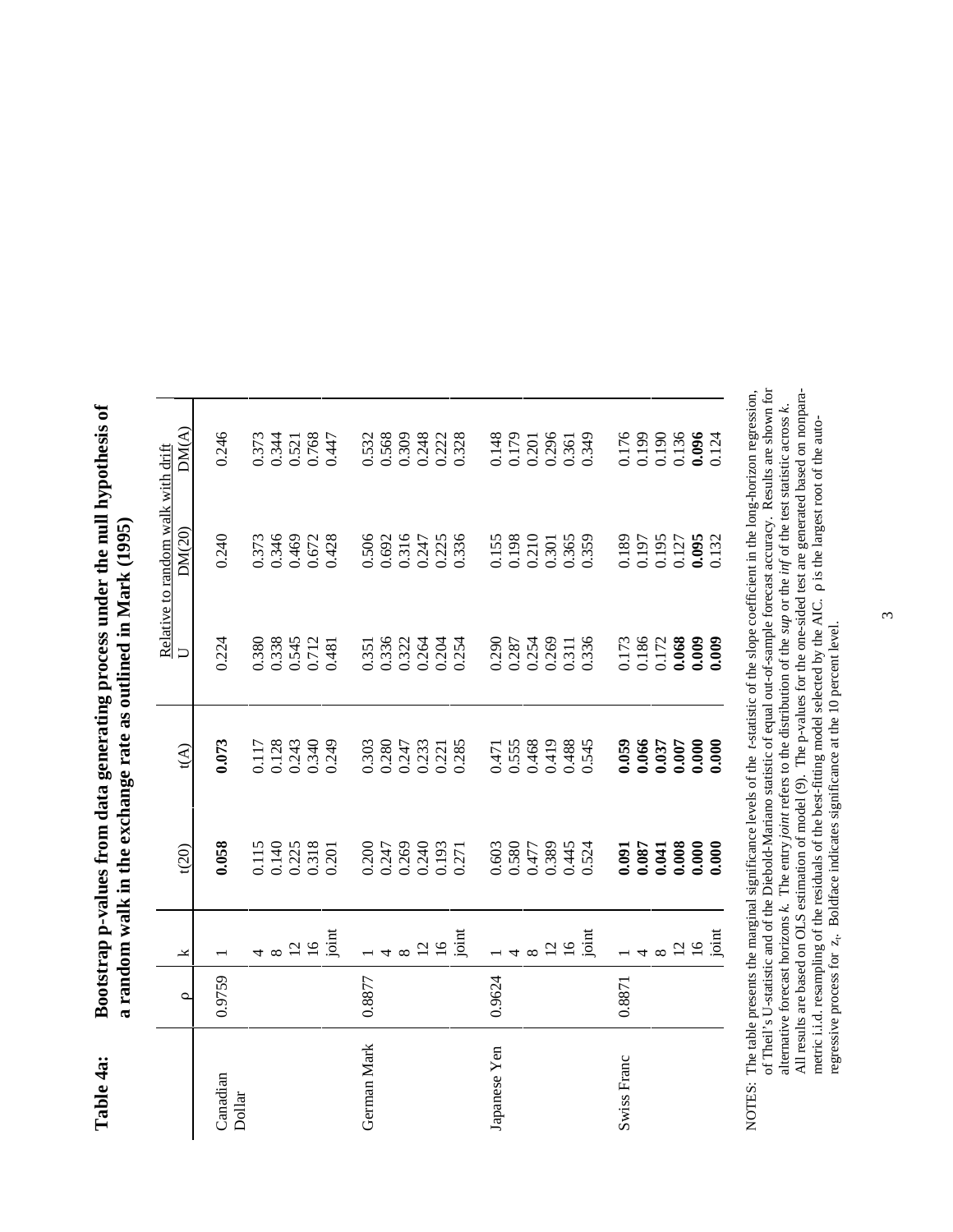|              |         |                 |                                                                                               |                                                                                      |                                                                                                                                | Relative to random walk with drift        |                                           |  |
|--------------|---------|-----------------|-----------------------------------------------------------------------------------------------|--------------------------------------------------------------------------------------|--------------------------------------------------------------------------------------------------------------------------------|-------------------------------------------|-------------------------------------------|--|
|              | $\circ$ | ¥               | t(20)                                                                                         | t(A)                                                                                 | $\Box$                                                                                                                         | DM(20)                                    | DM(A)                                     |  |
| Canadian     | 0.9866  |                 | 0.054                                                                                         | 0.071                                                                                | 0.225                                                                                                                          | 0.245                                     | 0.249                                     |  |
| Dollar       |         |                 |                                                                                               |                                                                                      |                                                                                                                                |                                           |                                           |  |
|              |         | $\infty$        | 0.106<br>0.125<br>0.212<br>0.294<br>0.183                                                     | 0.106<br>0.115<br>0.232<br>0.313<br>0.227                                            | 0.387<br>0.344<br>0.553<br>0.501<br>0.501                                                                                      | 0.380<br>0.347<br>0.486<br>0.673<br>0.437 | 0379<br>0.347<br>0.535<br>0.777<br>0.456  |  |
|              |         | $\overline{a}$  |                                                                                               |                                                                                      |                                                                                                                                |                                           |                                           |  |
|              |         | $\overline{16}$ |                                                                                               |                                                                                      |                                                                                                                                |                                           |                                           |  |
|              |         | joint           |                                                                                               |                                                                                      |                                                                                                                                |                                           |                                           |  |
| German Mark  | 0.9656  |                 |                                                                                               |                                                                                      |                                                                                                                                |                                           |                                           |  |
|              |         |                 | 0.301<br>0.338<br>0.365<br>0.351<br>0.358                                                     |                                                                                      |                                                                                                                                | 0.502<br>0.686<br>0.311<br>0.238<br>0.330 |                                           |  |
|              |         |                 |                                                                                               |                                                                                      |                                                                                                                                |                                           |                                           |  |
|              |         | Ŋ               |                                                                                               |                                                                                      |                                                                                                                                |                                           |                                           |  |
|              |         | $\overline{16}$ |                                                                                               |                                                                                      |                                                                                                                                |                                           |                                           |  |
|              |         | joint           |                                                                                               | 0.442<br>0.379<br>0.380<br>0.302<br>0.368                                            | 0.339<br>0.317<br>0.305<br>0.259<br>0.255                                                                                      |                                           | 0.528<br>0.560<br>0.307<br>0.220<br>0.324 |  |
| Japanese Yen | 0.9999  |                 |                                                                                               |                                                                                      |                                                                                                                                |                                           |                                           |  |
|              |         |                 |                                                                                               |                                                                                      |                                                                                                                                |                                           |                                           |  |
|              |         |                 | $\begin{array}{c} 0.237 \\ 0.215 \\ 0.136 \\ \mathbf{0.084} \\ 0.108 \\ 0.108 \\ \end{array}$ |                                                                                      |                                                                                                                                |                                           |                                           |  |
|              |         | $\overline{C}$  |                                                                                               |                                                                                      |                                                                                                                                |                                           |                                           |  |
|              |         | $\overline{16}$ |                                                                                               |                                                                                      |                                                                                                                                |                                           |                                           |  |
|              |         | joint           |                                                                                               | 145<br>0.185<br>0.117<br>0.017<br>0.101<br>0.107                                     | $\begin{array}{c} 0.140 \\ 0.126 \\ 0.101 \\ \textbf{0.088} \\ \textbf{0.089} \\ \textbf{0.010} \\ \textbf{0.010} \end{array}$ | 0.023<br>0.055<br>0.069<br>0.101<br>0.120 | 0.036<br>0.051<br>0.061<br>0.106<br>0.118 |  |
| Swiss Franc  | 0.8930  |                 |                                                                                               |                                                                                      |                                                                                                                                |                                           |                                           |  |
|              |         |                 |                                                                                               |                                                                                      |                                                                                                                                |                                           |                                           |  |
|              |         |                 |                                                                                               |                                                                                      |                                                                                                                                |                                           |                                           |  |
|              |         |                 | $\begin{array}{c} 0.103 \\ 0.091 \\ 0.055 \\ 0.015 \\ 0.000 \\ 0.000 \\ \end{array}$          |                                                                                      |                                                                                                                                | 0.189<br>0.188<br>0.117<br>0.095<br>0.095 | 0.176<br>0.193<br>0.178<br>0.089<br>0.089 |  |
|              |         | $\frac{2}{16}$  |                                                                                               |                                                                                      |                                                                                                                                |                                           |                                           |  |
|              |         | joint           |                                                                                               | $\begin{array}{c} 0.062 \\ 0.066 \\ 0.045 \\ 0.011 \\ 0.000 \\ 0.000 \\ \end{array}$ | $\begin{array}{c} 0.169 \\ 0.182 \\ 0.161 \\ 0.067 \\ \mathbf{0.010} \\ \mathbf{0.010} \\ \mathbf{0.010} \end{array}$          |                                           |                                           |  |

NOTES: The table presents the marginal significance levels of the *t*-statistic of the slope coefficient in the long-horizon regression, of Theil's U-statistic and of the Diebold-Mariano statistic of equal out-of-sample f All results are based on bias-corrected OLS estimates of model (9). The p-values for the one-sided test are generated based on nonparametric i.i.d. resampling of the residuals of the best-fitting model selected by the AIC. D is the largest root of the of Theil's U-statistic and of the Diebold-Mariano statistic of equal out-of-sample forecast accuracy. Results are shown for NOTES: The table presents the marginal significance levels of the *t*-statistic of the slope coefficient in the long-horizon regression, alternative forecast horizons *k*. The entry *joint* refers to the distribution of the *sup* or the *inf* of the test statistic across *k*. autoregressive process for  $z_t$ . Boldface indicates significance at the 10 percent level.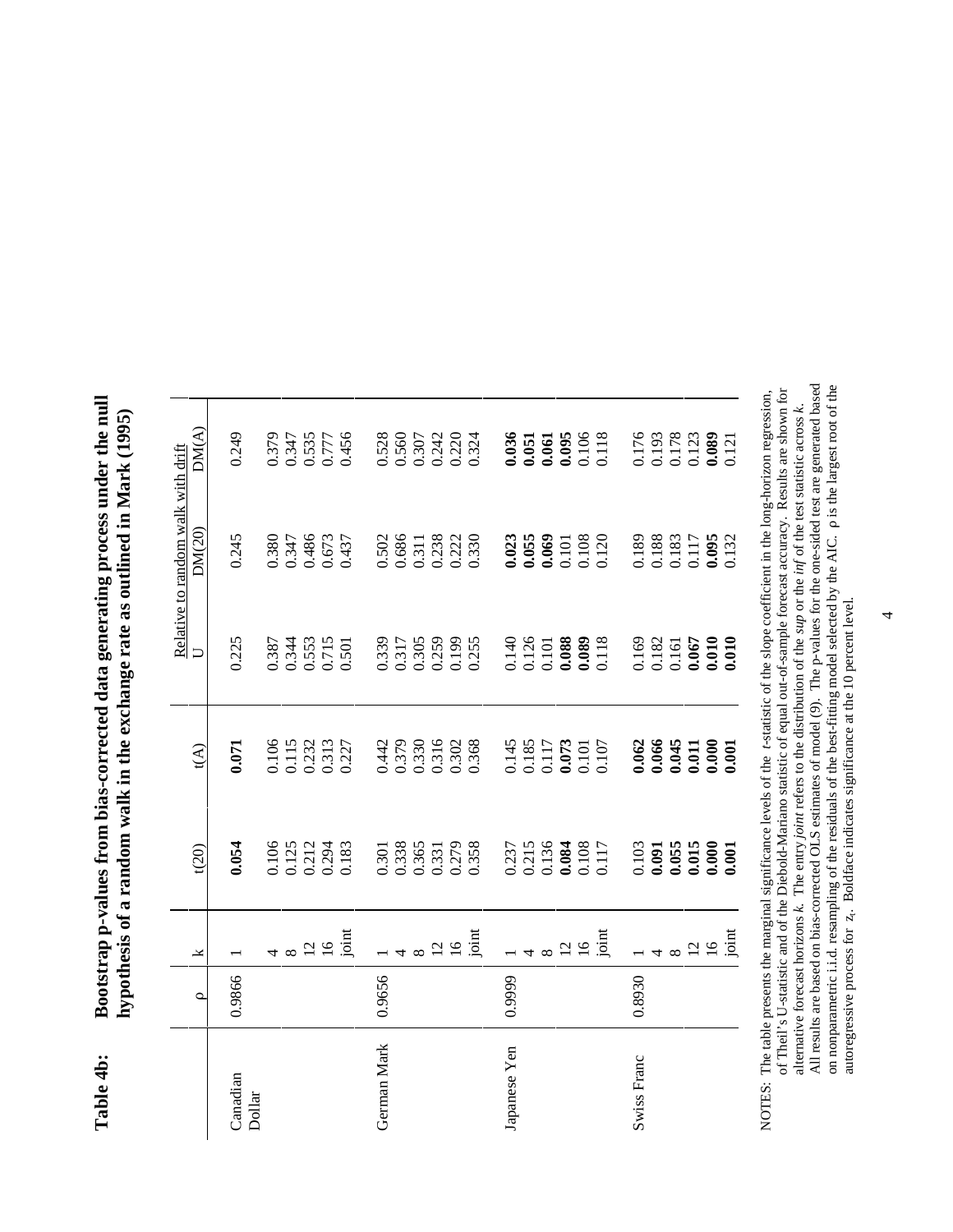exchange rate and the fundamental with the exchange rate restricted **exchange rate and the fundamental with the exchange rate restricted** Bootstrap p-values from difference-stationary VAR process for the **Table 5: Bootstrap p-values from difference-stationary VAR process for the** to be a random walk with drift under the null hypothesis **to be a random walk with drift under the null hypothesis** Table 5:

|              | Y               | t(20)                                               | t(A)                                                                                                                           | $\overline{\cup}$                                  | Relative to random walk with drift<br>DM(20)                | DM(A)                                                                                      |
|--------------|-----------------|-----------------------------------------------------|--------------------------------------------------------------------------------------------------------------------------------|----------------------------------------------------|-------------------------------------------------------------|--------------------------------------------------------------------------------------------|
| Canadian     |                 | 0.116                                               | 0.137                                                                                                                          | 0.065                                              | 0.055                                                       | 0.064                                                                                      |
| Dollar       |                 |                                                     |                                                                                                                                |                                                    |                                                             |                                                                                            |
|              |                 | 0.236<br>0.277<br>0.415<br>0.530<br>0.338           | 0.229<br>0.253<br>0.436<br>0.392                                                                                               | 0.083<br>0.077<br>0.164<br>0.174<br>0.174          | $0.052$<br>$0.022$<br>$0.129$<br>$0.359$<br>$0.359$         |                                                                                            |
|              | $\frac{10}{2}$  |                                                     |                                                                                                                                |                                                    |                                                             |                                                                                            |
|              |                 |                                                     |                                                                                                                                |                                                    |                                                             |                                                                                            |
|              |                 |                                                     |                                                                                                                                |                                                    |                                                             | $0.074$<br>0.024<br>0.122<br>0.418                                                         |
| German Mark  |                 |                                                     | 0.492<br>0.442<br>0.372<br>0.350<br>0.393                                                                                      |                                                    |                                                             | $\begin{array}{c} 0.375 \\ 0.365 \\ 0.300 \\ 0.274 \\ 0.297 \\ 0.391 \end{array}$          |
|              |                 | 0.346<br>0.395<br>0.402<br>0.359<br>0.385           |                                                                                                                                | 0.352<br>0.308<br>0.308<br>0.272<br>0.348          | 0.537<br>0.407<br>0.303<br>0.274<br>0.394                   |                                                                                            |
|              |                 |                                                     |                                                                                                                                |                                                    |                                                             |                                                                                            |
|              | $\frac{12}{16}$ |                                                     |                                                                                                                                |                                                    |                                                             |                                                                                            |
|              |                 |                                                     |                                                                                                                                |                                                    |                                                             |                                                                                            |
|              |                 |                                                     |                                                                                                                                |                                                    |                                                             |                                                                                            |
| Japanese Yen |                 |                                                     |                                                                                                                                |                                                    |                                                             |                                                                                            |
|              |                 |                                                     |                                                                                                                                | 0.310<br>0.322<br>0.314<br>0.314<br>0.399          | 0.398<br>0.333<br>0.254<br>0.314<br>0.417                   |                                                                                            |
|              | $4 \times 19$   |                                                     |                                                                                                                                |                                                    |                                                             |                                                                                            |
|              |                 |                                                     |                                                                                                                                |                                                    |                                                             |                                                                                            |
|              |                 |                                                     |                                                                                                                                |                                                    |                                                             |                                                                                            |
|              | joint           | 0.686<br>0.657<br>0.543<br>0.417<br>0.535           | 0.581<br>0.641<br>0.530<br>0.486<br>0.534                                                                                      |                                                    |                                                             | 0.351<br>0.329<br>0.250<br>0.395<br>0.414                                                  |
| Swiss Franc  |                 |                                                     | $\begin{array}{c} 0.226 \\ 0.187 \\ 0.143 \\ \mathbf{0.056} \\ \mathbf{0.014} \\ \mathbf{0.014} \\ \mathbf{0.022} \end{array}$ |                                                    |                                                             | $\begin{array}{c} 0.075 \\ 0.134 \\ 0.171 \\ 0.120 \\ 0.072 \\ 0.072 \\ 0.103 \end{array}$ |
|              |                 |                                                     |                                                                                                                                |                                                    |                                                             |                                                                                            |
|              |                 |                                                     |                                                                                                                                |                                                    |                                                             |                                                                                            |
|              | $\frac{2}{16}$  | $0.284$<br>$0.244$<br>$0.167$<br>$0.059$<br>$0.007$ |                                                                                                                                | 0.130<br>0.171<br>0.000<br>0.000<br>0.031<br>0.035 | 0.125<br>0.144<br>0.168<br>0.10 <b>67</b><br>0.10 <b>67</b> |                                                                                            |
|              |                 |                                                     |                                                                                                                                |                                                    |                                                             |                                                                                            |
|              | joint           |                                                     |                                                                                                                                |                                                    |                                                             |                                                                                            |

NOTES: The table presents the marginal significance levels of the *t*-statistic of the slope coefficient in the long-horizon<br>regression, of Theil's U-statistic and of the Diebold-Mariano statistic of equal out-of-sample fo Results are shown for alternative forecast horizons k. The entry joint refers to the distribution of the sup or the regression, of Theil's U-statistic and of the Diebold-Mariano statistic of equal out-of-sample forecast accuracy. NOTES: The table presents the marginal significance levels of the *t*-statistic of the slope coefficient in the long-horizon Results are shown for alternative forecast horizons *k*. The entry *joint* refers to the distribution of the *sup* or the inf of the test statistic across  $k$ . The p-values for the one-sided test are generated under the null hypothesis based on nonparametric i.i.d. resampling of the residuals in the best-fitting vector autoregressive model. based on nonparametric i.i.d. resampling of the residuals in the best-fitting vector autoregressive model. All *inf* of the test statistic across *k*. The p-values for the one-sided test are generated under the null hypothesis estimated models are stationary. Boldface indicates significance at the 10 percent level.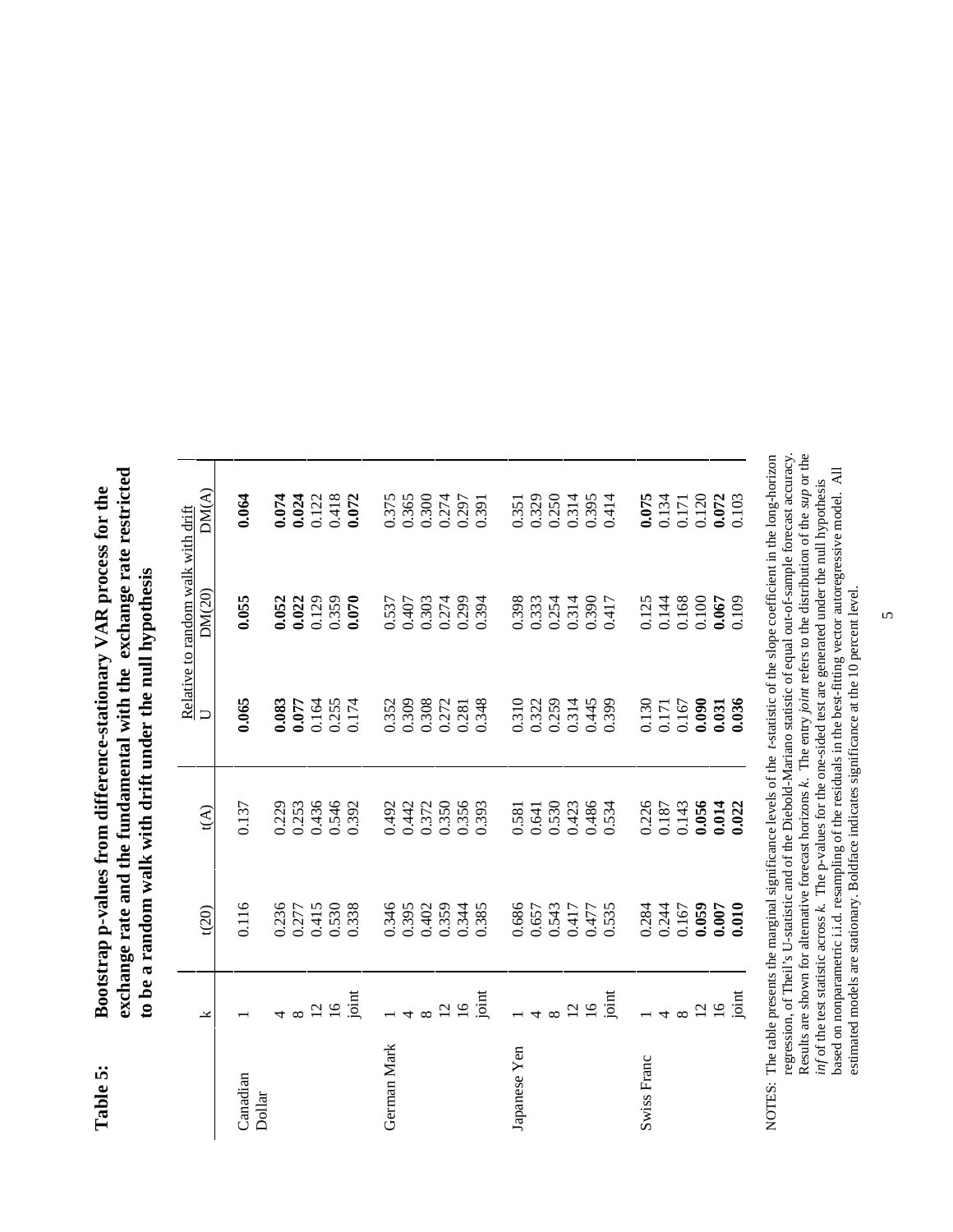# Probabilities of the observed augmented Dickey-Fuller test statistic for the fundamental having been generated under **Table 6: Probabilities of the observed augmented Dickey-Fuller test statistic for the fundamental having been generated under** the null hypothesis and the alternative hypothesis **the null hypothesis and the alternative hypothesis** Table 6:

|                                                                                              |                                                    | Probability of Type II Error | (percent) | 59.55           | 18.05       | 13.25        | 10.75       |
|----------------------------------------------------------------------------------------------|----------------------------------------------------|------------------------------|-----------|-----------------|-------------|--------------|-------------|
| (a) Testing the null hypothesis of a unit root in the fundamental against the alternative of | a stationary autoregressive process with intercept | Probability of Type I Error  | (percent) | 18.75           | 38.05       | 61.50        | 76.70       |
|                                                                                              |                                                    | Currency                     |           | Canadian Dollar | German Mark | Japanese Yen | Swiss Franc |

| (b) Testing the null hypothesis of a unit root in the fundamental against the alternative of<br>a stationary autoregressive process with intercept and deterministic linear time trend | Probability of Type II Error<br>percent)<br>Probability of Type I Error<br>(percent) | 35.60<br>41.75  | 9.85<br>74.20 | 29.55<br>51.20 | 65.50<br>5.40 |
|----------------------------------------------------------------------------------------------------------------------------------------------------------------------------------------|--------------------------------------------------------------------------------------|-----------------|---------------|----------------|---------------|
|                                                                                                                                                                                        | Currency                                                                             | Canadian Dollar | German Mark   | Japanese Yen   | Swiss Franc   |

augmented lags. The results are based on the extended data set for 1973:II-1994:IV. All distributions are based on 2,000 replications. The qualitative results are robust to bias-corrections of the bootstrap under the best-fitting difference stationary model. Given this type-I error, the type-II error probability NOTES: The type-I error probability is the marginal significance level based on simulations of the test statistic under the best-fitting difference stationary model. Given this type-I error, the type-II error probability augmented lags. The results are based on the extended data set for 1973:II-1994:IV. All distributions NOTES: The type-I error probability is the marginal significance level based on simulations of the test statistic are based on 2,000 replications. The qualitative results are robust to bias-corrections of the bootstrap is based on the distribution of the test statistic under the best-fitting level-stationary model. Both is based on the distribution of the test statistic under the best-fitting level-stationary model. Both models were selected using the sequential t-test of Ng and Perron (1995) allowing for up to 8 models were selected using the sequential t-test of Ng and Perron (1995) allowing for up to 8 data generating process. data generating process.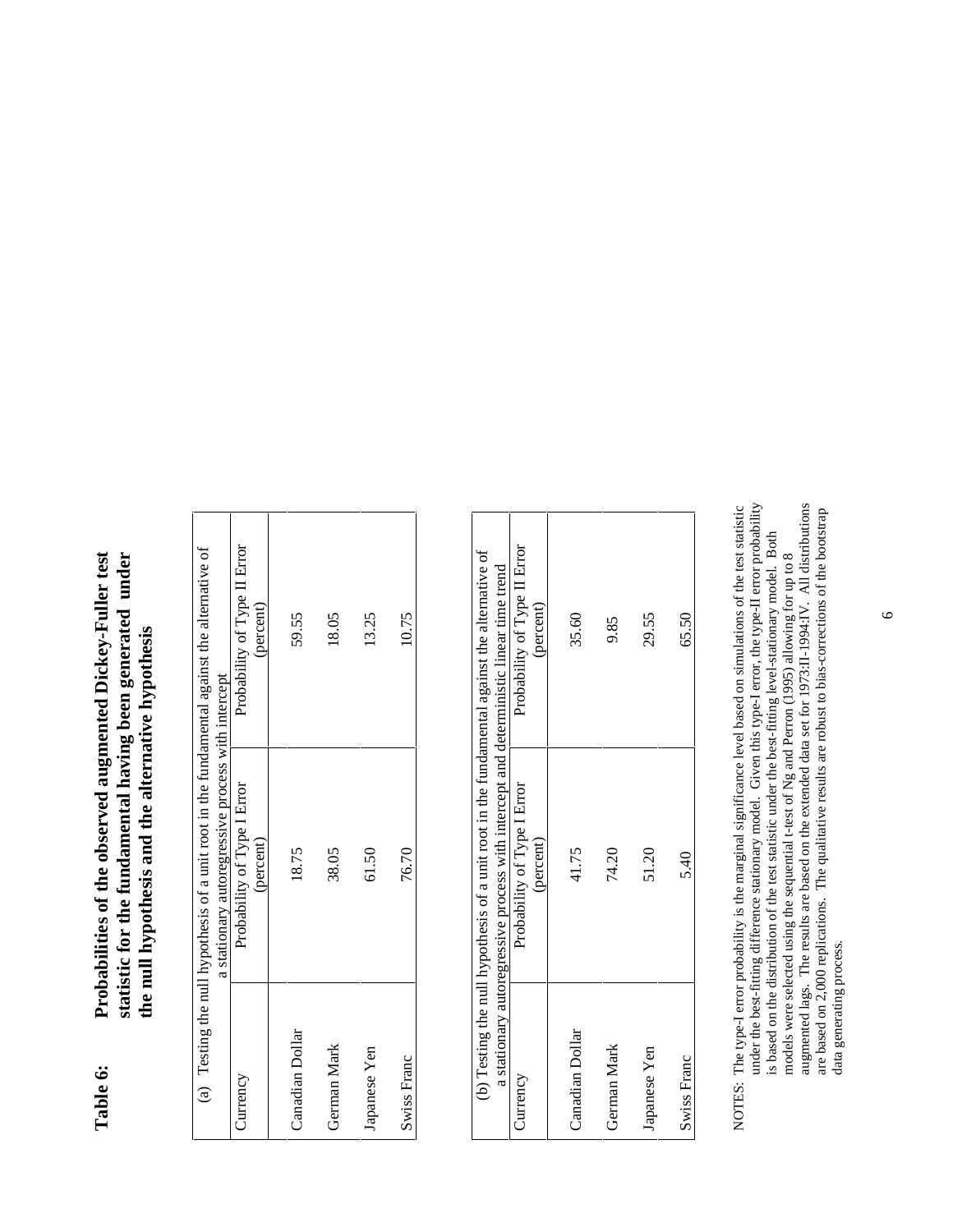| $-1$ und $-$<br>ung process restricted<br>(a) Bootstrap p-values from data generar | pothesis of no cointegration, a stationary AR proce<br>ioint mull hype | h drift in the exchange rate<br>fundamental and a random walk with |
|------------------------------------------------------------------------------------|------------------------------------------------------------------------|--------------------------------------------------------------------|
| Table 7: (                                                                         |                                                                        |                                                                    |
|                                                                                    |                                                                        |                                                                    |

| 0.064    |               |                |                                                                                                                                                                                                                              |
|----------|---------------|----------------|------------------------------------------------------------------------------------------------------------------------------------------------------------------------------------------------------------------------------|
| 0.059    |               |                |                                                                                                                                                                                                                              |
| 090.     |               |                |                                                                                                                                                                                                                              |
| 0.130    |               |                |                                                                                                                                                                                                                              |
| 0.114    |               |                |                                                                                                                                                                                                                              |
|          |               | $\overline{6}$ | $\frac{1}{2}$                                                                                                                                                                                                                |
| Janadian |               |                |                                                                                                                                                                                                                              |
|          | <b>Dollar</b> |                | 0.065<br>0.021<br>0.104<br>0.421<br>0.0 <b>72</b><br>0.048<br>0.023<br>0.115<br>0.357<br>0.076<br>0.076<br>0.064<br>0.140<br>0.159<br>0.159<br>0.219<br>0.240<br>0.442<br>0.422<br>0.219<br>0.257<br>0.425<br>0.526<br>0.349 |

for the fundamental and a random walk with drift in the exchange rate joint null hypothesis of no cointegration, a trend-stationary AR process **for the fundamental and a random walk with drift in the exchange rate joint null hypothesis of no cointegration, a trend-stationary AR process** (b) Bootstrap p-values from data generating process restricted under the  **(b) Bootstrap p-values from data generating process restricted under the**

|                                    |                           |            |  | <b>0.089</b><br>0.152<br>0.140<br>0.087<br>0.087 |                |
|------------------------------------|---------------------------|------------|--|--------------------------------------------------|----------------|
| telative to random walk with drift | DM(20)                    |            |  | 0.147<br>0.164<br>0.188<br>0.088<br>0.135        |                |
|                                    |                           |            |  | 145<br>0.181<br>0.096<br>0.028<br>0.033          |                |
|                                    | Ê                         |            |  | 0.267<br>0.241<br>0.082<br>0.015                 |                |
|                                    | $\widetilde{\mathrm{SO}}$ |            |  | 357<br>0.315<br>0.081<br>0.004                   |                |
|                                    |                           |            |  |                                                  | $\frac{16}{2}$ |
|                                    |                           | wiss Franc |  |                                                  |                |

NOTES: The tables present the marginal significance levels of the t-statistic of the slope coefficient in the long-horizon regression, of Theil's U-statistic and of the Diebold-Mariano statistic of equal out-of-sample forecast accuracy. Results are shown for alternative forecast horizons k. The entry joint refers to the distribution of the sup or the regression, of Theil's U-statistic and of the Diebold-Mariano statistic of equal out-of-sample forecast accuracy. NOTES: The tables present the marginal significance levels of the *t*-statistic of the slope coefficient in the long-horizon Results are shown for alternative forecast horizons *k*. The entry *joint* refers to the distribution of the *sup* or the based on nonparametric i.i.d. resampling of the residuals in the best-fitting vector autoregressive model. All<br>estimated models are stationary. Boldface indicates significance at the 10 percent level. based on nonparametric i.i.d. resampling of the residuals in the best-fitting vector autoregressive model. All inf of the test statistic across k. The p-values for the one-sided test are generated under the null hypothesis *inf* of the test statistic across *k*. The p-values for the one-sided test are generated under the null hypothesis estimated models are stationary. Boldface indicates significance at the 10 percent level.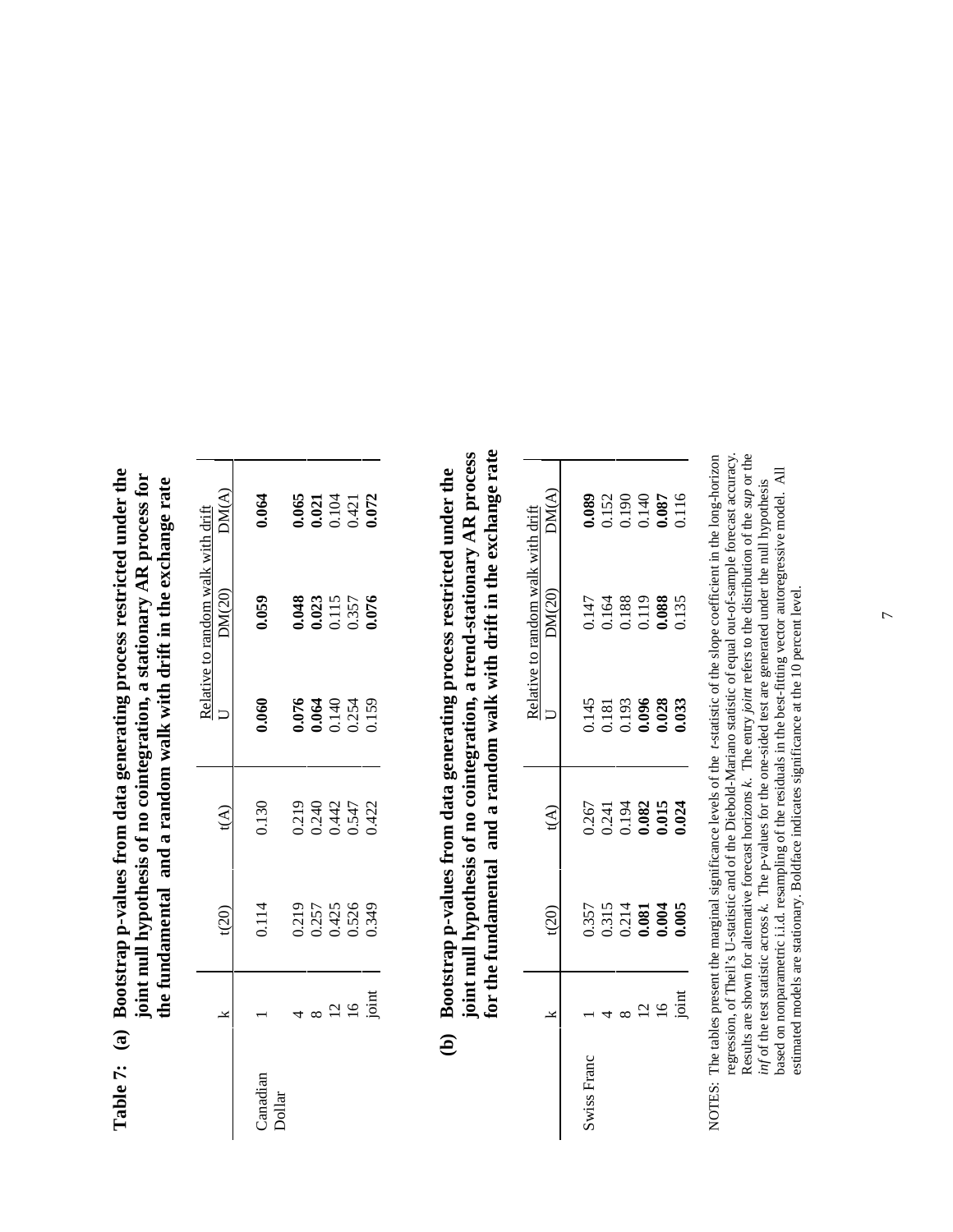Size and Power of Nominal 10 Percent Long-Horizon Regression Tests **Table 8: Size and Power of Nominal 10 Percent Long-Horizon Regression Tests** Table 8:

Relative to random walk with drift  $DM(A)$  $\widetilde{\mathcal{C}}$  (20)  $\widetilde{\mathcal{C}}$  to  $\widetilde{\mathcal{C}}$  to  $\widetilde{\mathcal{C}}$  the  $\widetilde{\mathcal{C}}$  of  $\widetilde{\mathcal{C}}$  of  $\widetilde{\mathcal{C}}$  of  $\widetilde{\mathcal{C}}$  of  $\widetilde{\mathcal{C}}$  of  $\widetilde{\mathcal{C}}$  of  $\widetilde{\mathcal{C}}$  of  $\widetilde{\mathcal{C}}$  of  $\widetilde{\mathcal{C}}$  of  $\widetilde{\mathcal{C$ 0.276 0.278<br>0.218 0.318 0.266 Relative to random walk with drift  $\Box$ 0.280 0.254 0.244 0.160<br>0.162<br>0.164 0.184<br>0.172<br>0.178 0.160 0.164<br>0.146<br>0.154  $0.150$ <br> $0.148$ 0.320 0.292 0.226<br>0.268 1 1 0.032 0.082 0.076 0.4750 0.0761 0.0761 0.0761 0.0761 0.0761 0.0761 0.08301 0.08301 0.0761 0.2761 0.2761 0. 0.072 0.072 0.072 0.092 0.092 0.092 0.092 0.092 0.092 0.092 0.092 0.092 0.092 0.092 0.092 0.092 0.09 8 0.064 0.060 0.080 0.096 0.100 0.410 0.400 0.324 0.248 0.254 12 12 0.080 0.066 0.072 0.092 0.092 0.092 0.092 0.092 0.092 0.0930 0.092 0.278 16 16 0.091 0.092 0.092 0.092 0.092 0.092 0.092 0.092 0.092 0.092 0.092 0.092 0.092 0.41<br>212 0.214 0.212 0.312 0.312 0.312 0.312 0.312 0.3256 0.3256 0.3256 0.0926 0.0926 0.0926 0.0926 0.0926 0.0926 0 joint 0.082 0.076 0.068 0.084 0.082 0.366 0.366 0.338 0.240 0.244 German Mark 1 94.10 1 0.100 0.110 0.110 0.110 0.100 0.100 0.100 0.100 0.100 0.100 0.100 0.100 0.100 0.172 0.172 4 0.022 0.092 0.092 0.092 0.092 0.092 0.092 0.092 0.092 0.092 0.092 0.092 0.102 8 10.084 0.084 0.085 0.084 0.085 0.085 0.085 0.085 0.085 0.085 0.1210 0.08610 0.1<br>#0.106 0.194 0.170 0.170 0.170 0.170 0.170 0.170 0.170 0.170 12 0.084 0.088 0.118 0.104 0.104 0.192 0.202 0.198 0.178 0.184 16 0.0892 0.092 0.0922 0.0922 0.0922 0.0922 0.110 0.110 0.110 0.110 0.172 0.0920 0.198 0.172 0.172 0.172 0.172 joint 0.090 0.078 0.110 0.096 0.106 0.196 0.204 0.192 0.186 0.178 Japanese Yen 1 0.090 0.078 0.102 0.100 0.102 0.178 0.176 0.168 0.166 0.160 4 10 0.0270 0.0970 0.0970 0.0970 0.09800 0.09800 0.170 0.176 0.170 0.170 0.176 0.176 0.176 0.176 0.1 8 0.058 0.064 0.104 0.082 0.092 0.158 0.152 0.162 0.152 0.146 12 0.076 0.076 0.076 0.076 0.072 0.110 0.110 0.172 0.1734 0.174 0.174 0.154 0.0910 0.0910 0.0910 0.0910 0.0900 0.0900 0.0910 0.0910 0.0910 0.0910 0.0910 0.16 joint 0.074 0.060 0.102 0.086 0.104 0.168 0.154 0.178 0.176 0.148 Swiss Franc 1 0.078 0.084 0.104 0.114 0.114 0.394 0.426 0.364 0.322 0.318 0.088 0.097 0.088 0.0975 0.0975 0.0976 0.0976 0.0076 0.0076 0.0976 0.48076 0.4861 8 0.0920 0.084 0.0820 0.0820 0.0820 0.0820 0.0820 0.0820 0.0820 0.0820 0.0820 0.0820 0.4820 0.0920 0.2920 0.09 12 0.092 0.092 0.092 0.092 0.092 0.092 0.092 0.092 0.092 0.092 0.092 0.092 0.092 0.092 0.092 0.092 0.092 0.092 16 16 0.226 0.0230 0.094 0.0236 0.092 0.078 0.0792 0.07926 0.07926 0.0226 0.0226 89210 9L210 2 9L210 8 0.110 96010 96010 08010 08010 14119. DM(20) 0.154<br>0.156<br>0.176 0.336 0.296 0.256<br>0.226<br>0.276 0.282 0.248 0.266 0.214  $0.240$ 0.182 0.174 0.178 0.168<br>0.186 0.166 0.170 0.152 0.322 0.282 0.172 (b) Power **(a) Size (b) Power**  $0.374$ 0.280 0.324 0.330 0.312 0.338 0.192<br>0.186<br>0.198 0.198 0.174 0.192 0.168 0.176<br>0.162<br>0.172 0.172 0.178 0.364 0.334 0.304 0.292 0.324  $\Box$ 0.276<br>0.206 0.342 0.408 0.400 0.370 0.336 0.366 3134<br>0.134<br>0.194 0.202<br>0.198<br>0.204 0.176<br>0.168<br>0.152<br>0.154<br>0.154 0.426<br>0.440 0.358 0.276  $t(A)$ 0.370 0.418 0.410 0.372 0.190 0.192 0.180<br>0.196 0.158<br>0.172  $0.164$ <br> $0.168$ 0.436 0.370 0.312 0.224 0.318  $t(20)$ 0.344 0.366 0.176<br>0.172  $\frac{0.178}{0.160}$ 0.394  $DM(A)$ Relative to random walk with drift 0.076  $0.100$ 0.084 0.082 0.110 0.106 0.106 0.104 0.108 0.098 0.092  $0.100$ 0.090 0.096 0.080 0.086<br>0.092 0.110 0.090 0.082 0.106 0.102 0.104 0.114 DM(20) 0.084 0.084 0.080 0.126 0.108  $0.104$ 0.104 0.096 0.082<br>0.094 0.086 0.086 0.114 0.106 0.086 0.092 0.086 0.092 0.096 0.084  $0.100$ (a) Size 0.068 0.118<br>0.126<br>0.122<br>0.118<br>0.110 0.102<br>0.104<br>0.104<br>0.104<br>0.104  $\begin{array}{c} 0.104 \\ 0.102 \\ 0.088 \end{array}$ 0.088 0.086 0.080 0.092 0.072 0.068 0.096  $\cup$ 0.066<br>0.084 0.106<br>0.098 0.086 0.088 0.092<br>0.078 0.064 0.068<br>0.080 0.082  $\begin{array}{c} 0.090 \\ 0.078 \\ 0.038 \end{array}$ 0.056 0.060 0.060 0.076 0.078 0.084 0.060  $0.084$ <br> $0.084$  $t(A)$ 0.058 0.076 0.088  $0.054$ 0.052 0.064 0.080 0.090 0.082 0.102 0.092 0.084 0.084 0.086 0.090 0.072 0.084 0.074 0.078 0.084 0.092 0.094  $t(20)$ 0.080  $4 \times 25$ <br> $\frac{1}{2}$  $-4 \times 25 = 5$  $-4$   $\infty$   $\frac{1}{2}$   $\frac{1}{2}$   $\frac{1}{2}$  $-4$   $\infty$   $\frac{1}{2}$   $\infty$   $\frac{1}{2}$ λ German Mark Japanese Yen Swiss Franc Canadian Currency Canadian Dollar

NOTES: The table presents the rejection rates of the one-sided nominal 10 percent test based on bootstrap p-values. The data generating processes are based on the best-fitting VEC NOTES: The table presents the rejection rates of the one-sided nominal 10 percent test based on bootstrap *p*-values. The data generating processes are based on the best-fitting VEC model under H<sub>0</sub> and under H<sub>1</sub> for each country. Results are based on 500 Monte Carlo trials with 2,000 bootstrap replications in each trial. The sample size is T=85. The model under H<sub>0</sub> and under H<sub>1</sub> for each country. Results are based on 500 Monte Carlo trials with 2,000 bootstrap replications in each trial. The sample size is T=85. The Monte Carlo simulation error of the size estimate is approximately 0.0134. Monte Carlo simulation error of the size estimate is approximately 0.0134.

 $^{\circ}$